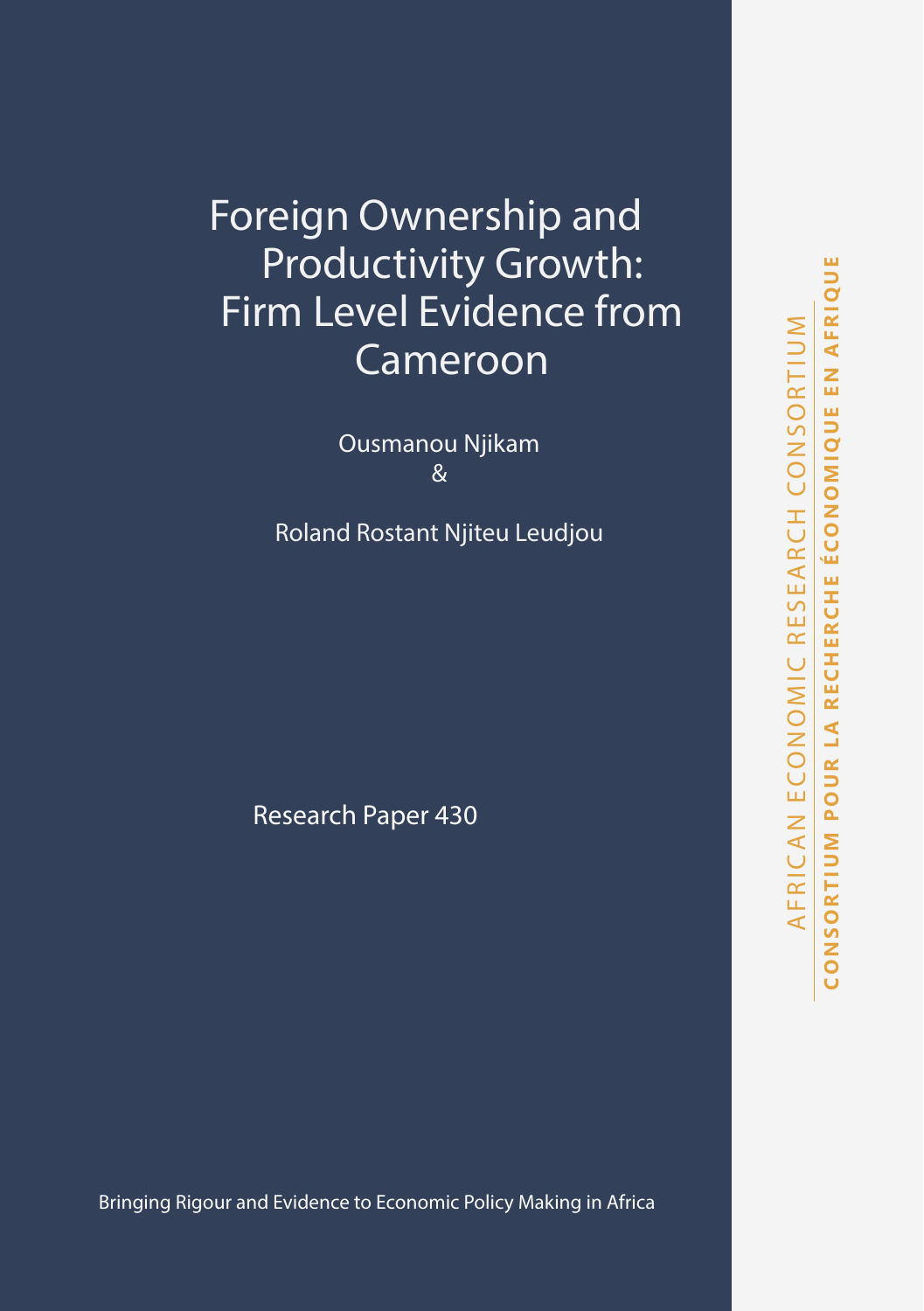# Foreign Ownership and Productivity Growth: Firm Level Evidence from Cameroon

By

Ousmanou Njikam Faculty of Economics and Management University of Yaoundé II

and

Roland Rostant Njiteu Leudjou Faculty of Economics and Management University of Yaoundé II

AERC Research Paper 430 African Economic Research Consortium, Nairobi April 2021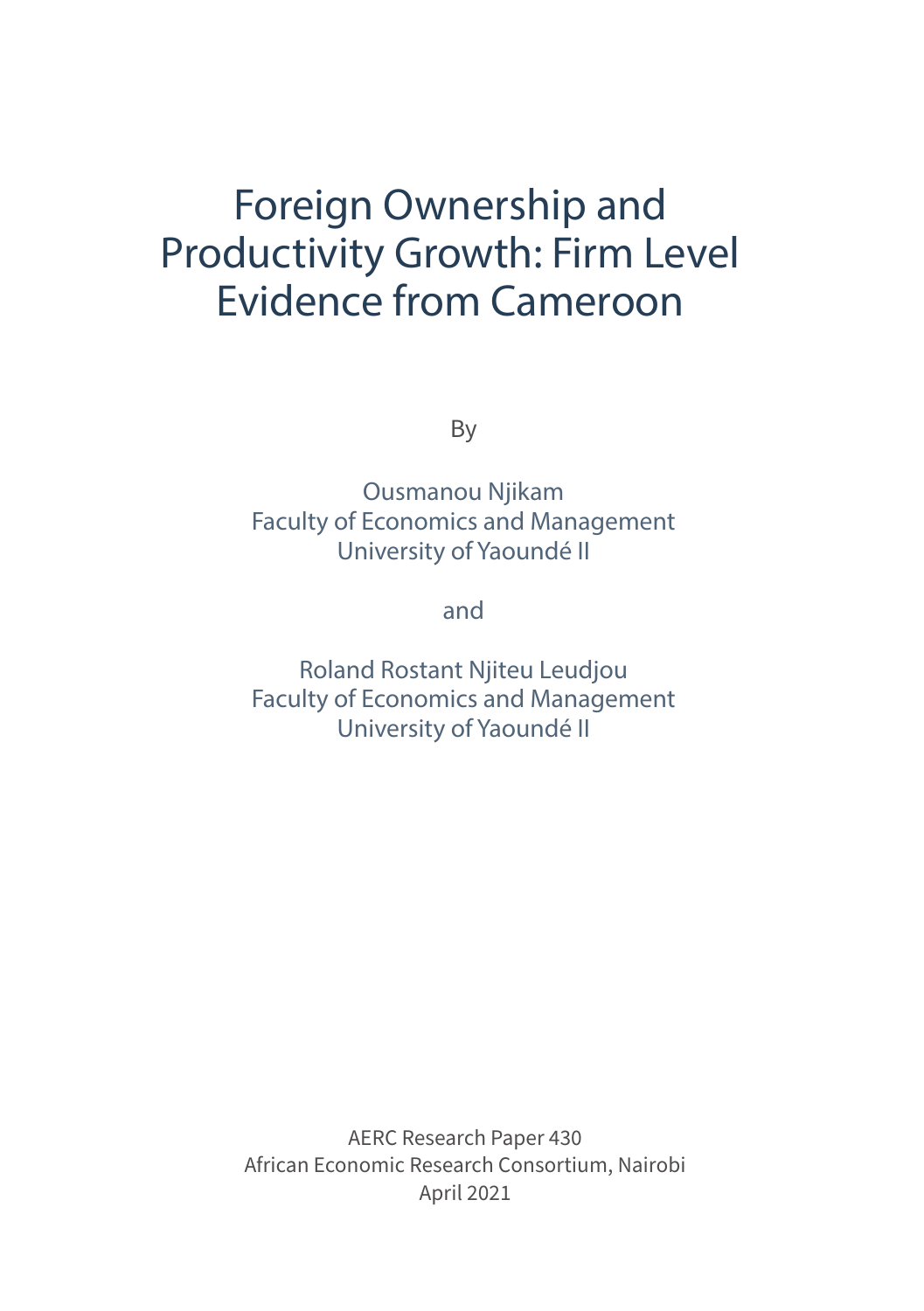THIS RESEARCH STUDY was supported by a grant from the African Economic Research Consortium. The findings, opinions and recommendations are those of the author, however, and do not necessarily reflect the views of the Consortium, its individual members or the AERC Secretariat.

Published by: The African Economic Research Consortium P.O. Box 62882 - City Square Nairobi 00200, Kenya

ISBN 978-9966-61-128-4

© 2021, African Economic Research Consortium.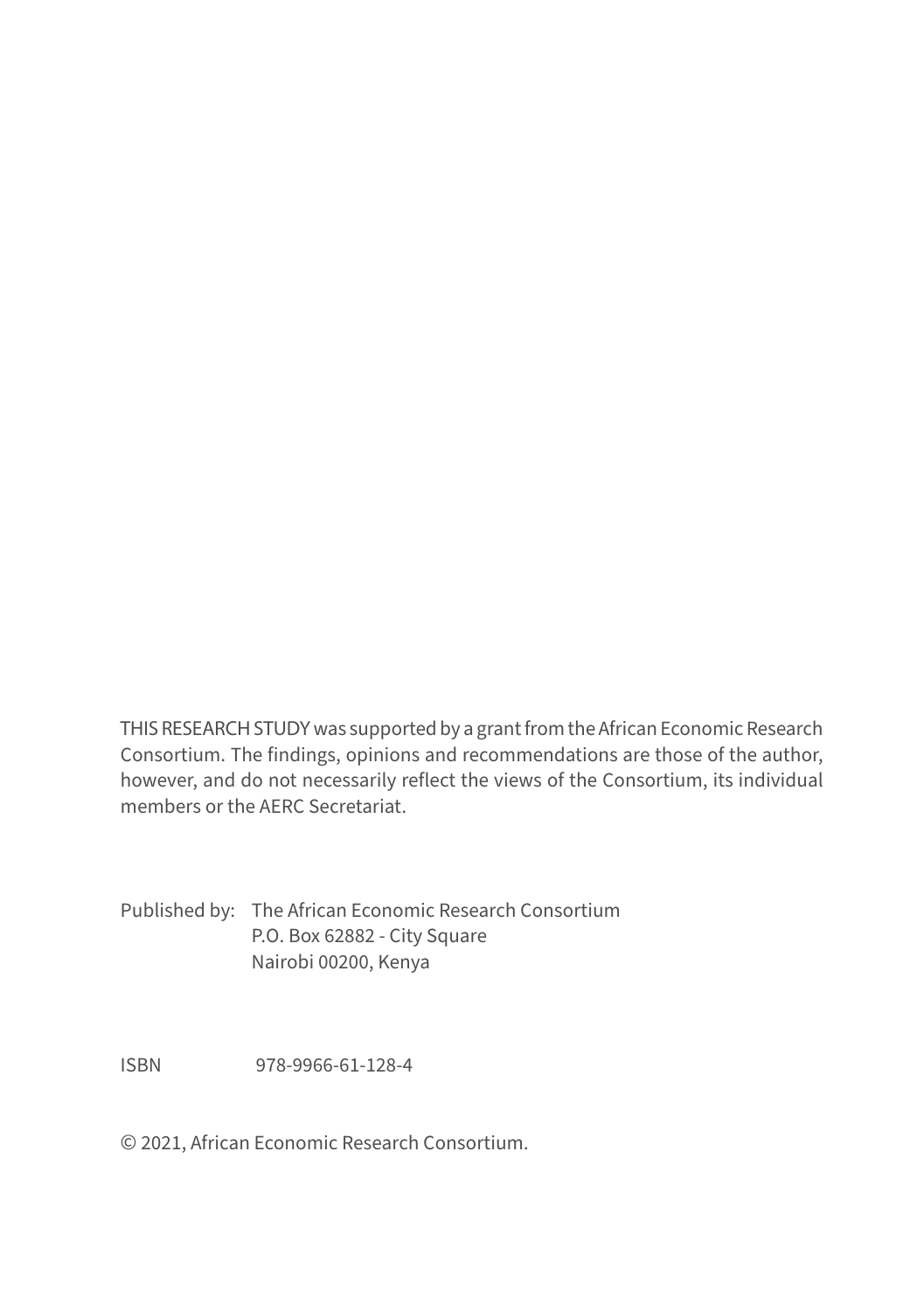# **Contents**

| 2.0 Foreign presence and productivity growth of domestic firms:      |
|----------------------------------------------------------------------|
|                                                                      |
| 30. Foreign presence and productivity growth of domestic             |
|                                                                      |
|                                                                      |
|                                                                      |
|                                                                      |
| Table 9: Indirect impact of foreign ownership, 1993-2005, unbalanced |
| sample of Cameroonian indigenous firms, 1993-2005 - robustness       |
|                                                                      |
|                                                                      |
|                                                                      |
|                                                                      |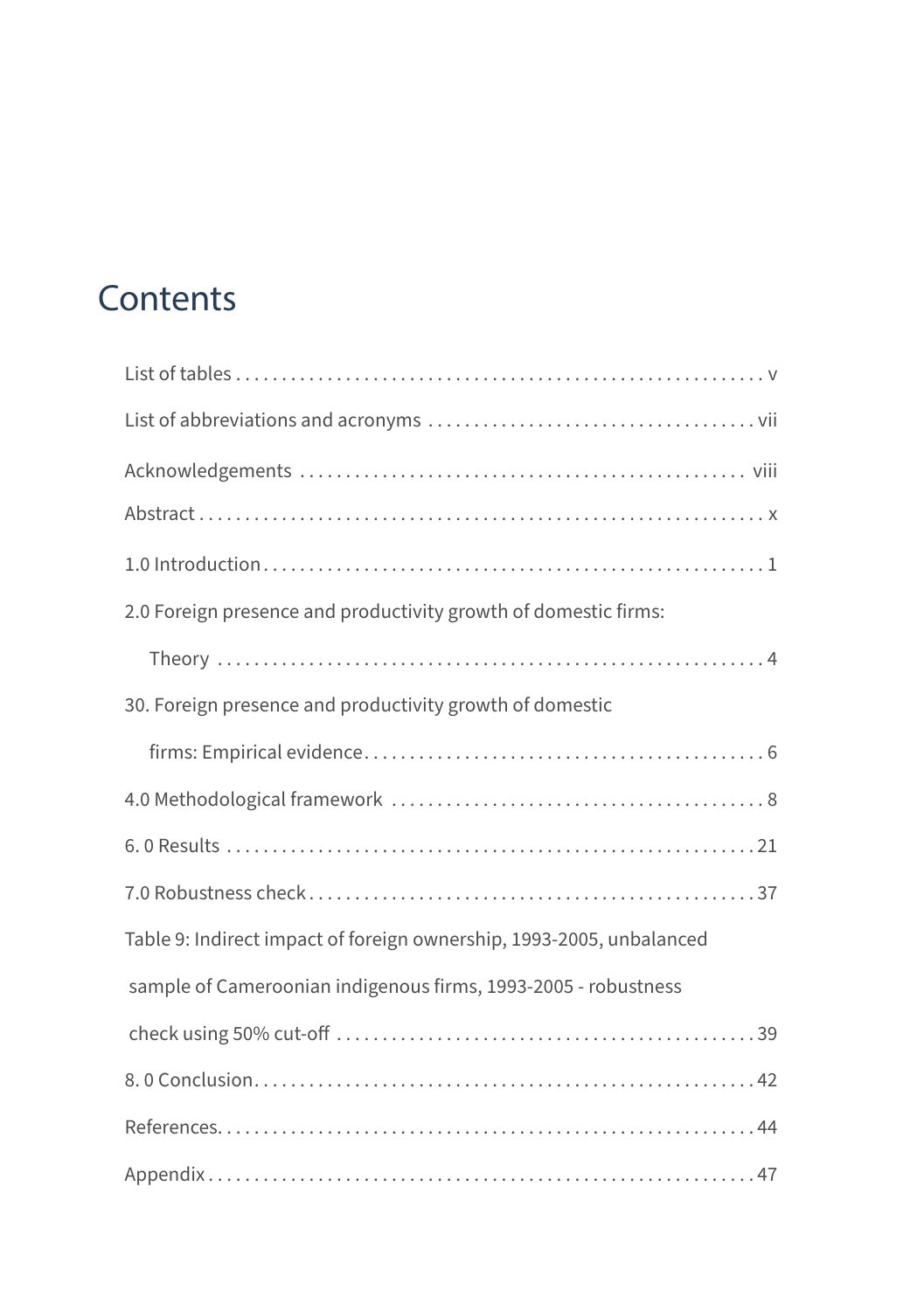# List of tables

| Table 3: Yearly mean comparison of firm-level TFP, foreign vs domestic firms25  |
|---------------------------------------------------------------------------------|
| Table 4: Main comparison of industry-level TFP, foreign vs domestic firms. . 26 |
| Table 5: Direct effect of foreign presence, 1993-2005, full unbalanced sample29 |
| Table 6: OLS estimates of the direct effect of foreign presence, 1              |
|                                                                                 |
| Table 7: Indirect impact of foreign ownership, 1993-2005,                       |
| unbalanced sample of Cameroonian indigenous firms 34                            |
| Table 8: Indirect impact of foreign ownership, 1993-2005,                       |
| balanced sample of Cameroonian indigenous firms35                               |
| Table 10: Indirect impact of foreign ownership, 1993-2005,                      |
| unbalanced sample of Cameroonian indigenous firms, 1993-2005 -                  |
| robustness check using intensity of foreign ownership 40                        |
| Table 11: Indirect impact of foreign ownership, 1993-2005,                      |
| unbalanced sample of Cameroonian indigenous firms, 1993-2005                    |
| - robustness check using system GMM estimator  41                               |
|                                                                                 |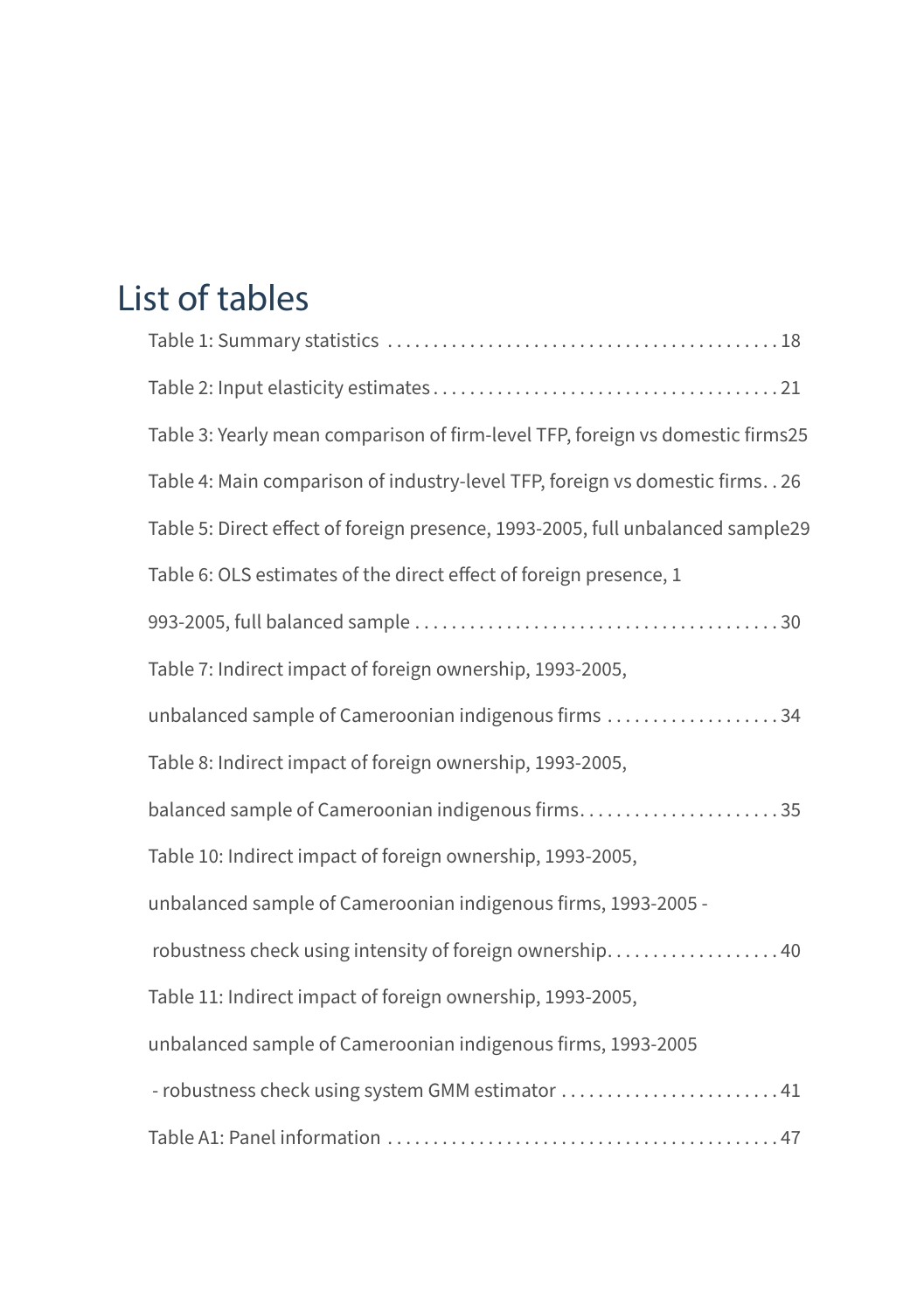# List of figures

| Figure 1: Trends in horizontal spillover variables, 1993-2005 20           |
|----------------------------------------------------------------------------|
| Figure 2: All foreign, American, Asian and European presence in downstream |
| Figure 3a-c: Trends in firm-level TFP, foreign vs domestic firms22         |
| Figure 4: Histograms of firm-level TFP by ownership status, 1993-200523    |
| Figure 5: Density estimates of TFP for foreign and domestic firms 24       |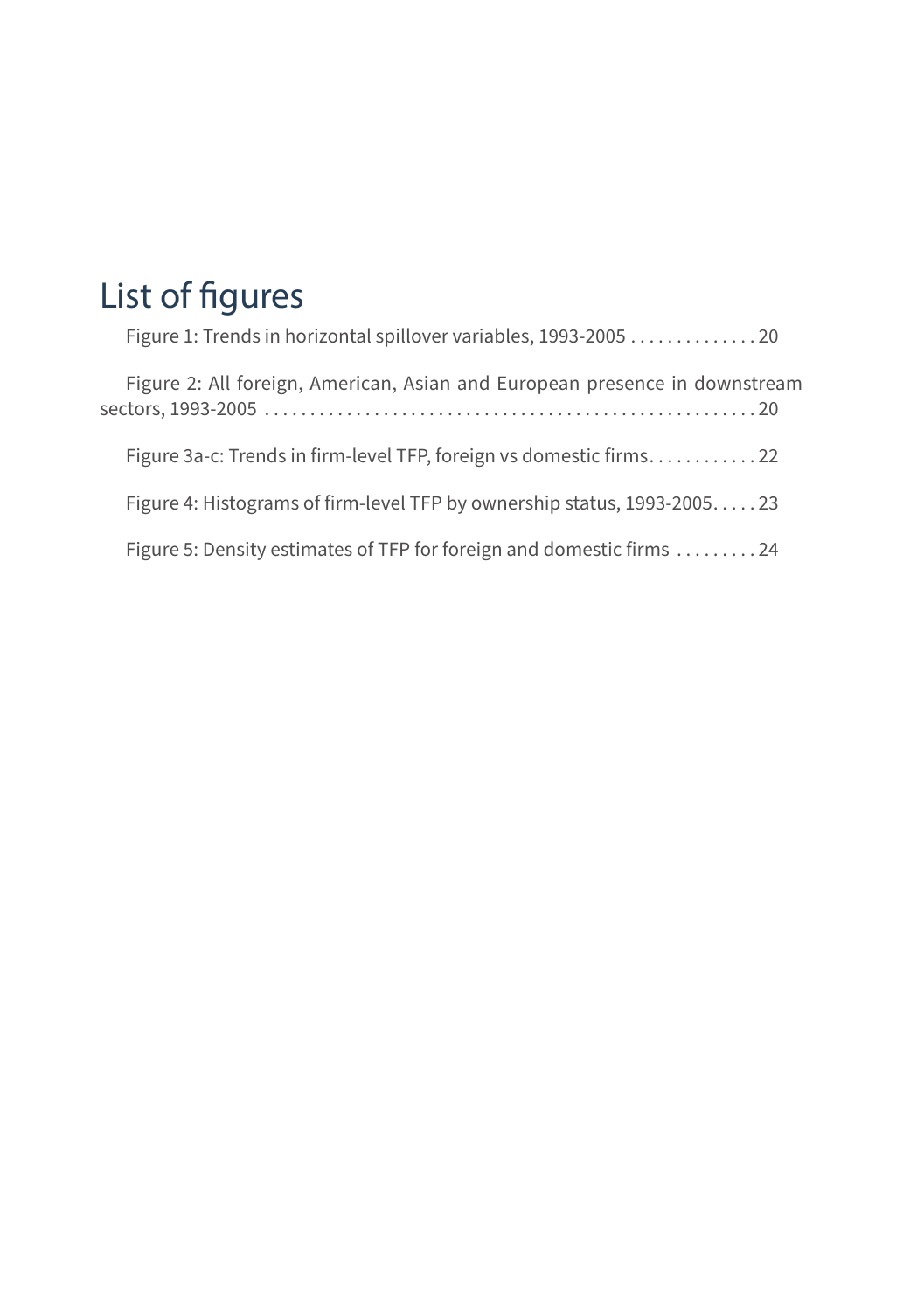# List of abbreviations and acronyms

| <b>CPI</b>   | <b>Consumer Price Index</b>                                   |
|--------------|---------------------------------------------------------------|
| <b>EPA</b>   | Economic Partnership Agreement                                |
| EU           | European Union                                                |
| <b>FDI</b>   | Foreign Direct Investment                                     |
| <b>LDCs</b>  | <b>Least Developed Countries</b>                              |
| <b>MNEs</b>  | <b>Multinational Enterprises</b>                              |
| <b>NIS</b>   | National Institute of Statistics                              |
| <b>NTBs</b>  | <b>Non-Tariff Barriers</b>                                    |
| <b>OHADA</b> | Organization for the Harmonization of Corporate Law in Africa |
|              | Treaty (in French, Organisation pour l'Harmonisation du Droit |
|              | des Affaires en Afrique)                                      |
| R&D          | Research and Development                                      |
| <b>SAP</b>   | Structural Adjustment Programme                               |
| <b>SSA</b>   | Sub-Saharan African                                           |
| <b>TFP</b>   | <b>Total Factor Productivity</b>                              |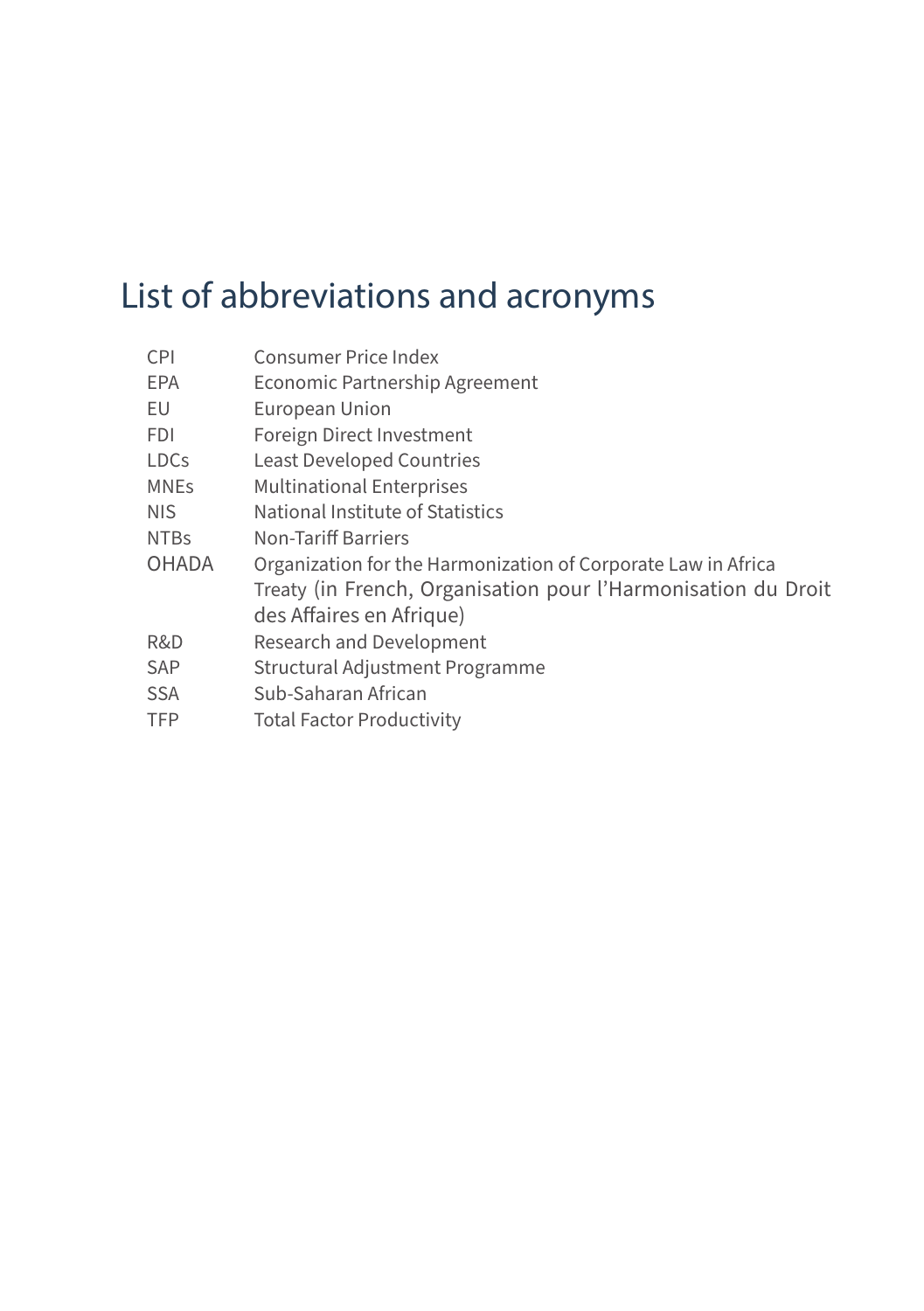# Acknowledgements

We wish to express our deep appreciation to African Economic Research Consortium (AERC) for the financial support to carry out this research. We are also grateful to the resource persons and members of AERC's thematic group D for various comments and suggestions that helped the evolution of this study from its inception to completion. We are indebted to the anonymous referee who reviewed the paper and provided comments and suggestions that helped in shaping and improving the overall quality of the paper. The findings made and opinions expressed in this paper are exclusively those of the authors. The authors are solely responsible for content and any errors.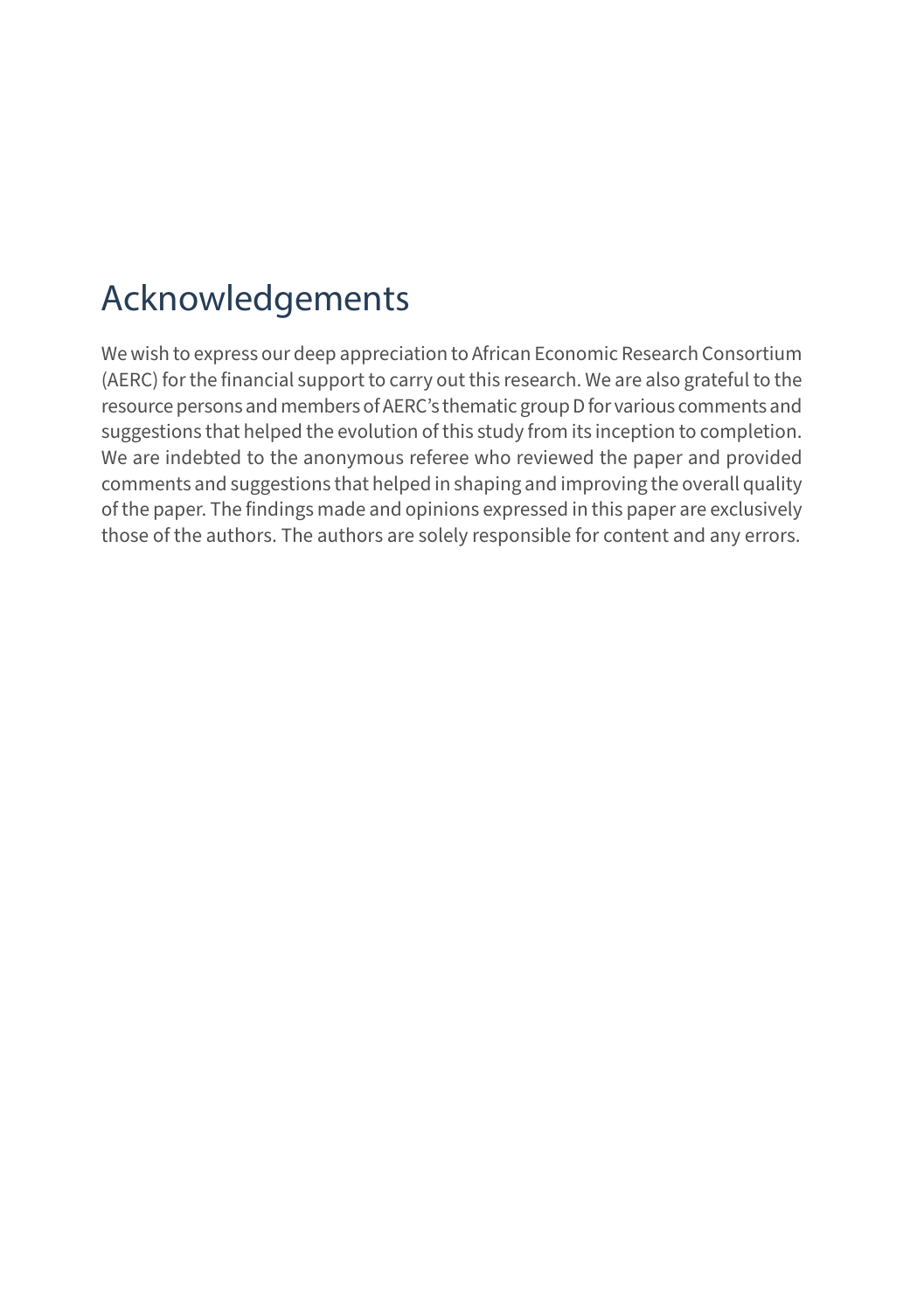# Abstract

Using a panel data set on Cameroonian manufacturing firms from 1993 to 2005, this paper evaluates the direct and indirect effects of the presence of foreign ownership on the productivity growth of local firms. We investigate spillovers through horizontal and backward linkages, differentiated by the country of origin of foreign investors. The paper also investigates whether and how the absorptive capacity of Cameroonian indigenous firms moderates the effect of foreign presence on productivity. Controlling for the degree of competition, our results indicate that foreign firms perform better than Cameroonian indigenous firms. We find evidence of negative intra- and interindustry spillovers. The analysis also produces evidence of negative spillovers from American, European and Asian affiliates through backward linkages. These negative horizontal and vertical productivity spillovers are mainly due to the limited absorptive capacity of Cameroonian firms, i.e., firms with the highest levels of absorptive capacity suffer the less from foreign presence. The results are robust to the use of different specifications.

Keywords: Productivity; Foreign ownership; Foreign origin; Spillovers; Backward linkages.

JEL Classification: O12, F23.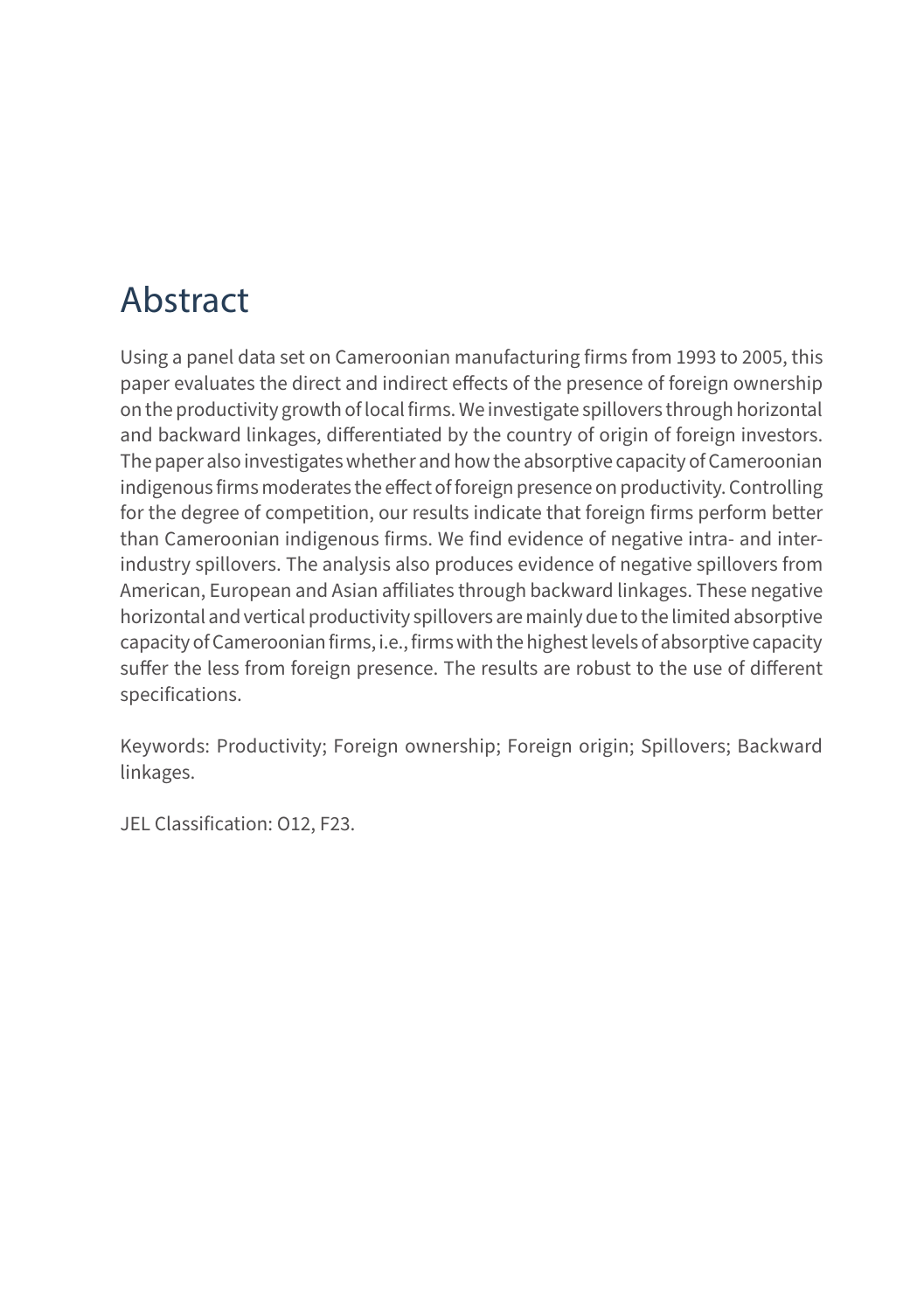## 1.0 Introduction

By now, it is well documented that growth in productivity is associated with gains in economic welfare (Keller & Yeaple, 2009). Likewise, it is widely accepted that productivity differences explain a large part of the variation in incomes across countries, and technology plays a key role in determining productivity (Easterly & Levine, 2001). Developing economies (LDCs) carry out very little (if any) own research and development (R&D), so they rely on foreign technology to much greater extent than countries close to the frontier (e.g., developed economies). In LDCs, productivity growth therefore depends, among others, on the degree of technology diffusion from advanced economies. There are two modes of technology transfer across countries: international trade transfers technologies embodied in intermediate and capital goods, and knowledge externalities generated by the presence of foreign affiliates. The presumed higher productivity of foreign firms and resulting potential for spillovers to indigenous firms has led Cameroon to increase its integration into the international economy through extensive liberalization of trade and foreign direct investment (FDI) regimes. Indeed, since the early 1990s, increased openness to world economy via multinational enterprises (MNEs) is considered to be an important component of the Cameroonian development strategy. Accordingly, policies were designed to attract MNEs, e.g., tax holidays, subsidies, low tax rates, etc.

Foreign-owned firms have specific advantages linked to their production methods, organization of activities, marketing of products/services, etc. The benefits of these advantages spill over to indigenous firms through various channels, e.g., (i) demonstration/imitation, i.e., domestic firms learn by observing MNEs operating higher level of technology, (ii) skill enhancement, i.e., workers trained by foreign affiliates may move to jobs in domestic firms, taking with them their upgraded human capital, (iii) increased competitive pressure, i.e., indigenous firms may react to competitive pressures by using more efficiently the existing technology or by investing in new technology, but negative effects may arise if foreign affiliates produce at a lower marginal cost, (iv) export activities, i.e., exporting firms have the opportunity to learn from and imitate their competitors, and in such cases the spillover effects may be rather limited, while the reverse may be true for non-exporting firms. $1$ 

Other mechanisms that could give rise to the externality effects can arise through vertical linkages, the provision of specialized inputs, and the nationality of the foreign

<sup>1</sup> See, Aitken and Harrisson (1999), Sjöholm (1999), among others, for further development.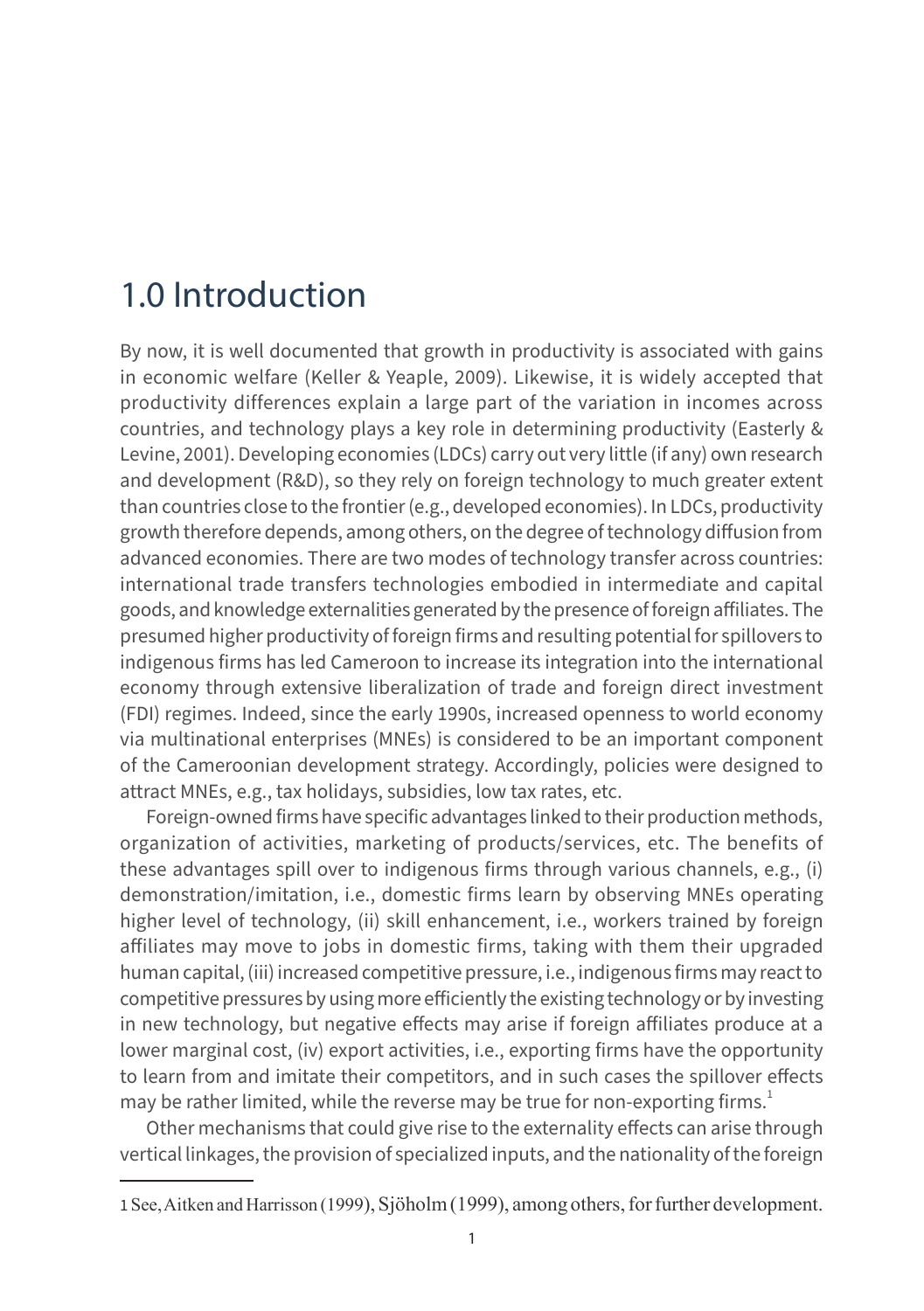firm. As Kee (2015) highlighted, local intermediate inputs may enhance domestic firms' performance through the shared supplier spillovers of foreign-owned firms. As argued by Blalock and Gertler (2008), foreign-owned firms have incentives to provide technology to suppliers. Therefore, technological benefits to local firms through vertical linkages are much more likely and could occur through both backward (from buyer to supplier) and forward (from supplier to buyer) linkages. Moreover, the country of origin of foreign investors may matter for spillovers to domestic producers in sectors supplying intermediate inputs (Javorcik & Spatareanu, 2011). In particular, the theoretical models of vertical linkages (see, e.g., Rodriguez-Clare, 1996; Markusen & Venables, 1999) predict a positive correlation between the foreign-owned firms' share of intermediate inputs sourced locally and the distance between the host economy and the source country, i.e., the foreign investors' origin may affect the extent of local sourcing. Also, the sourcing patterns of foreign-owned firms are likely to be affected by preferential trade agreements.<sup>2</sup>

Despite the importance of this issue, and the trend towards openness to foreign investment in Cameroon, very little research (to the best of our knowledge) has been carried out on the magnitude and significance of the association between productivity growth and foreign ownership, as well as on determining whether there have been any spillover effects from the presence of foreign firms. So, to date, there is no empirical evidence on this important issue which has significant policy implications. The objective of this paper is to analyse the performance effects of the presence of foreign firms in nine key Cameroonian manufacturing industries from 1993 to 2005. We try to answer four questions. First, are foreign firms more productive than Cameroonian firms? Second, are there any spillover effects of foreign presence within sectors and if so, are they negative or positive? Third, are there any spillover effects of foreign presence across sectors and if so, are they negative or positive? Finally, does the origin of foreign firms affect the extent of inter-sectoral spillovers from foreign presence?

Using firm-level panel data, and controlling for the level of competition and absorptive capacity of local firms, the main findings of the paper are threefold. First, we find that foreign firms perform better than indigenous firms. Second, evidence of negative intra-sectoral spillovers is found. Finally, there is an indication of negative backward linkages as well as negative spillovers from the presence of American, European and Asian affiliates in sectors supplying intermediate inputs. The main explanation of these negative horizontal and vertical productivity spillovers is that Cameroonian firms do not have the necessary absorptive capacity to benefit from foreign presence, i.e., Cameroonian firms with the highest levels of absorptive capacity suffer the less. These results are robust to alternative model specifications as well as the use of both balanced and unbalanced panel data set.

<sup>2</sup> For example, within the framework of the Economic Partnership Agreement (EPA) between the European Union (EU) and Cameroon, the Cameroonian tariffs on imports from the EU are much lower than tariffs on imports from other continents.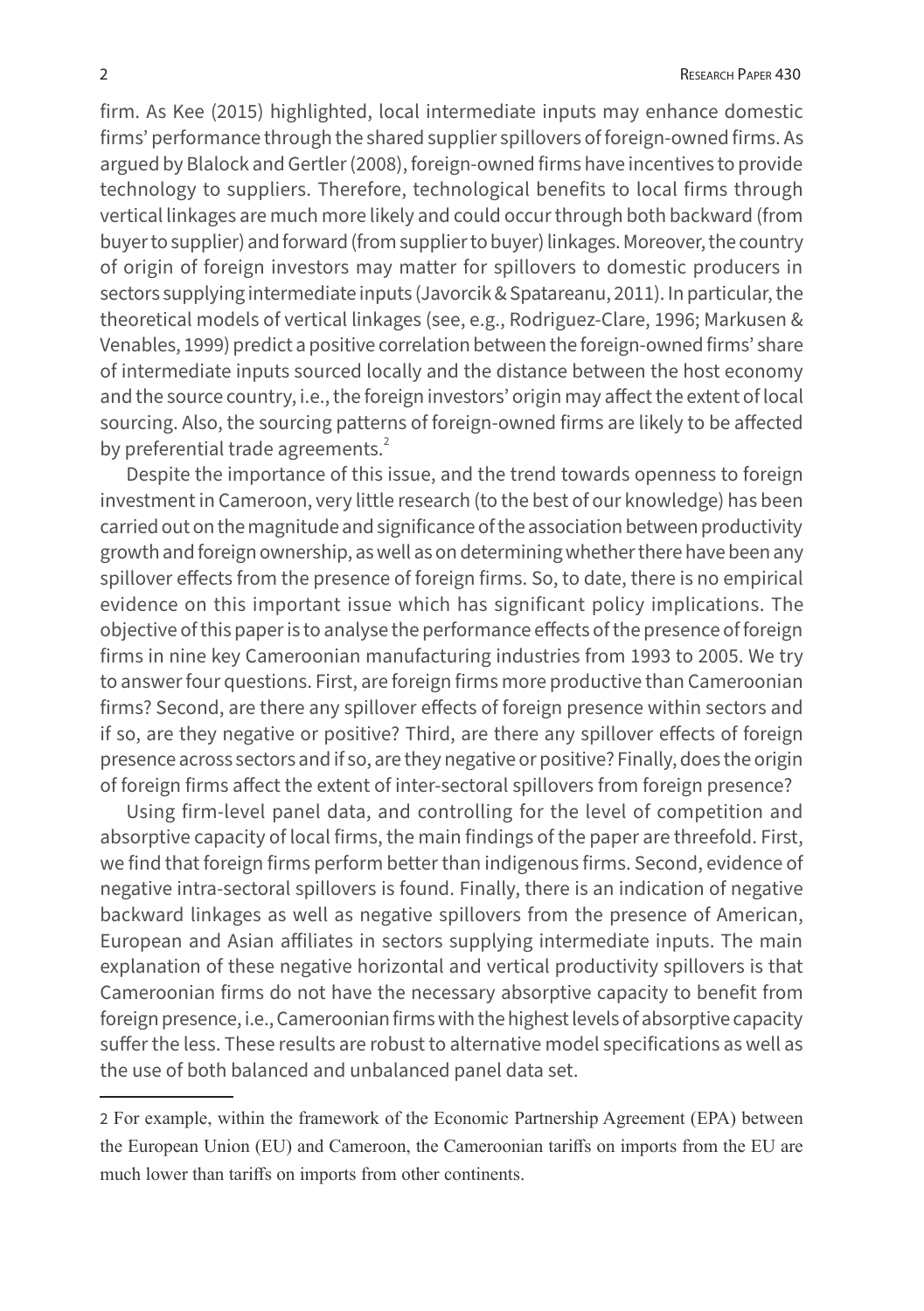The remainder of the paper is organized as follows. The next section outlines the main channels of productivity spillovers from foreign presence/the theoretical linkages between foreign ownership and productivity spillovers. Section 3 presents the review of literature. In section 4, we present the methodology. Section 5 presents the context and describes the data. Section 6 presents and discusses the empirical results. Section 7 performs some robustness checks. The last section concludes.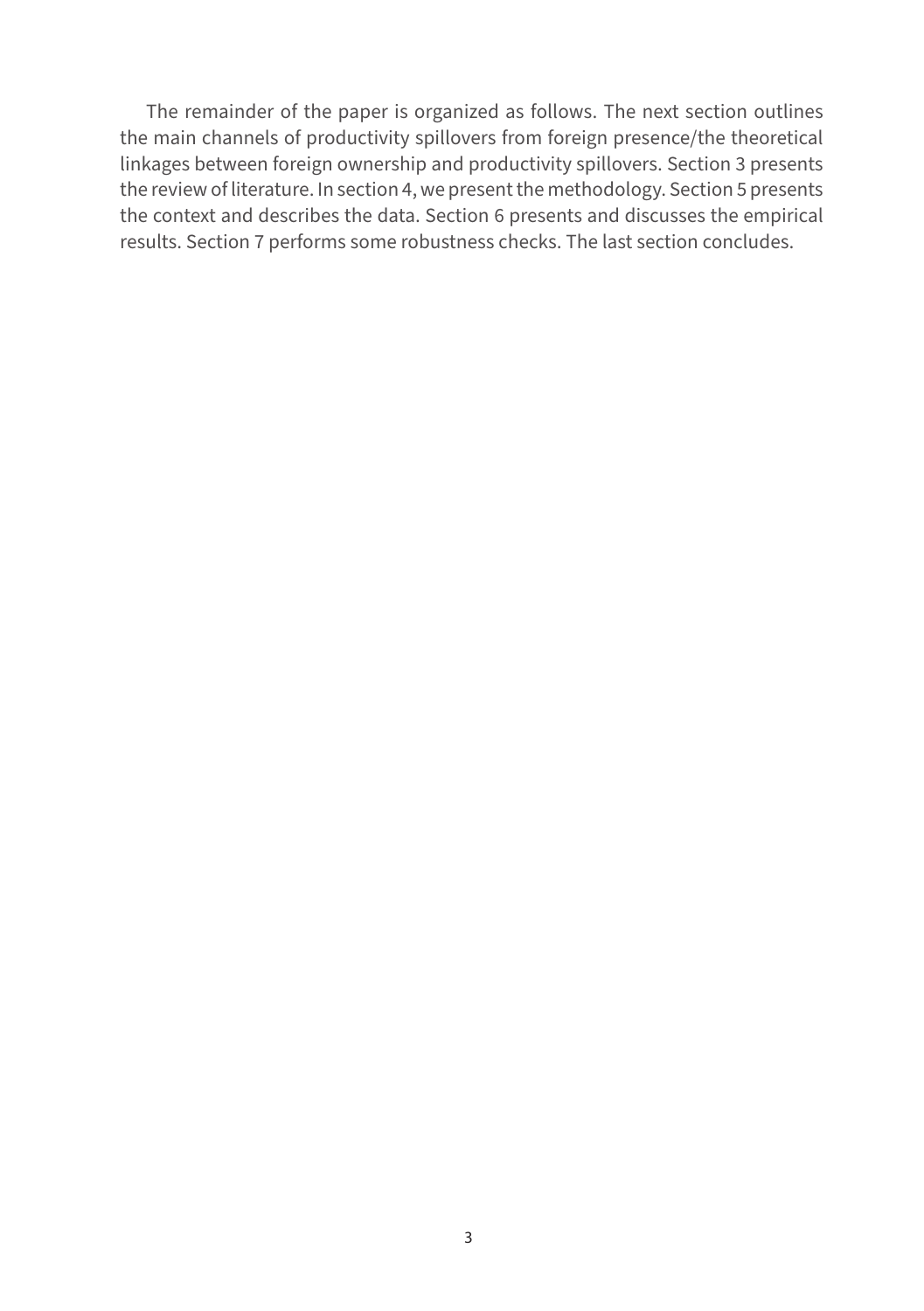## 2.0 Foreign presence and productivity growth of domestic firms: Theory

This section elaborates on the theoretical linkages between foreign ownership and productivity spillovers. The presence of foreign ownership is associated with technology transfer simply because MNEs own technology, marketing techniques and management skills which can be transmitted to domestic firms thereby raising their productivity level (Liu et al., 2000). In theory, foreign ownership presence could boost productivity in the host country through several channels.

First, the demonstration by foreign-owned firms/imitation by locally-owned firms, i.e., if a technology is used successfully by a foreign-owned firm, it will encourage domestic firms to adopt it (Wang & Blomström, 1992). Second, the labour mobility, i.e., domestic firms may hire workers who, having previously worked for a foreign firm, know about the technology and are able to implement it in the domestic firm (Glass & Saggi, 2002). $^3$  The human capital acquisition is among the important channels for these knowledge spillovers. For example, Görg and Greenaway (2004) argue that the spillovers from the presence of foreign-owned firms may depend on the absorptive capacity of indigenous firms as proxied by the technology gap between domestic and foreign firms. In particular, the emerging consensus is that domestic firms can only benefit from the foreign presence if the technology gap is not too wide so that domestic firms can absorb the knowledge available from the foreign-owned firm. Third, the increased competition, i.e., the presence of foreign firms might increase competitive pressures on domestic firms, which might respond by reducing inefficiencies; it may also restrict the market power of domestic firms.<sup>4</sup> Last but not the least, firms may also learn about new technologies (e.g., techniques and methods) by exporting, i.e., through a type of 'learning by exporting' experience. This makes exporting firms more fit to face foreign competition (Crespi et al., 2008). In sum, spillovers may take

<sup>3</sup> However, a possible negative impact arising through this channel is that, by offering higher wages, foreign firms may attract the best workers from domestic firms (see, e.g., Sinani  $\&$ Meyer, 2004).

<sup>4</sup> However, the efficiency of domestic firms may be negatively affected through this channel as the presence of foreign-owned firms may imply significant losses of their market shares, forcing them to operate on a less efficient scale, with a subsequent increase in their average costs (see, e.g., Harrison, 1994).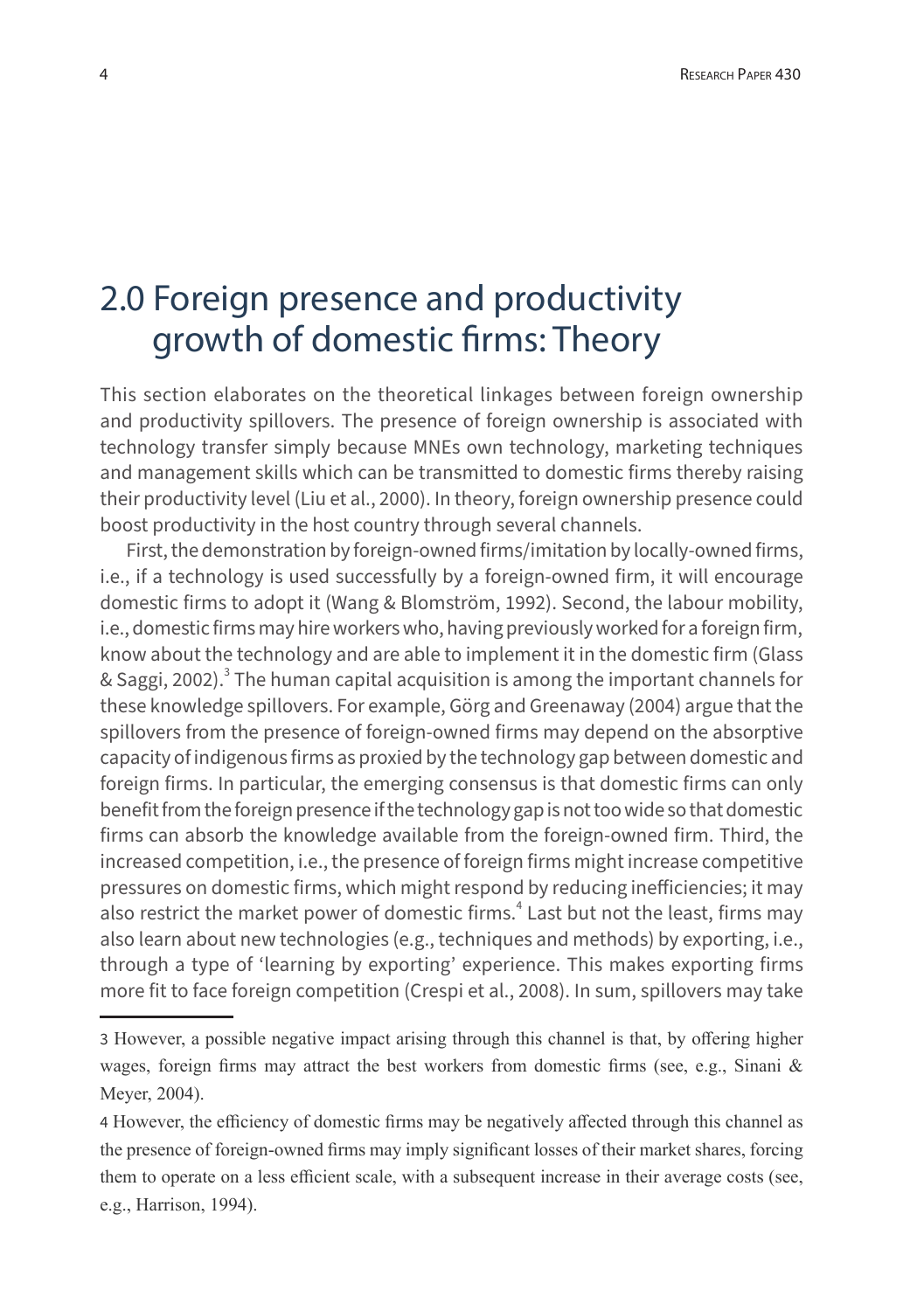place when locally-owned firms improve their efficiency by copying technologies of foreign-owned firms operating in the local market either through observation or by hiring workers trained by the foreign firms. Through the multinationals' competitive force, locally-owned firms operating in imperfect markets may be induced to a higher level of technical or X-efficiency, i.e., the threat of competition may spur firms that might otherwise have been laggards to adopt best practice technology sooner.

The presence of foreign-owned firms may also help to increase the productivity of domestic suppliers or customers through vertical input-output linkages. Concerning the vertical spillovers of the presence of foreign-owned firms, productivity spillovers through backward linkages may take place through two channels: (i) provision of technical assistance by foreign-owned firms to enable suppliers to raise the quality of the intermediate product, and (ii) provision of high quality standards for local inputs which provide incentives for local suppliers to upgrade their technology. Moreover, the origin of foreign investors may affect the extent of vertical spillovers from the presence of foreign-owned firms for two reasons: (i) the distance between the host and the source country, and (ii) the preferential trade agreements.<sup>5</sup>

<sup>5</sup> See, e.g., Javorcik and Spatareanu (2011) for more details.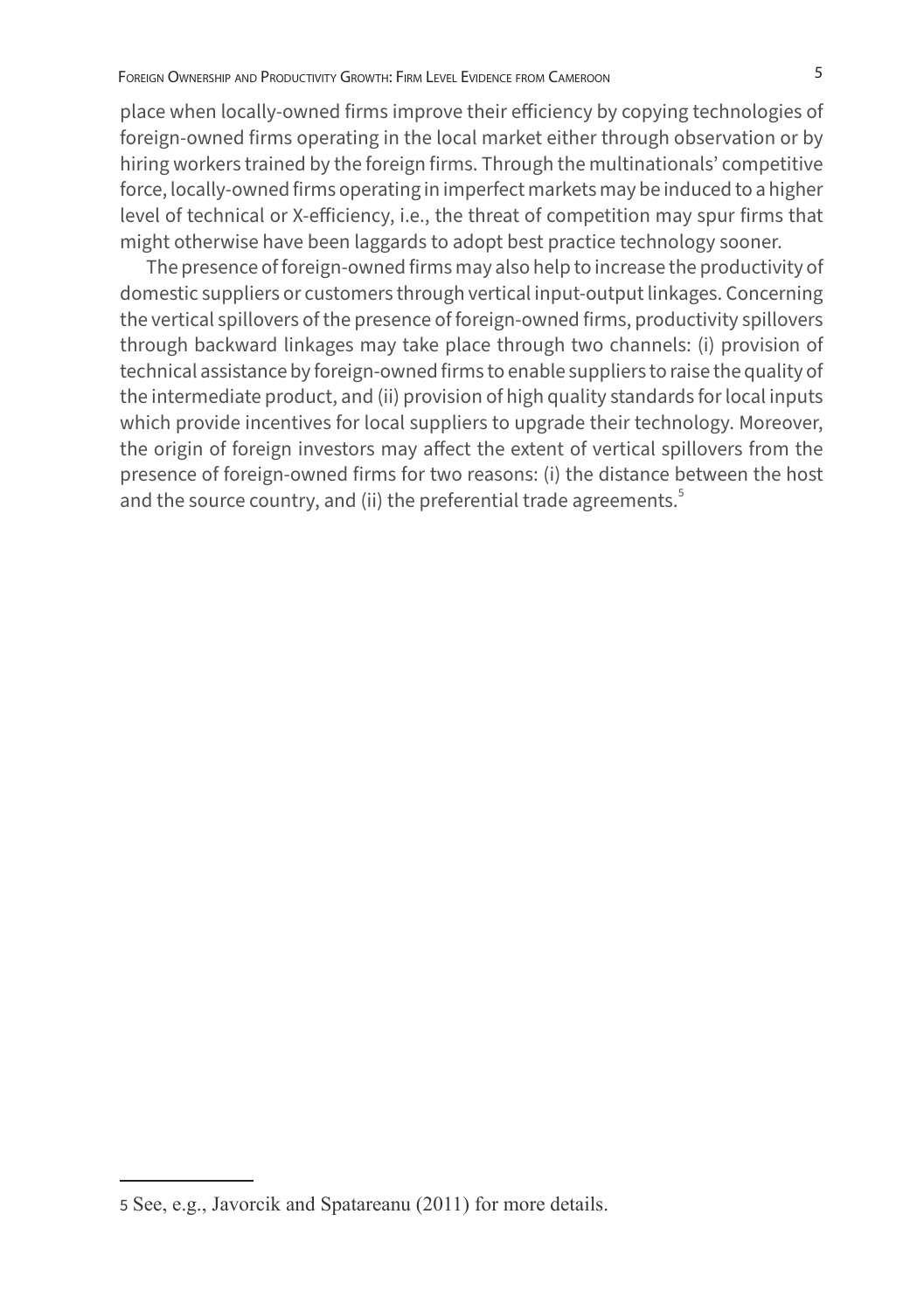## 30. Foreign presence and productivity growth of domestic firms: Empirical evidence

The presence of foreign firms can generate several benefits for the host country, e.g., (i) it can finance the expansion of industries in which the domestic country enjoys a comparative advantage, (ii) it can lead to the transfer of knowledge from foreign to local firms, (iii) it can finally provide local firms with the critical know-how to break into foreign markets (see, e.g., Görg & Greenaway, 2004). Furthermore, if foreign entrants possess a better technology, they can foster productivity improvements in the domestic industry, either directly by raising the productivity of the resources used in production, or indirectly through knowledge spillovers to local firms.

The existing evidence on foreign presence and productivity growth in local firms is mixed. There is some evidence that foreign presence causes productivity spillovers and other evidence that it does not. Using industry-level data, Blomström and Persson (1983) finds positive spillovers for Mexico, while Kokko (1994), Blomström and Wolff (1994), Kokko et al. (1996), Blomström and Kokko (1998) find that spillovers are only positive if the technology gap is sufficiently small and the initial stock of human capital is sufficiently high. Using firm-level data from Morocco, Venezuela and UK, respectively, Haddad and Harrison (1993), Aitken and Harrison (1999), Girma et al. (2001), among others, conclude that foreign presence has a negative effect on the local labour productivity, highlighting large technology gaps and severe competition in the host country market as inhibiting spillovers from the presence of foreign firms to local firms. Djankov and Hoekman (2000) find that the presence of foreign firms had the predicted positive impact on total factor productivity (TFP) growth of Czech recipient firms, whereas joint ventures and the presence of foreign firms have a negative spillover effects on firms that do not have foreign partnerships. In contrast with these results, Keller and Yeaple (2009) find that the presence of MNEs leads to substantial productivity gains for domestic firms in the United States. So, even for the studies using firm-level data, the empirical evidence about foreign ownership spillovers to domestic firms has provided mixed results.

As previously indicated, the theoretical models by Rodriguez-Clare (1996) and Markusen and Venables (1999) show that foreign-owned firms can have positive effects on the development of domestic firms through vertical input-output linkages.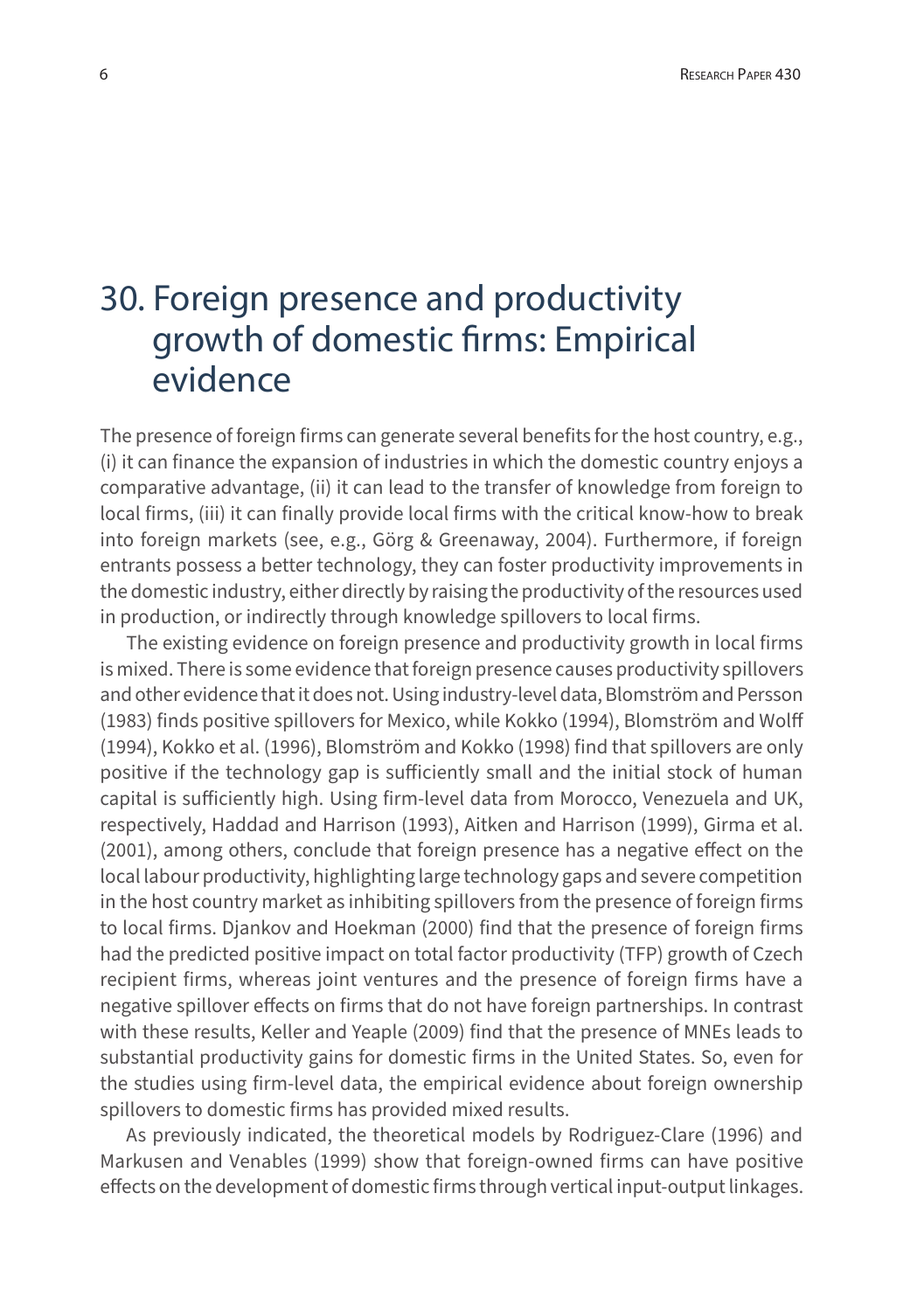A number of recent studies have empirically investigated vertical spillovers. For example, Javorcik (2004) worked with firm-level data from Lithuania and find strong evidence of vertical spillovers with low horizontal spillovers. Blalock and Gertler (2008) used a panel data set of Indonesian manufacturing establishments and find results suggesting positive productivity spillovers through backward linkages. However, they do not find evidence for horizontal spillovers. Another strand of literature examines the country origin dimension to vertical spillovers of the presence of foreign firms. For example, Javorcik and Spatareanu (2011) used a large panel data set of firms operating in Romania to examine whether the origin of foreign investors affects the degree of vertical spillovers from the presence of foreign firms. Their empirical analysis produces evidence consistent with this hypothesis.

Summarizing, the studies on both developed and developing countries find mixed evidence for spillovers associated with the presence of foreign firms. Unfortunately, within the sub-Saharan African (SSA) context in general, and particularly in Cameroon, very little is known on how the multinationals presence or specifically multinationals transfer of technology affects domestically owned firms' productivity. Njikam and Cockburn (2011) studied the effects of trade liberalization on the evolution of firm productivity in Cameroon. The main finding of this paper indicates a shift in the direction of higher productivity following trade liberalization. However, nothing has been said about the channels through which trade liberalization affects productivity such as the inflows of international technologies associated with openness to foreign ownership. In particular, this study does not investigate whether or not domestic firms benefit from inter-industry or vertical spillovers (e.g., backward linkages and forward linkages) and intra-industry or horizontal spillovers. It is this lack of evidence, in addition to the above-mentioned conflicting evidence, that motivates the present study. In this paper, we build on the previous studies and aim at identifying whether foreign firms perform better than their Cameroonian local counterparts, whether there are any spillover effects of the presence of foreign firms within sectors, and if so, are they positive or negative; and whether the origin of foreign firms affect the extent of inter-sectoral spillovers from foreign presence.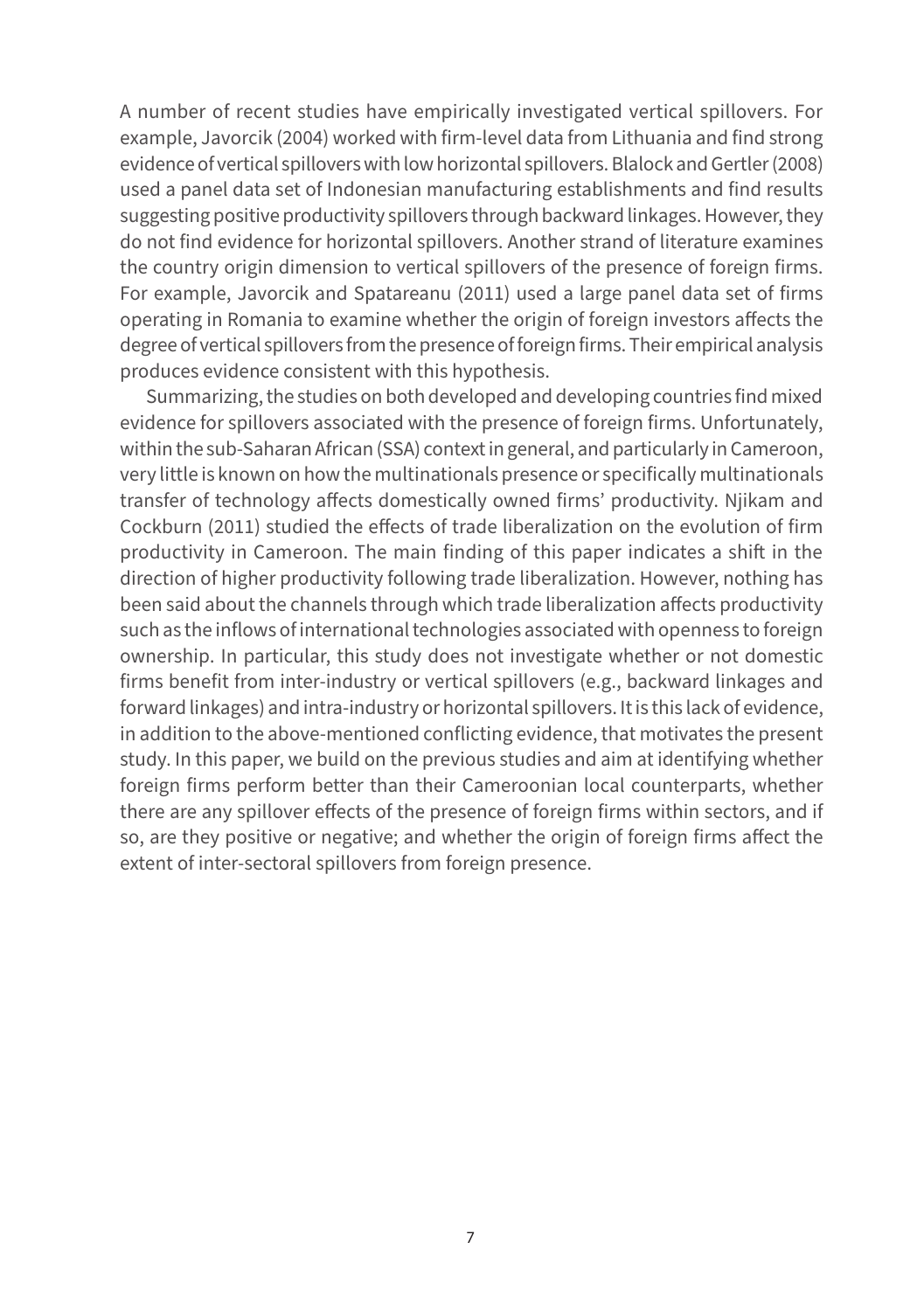## 4.0 Methodological framework

To examine the productivity effect of foreign ownership on domestic firms, we proceed in two steps. First, we estimate a production function to obtain measures of the firmlevel total factor productivity (TFP); in this stage, we include data for all firms, both domestic and foreign firms. Then, we relate the TFP of domestic firms to proxies for the presence of foreign-owned firms and other controls.

### Firm-level productivity

Let firm i's technology at time t be described by the following Cobb-Douglas production function:

### $y_r = \beta_1 + \beta_2 l_s + \beta_3 l_s^2 + \beta_2 m_s + \beta_3 k_s + \mu_s$  $\mu_{\rm tr} = \omega_{\rm tr} + \varepsilon_{\rm st}$

(1)

where,  ${\cal Y}_{\bm i}$  is the logarithm of output of firm i at time t,  $l_{\bm i}^s$  and  $l_{\bm i}^u$  are the logarithm of skilled and unskilled labour, respectively,  $m_i$  and  $k_i$  are the firm's (log of) raw material expenditures and capital inputs, respectively. The firm i specific residual term  $\mu_i$  is composed of firm-specific efficiency (or productivity level)  $\omega_i$  that is known by the firm but not by the econometrician, and  $\varepsilon_i$  is an unexpected productivity shock that is not known either to the firm or the econometrician and with zero mean. A firm's private knowledge of its productivity  $\omega_i$  affects its decision about exiting or staying in the market and its choice of hiring labour, purchasing materials, and investing into new capital. This information asymmetry introduces two biases in the estimation: simultaneity of input choice and selection biases.

The fact that  $\mathcal{Q}_i$  is known by the firm when it takes the decision as to whether to stay in the market and produce, and, if deciding to produce, which input combination to use, makes the OLS estimate of the production function (1) biased. To correct for this bias, the alternative is to use fixed effects, assuming that the unobserved firmspecific efficiency is time-invariant. $^{\circ}$  As argued by Pavcnik (2002), although the fixed effects model partially solves the simultaneity problem, it only removes the effects of time-invariant firm's productivity component. During a period following immediately drastic trade and foreign investment liberalization programmes, the assumption of

<sup>6</sup> For example, Harrison (1994) followed this approach.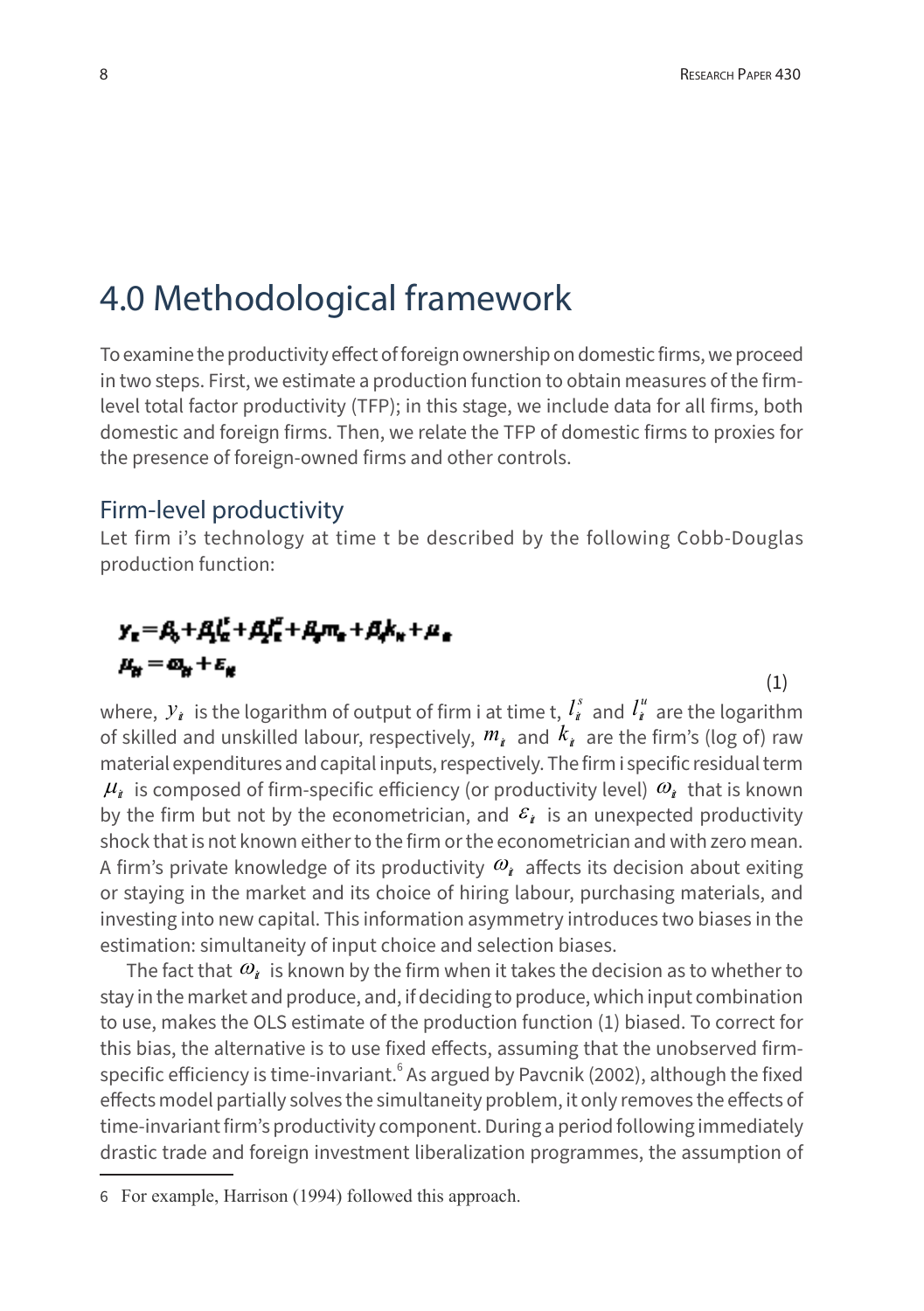unchanging productivity seems worrisome, and the fixed effects approach may lead to biased estimates of the input coefficients. More importantly, we are ultimately interested in how firm efficiency evolves over time in response to FDI inflows. This strategy is, therefore, ruled out in the current study.

Olley and Pakes (1996) gave the standard alternative to solve the simultaneity and the selection bias. In particular, to overcome the fact that  $\omega_i$  is not known by the econometrician, they write down an investment function that depends on the unobserved efficiency variable and the capital stock. Providing that investment is always positive if the firm decides to continue in the market, it is possible to invert this function and write  $\omega_i$  as a function of the observed capital stock and investment made by the firm in time t. However, we cannot follow the Olley and Pakes (1996) methodology. The reason is that in our data set, some firms do not have positive investment in most of the year. Levinsohn and Petrin (2003) (hereafter, LP) pointed out that observing lots of zero-investment observations is a common feature of developing country data sets. They propose to use other inputs (e.g., a firm's raw material inputs) as a proxy for the unobservable productivity shock to correct for the simultaneity in the firm's production function. Another change needed to be made to make sure that the proposed method is suitable for the Cameroonian data set is related to firm exit. In the context of Cameroonian manufacturing firms, an exit may imply one of the following: (i) an actual exit, i.e., the firm closed down, (ii) firms remaining in existence but not surveyed by the data collectors, (iii) a change in formality/informality, i.e., firms continue to operate but now informally, and last but not least (iv) merger/acquisition. However, the available information does not allow the distinction between the different forms of exit. In fact, some firms cease appearing in the sample without any information as to whether they exited or if it is a missing observation. So, we did not explicitly correct for the selection bias. LP argued that, by using an unbalanced panel of firms, the selection bias is significantly minimized.

The unobserved productivity level variable  $\omega_i$  is assumed to follow a first-order Markov process. The expected value of  $\omega_i$  is a function of an unexpected shock with zero mean and its value at time *t* −1 ,

$$
\mathbf{\omega}_{\mathbf{M}} = \mathbf{\omega}_{\mathbf{M} - 1} + \xi_{\mathbf{M}} \implies \mathbf{\omega}_{\mathbf{M}} = E(\mathbf{\omega}_{\mathbf{M}} / \mathbf{\omega}_{\mathbf{M} - 1}) + \xi_{\mathbf{M}}
$$
\n(2)

Beside labour and capital, the firm needs other inputs, e.g., materials to produce according to the production function (1). The demand for intermediate inputs is a function of the productivity variable  $\omega_i$  and of labour. The usage of intermediate inputs is adjusted immediately to different states of the productivity variable. On the other hand, labour and capital take time to adjust due to adjustment costs,

$$
\mathbf{m}_{\mathbf{H}} = \int_{\mathbf{f}} (\boldsymbol{\omega}_{\mathbf{g}}, \mathbf{l}_{\mathbf{H}}^{\mathbf{f}}, \mathbf{l}_{\mathbf{H}}^{\mathbf{g}}, \mathbf{k}_{\mathbf{H}})
$$
 (3)

LP show that the demand function for raw materials (3) is monotonic in  $\omega$ . That is, given the stock of labour and capital in time t, the higher the productivity or efficiency level, the higher the usage of raw materials, since the firm will produce more than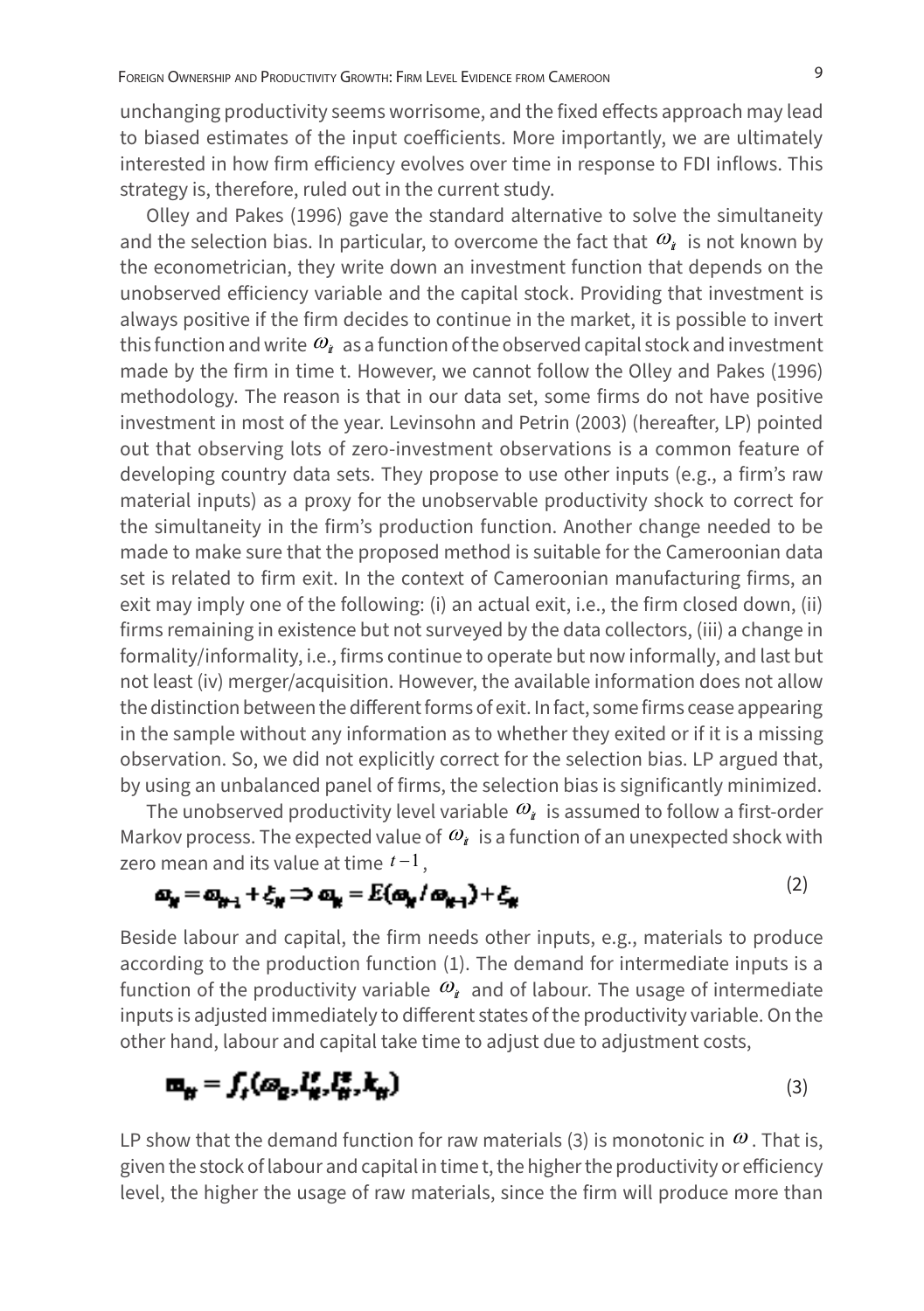another firm that has the same stock of labour and capital but lower productivity. Thus, we can invert the demand function for intermediate inputs and write  $\omega_i$  as a function of materials, labour and capital,

$$
\mathbf{a}_{\mathbf{r}} = f_{\mathbf{r}}(\mathbf{m}_a, l_a^*, l_a^*, \mathbf{k}_a) \tag{4}
$$

Substituting Equation 4 in the production function (1), we have,

$$
y_{\rm g}=\phi_{\rm g}(m_{\rm g},l_{\rm g}^{\rm s},l_{\rm g}^{\rm s},k_{\rm g})+\varepsilon_{\rm g}
$$

## $\text{where. }\phi_{\text{H}}=f_{t}(\textbf{m}_{g},l_{\text{H}}^{s},l_{\text{H}}^{s},k_{\text{H}})=\beta_{0}+\beta_{1}l_{\text{H}}^{s}+\beta_{2}l_{\text{H}}^{s}+\beta_{3}\textbf{m}_{\text{H}}+\beta_{4}k_{\text{H}}+h_{t}(\textbf{m}_{\text{H}},l_{\text{H}}^{s},l_{\text{H}}^{s},k_{\text{H}})$

(5)

Following previous studies (e.g., Olley & Pakes, 1996; Pavcnik, 2002), the function  $\bullet$  is approximated by a polynomial series of the observed variables, i.e., materials, labour and capital stock.

The first stage is to estimate . The assumption that the firm's efficiency follows a first-order Markov process $\blacktriangleright$  allows us to write its expected value as a function of its past value,

$$
E(\omega_{\mu} / \omega_{\mu-1}) = g(\omega_{\mu-1})
$$
\n(6)

The  $g(\cdot)$  function can then be expressed as a function of the past value of the observed variables by replacing  $\omega_{i-1}$  with the functions  $h_{i-1}$  and  $\varphi_{i-1}$ ,

$$
g(\mathcal{B}_{g+1}) = g[h_{f+1}(\mathbf{m}_{g+1}, l'_{g+1}, l'_{g+1}, k_{g+1})]
$$
  
=  $g[\mathcal{B}_{f+1}(\mathbf{m}_{g+1}, l'_{g+1}, l'_{g+1}, k_{g+1}) - \mathcal{B}_0 - \mathcal{B}_1 l'_{g+1} - \mathcal{B}_2 l'_{g+1} - \mathcal{B}_3 \mathbf{m}_{g+1} - \mathcal{B}_4 k_{g+1}]$  (7)

Using the predicted value of  $\varphi_{i-1}$  estimated in the first stage, we can then estimate in the second stage the coefficients associated with the observed variables by nonlinear least squares (NLS) of the function below,

$$
y_{g} = \beta_{3} + \beta_{4}t_{g}^{2} + \beta_{3}t_{g}^{2} + \beta_{2}m_{g} + \beta_{4}k_{g} + g(\phi_{34}(\mathbf{m}_{g+1}, t_{g+1}^{2}, t_{g+2}^{2}, \mathbf{k}_{g+1}) - \beta_{3} - \beta_{3}t_{g+1}^{2} - \beta_{2}t_{g+1}^{2} - \beta_{4}k_{g+1} + \xi_{g} + \xi_{g}
$$
\n
$$
(8)
$$

To have a measure of firm productivity, we followed previous studies, e.g., Aw et al. (2001), Pavcnik (2002), Schor (2004) and constructed a productivity index that can best describe both the evolution of the productivity of the firm over time and its relative position compared to a reference firm in a reference year. In particular, we obtain such an index by simply subtracting a productivity of a reference firm in a base year (firm with mean output and mean input level in 1993) from an individual firm's productivity measure,

$$
\mathbf{i} f \mathbf{p}_\mathbf{r} = \mathbf{y}_\mathbf{r} - \hat{\mathbf{p}}_\mathbf{r} \mathbf{i}^\mathbf{r} - \hat{\mathbf{p}}_\mathbf{r} \mathbf{i}^\mathbf{r} - \hat{\mathbf{p}}_\mathbf{r} \mathbf{m}_\mathbf{r} - \hat{\mathbf{p}}_\mathbf{r} \mathbf{k}_\mathbf{r} - (\mathbf{y}_\mathbf{r} - \hat{\mathbf{y}}_\mathbf{r}) \tag{9}
$$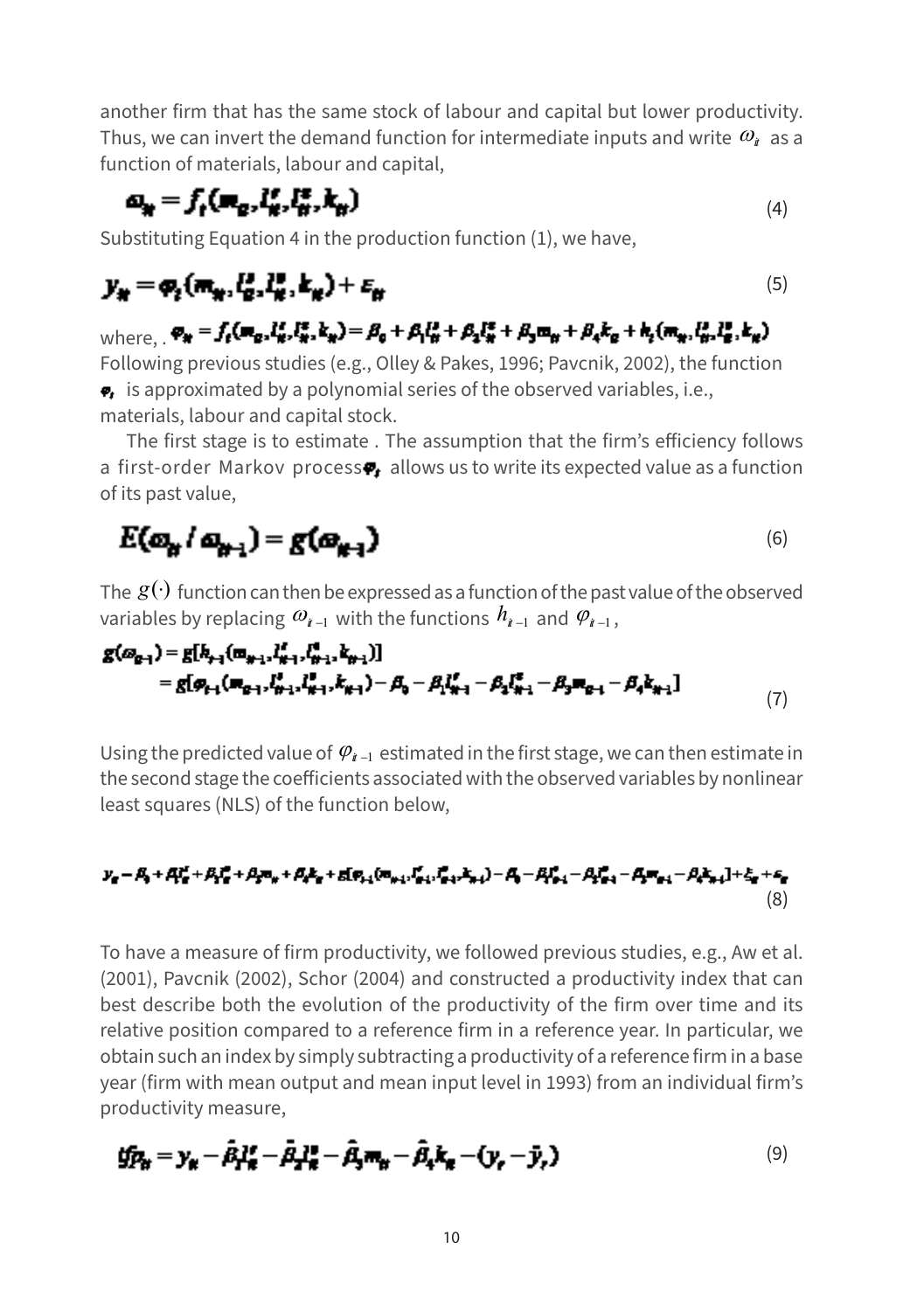## where,  $y_r = \bar{y}_r$ ,  $\bar{y}_r = \hat{A}_r \bar{I}_r^p + \hat{A}_s \bar{I}_r^r + \hat{A}_s \bar{I}_r^r + \hat{A}_s \bar{k}_r$  and the bar over a variable

indicates the mean over all firms in the base year. Therefore,  $y_r$  is the mean log output of firms in the base year, 1993 and  $\hat{y}_r$  is the predicted mean log output in 1993. This productivity measure presents a logarithmic deviation of a firm from the mean industry practice in a base year. We also compute and analyse industry-level TFP calculated as the output-share weighted firm-level productivities, i.e.,  $\text{H7}_s = \sum \theta_s \text{H}_s$ where  $\mathbf{F}_{\mathbf{r}}$  is the output share of firm i in total industry output in year t. We also estimate TFP using an alternative approach, e.g., the Ackerberg et al. (2015) semi-parametric method (henceforth, ACF).<sup>7</sup>

### Modelling the effects of foreign ownership on productivity growth

In the second step of the analysis, we relate firms' TFP growth in industry j, Δ*tfp*<sub>*iit*</sub> , to the measures of the presence of foreign-owned firms. In particular, and as mentioned before, our primary interest is to answer four basic questions: (i) whether foreign ownership is associated with an increase in the firm's productivity, or to put it simply, do foreign firms perform better than local firms, and this is referred to as the direct effect of foreign ownership, (ii) whether there are spillover effects (positive or negative) to domestic firms, i.e., whether foreign ownership in an industry affects the productivity of domestically owned firms in the same industry, (iii) does the origin of foreign firms affect the extent of inter-sectoral spillovers from foreign presence, and (iv) whether and how the absorptive capacity of local Cameroonian firms moderate the effect of FDI on productivity.

To investigate how foreign ownership affects the productivity growth of firms in the Cameroonian manufacturing sector, we use a zero-one variable  $(FO)$  equal to one if the firm is foreign-owned and zero otherwise. We follow Javorcik (2004), and Javorcik and Spatareanu (2011) and define a firm as being foreign-owned if at least 10% of its capital is owned by foreign investors. If foreign ownership in a firm increases that firm's productivity, we should observe a positive coefficient on  $\boldsymbol{\varepsilon}$ , i.e., a significant positive coefficient of this variable indicates that foreign firms grow faster in terms of productivity than domestic firms. We are also interested in determining whether there are any externality effects from the presence of foreign firms. There exist a number of spillover effects by which the presence of foreign firms affects other firms in the same sector or even in other sectors. The literature (see, e.g., Javorcik, 2004) identifies usually two types of productivity spillovers. First, local firms can benefit from the presence of foreign firms in their sector (horizontal spillovers).

<sup>7</sup> The LP and ACF methodologies differ in the treatment of labour. In LP, materials are considered as a state variable and labour is automatically adjusted, whereas in ACF, labour is no longer a free variable because of constraints or rigidities in lay-off or hiring procedures on the labour market.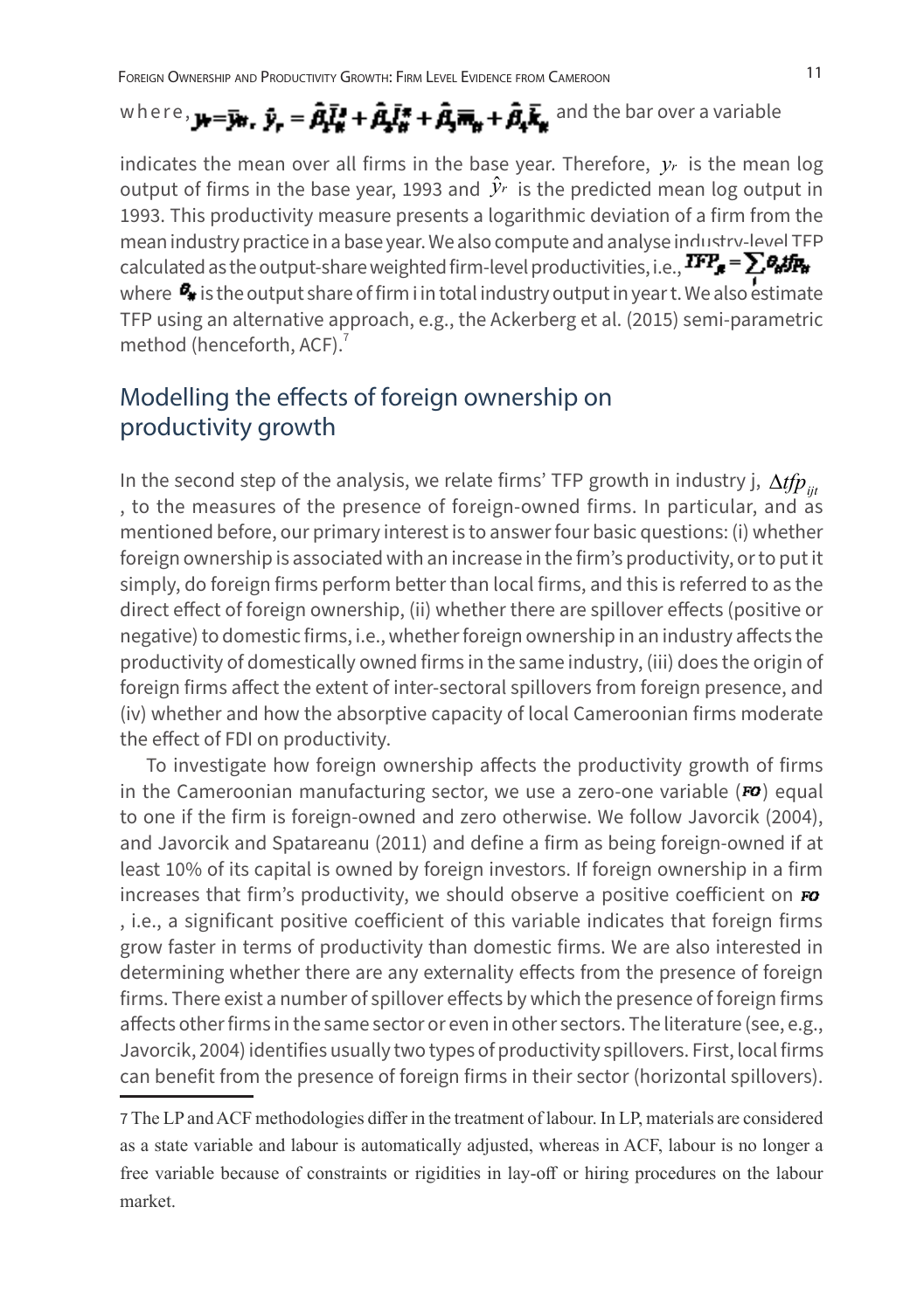Here, productivity spillovers from foreign firms to local ones increase in line with the growing share of foreign-owned firm in total sector production. Also, domestic firms can benefit from interaction with foreign firms upstream or downstream in the production chain (vertical spillovers). In particular, the recent literature on productivity spillovers from the presence of foreign firms also argues that spillovers are most likely to occur through multinationals' backward linkages (i.e., the degree of integration of multinationals into the host economy) with domestic suppliers (e.g., Driffield et al., 2002; Jarvorcik, 2004; Haskel et al., 2007).

The first contribution of this paper is that we consider all the possible channels through which horizontal spillovers may occur since there is no consensus on the existence of strong spillovers. Hence, and for comprehensiveness, we use four measures of horizontal spillovers: employment, wage, output and capital. The horizontal spillover effects which capture the extent of foreign presence in sector j at time t ( $HOR<sub>i</sub>$ ) are proxied in the following way: ; where,  $F<sub>i</sub>$  stands for foreign-owned firms' output, employment, wage and capital by industry j to which firm i belongs, while  $D_i$  is domestic-owned firms' output, employment, wage and capital by industry j to which firm i belongs. The previous horizontal spillovers reflect the competitive pressures that encourage the indigenous firms to introduce new products to defend their market share and adopt new management methods to increase productivity (Damijan & Knell, 2005). Further, the use of the last proxy of horizontal spillovers is also to check whether the results change when physical capital is used instead of employment, wage and output. Indeed, as pointed out by Aitken and Harrison (1999), foreign firms tend to be more capital intensive than domestic ones and the share of foreign firms is significantly high if weighted by physical capital. In sum, if the productivity advantage of foreign firms spills over to domestic firms, the coefficient on  $HOR<sub>i</sub>$  should be positive.

It has been well established that MNEs are 'footloose', i.e., they are more likely to exit the host country following a negative shock. The second contribution of this paper is that we consider whether Cameroonian firms also gain from backward linkage, i.e., from a more integration of foreign firms into the  $HOR_j = \frac{1}{F_j + D_j}$ local economy. Further, we consider whether the origin of foreign firm affects the degree of vertical spillovers from foreign presence. Thus, turning to proxy for vertical spillovers, i.e., the proxy for the foreign presence in downstream sectors (sectors supplied by the industry j) intended to capture the effect of multinational customers on domestic suppliers ( $VER<sub>i</sub>$ ), we follow Javorcik (2004) and Javorcik and Spatareanu (2011) and define the proxy for the foreign presence in downstream sectors in the following way:  $VER_{j} = \sum_{j}^{t} \alpha_{jrt} \times HOR_{t}$ ; where,  $HOR_{t}$  is the share of industry  $\sigma$ output produced by the foreign firms,  $\alpha_{\scriptscriptstyle jrt}$  is the proportion of sector j's output used by sector r taken from the input-output matrix pertaining to year t. The calculation of  $\alpha_{_{jkt}}$  excludes the sector j's output sold for final consumption. $^{\text{s}}$  In addition, we capture 8 However, the results should be interpreted with the following two caveats in mind. First, it would be ideal to use multiple input-output matrices. Unfortunately, input-output matrices for all the years are not available. For the 1993-2000 period we use the  $\alpha_{ikt}$  from the 1993 input-output matrix, whereas for  $j_t = \frac{I_f}{F_t + D}$  $HOR_{\hat{\mu}} = \frac{F_{\hat{\mu}}}{F_{\hat{\mu}} + F_{\hat{\mu}}}$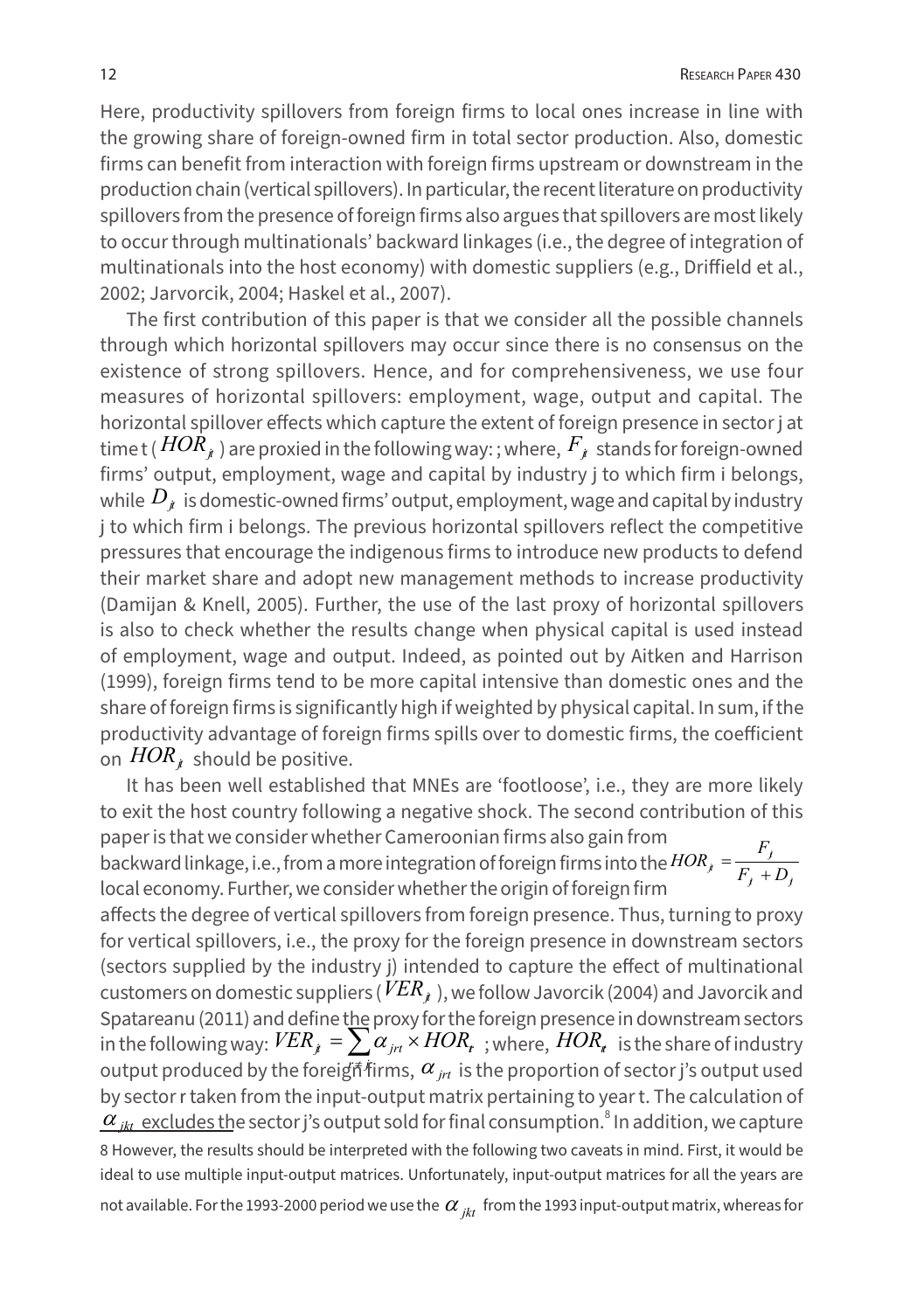the effects of the presence of foreign firms from a particular region of origin on local suppliers in the following manner:  $VERO_i = \sum_{j\in I} \alpha_{j\in I} \times HORO_i$ ; where,  $HORO_i$  is the measurement of borizontal spillovers by find pationality of the foreign firm. We the measurement of horizontal spillovers by the nationality of the foreign firm. We use three measure of  $VERO<sub>j</sub>$  and  $HORO<sub>j</sub>$  for three regions of origin of foreign investors, (i) Europe (European Union member countries, accession countries and non-members) as well as Turkey, (ii) America (both North and South America as well as Canadian investors), and (iii) Asian foreign investment. Fortunately, the data set does not indicate any firm with foreign shareholders of multiple origins. In order to identify the spillovers from foreign presence, we rely on the variation in growth rates of indicators of horizontal and vertical spillovers in sectors. Hence, we make sure that all indicators are defined (i.e., non-missing) in all sectors studied.

Another novel feature of this paper is that we control for a number of other covariates in order to better isolate spillover effects. The absorptive capacity might influence the sector spillover effects of the presence of foreign-owned firms. In particular, enterprises with the necessary technological ability are able to assimilate the knowledge available from foreign firms. Hence, we assume that firms with higher levels of absorptive capacity (henceforth, ABC) are able to benefit more from foreign presence. Therefore, we try to verify whether the absorption could explain the sectoral spillover effects by interacting the ABC variable with the different variables of foreign presence. We follow Blalock and Simon (2009) and include the interaction of absorptive capacity with FDI but not the main effect of the absorptive capacity because this approach is consistent with one of our focus in this paper, which is not whether the absorptive capacity affects productivity, but rather if and how it moderates the effect of foreign presence on productivity.

A number of other variables are employed. As, we have noted above, it is important to control for changes in the degree of market competition that might be associated with changes in foreign activity. We follow Javorcik and Spatareanu (2011) and control for changes in the degree of competition in industry j with a Herfindhal index ( $HER_i$ ). As Schoors and van der Tol (2001) pointed out, it is possible that the estimates of sectoral spillovers are biased if openness is not taken into account. Further, another possibility for technologies to move from one country to another is through international trade in intermediate goods as predicted by the endogenous growth models of Grosmman and Helpman (1991), Rivera-Batiz and Romer (1991), and Eaton and Kortum (2002).<sup>9</sup> It is also largely accepted that imports of intermediates allow a

the 2001-2005 period  $\alpha_{_{jkt}}$  is taken from the 2001 input-output matrix. Second, it would be preferable to use matrices excluding imports. But, such matrices are unavailable in the Cameroonian context.

9 In this case, foreign intermediate goods affect productivity through two main channels: the quality channel, i.e., imported inputs are better than their domestic counterparts, and then the complementarity channel where it is believed that combining different intermediate inputs create gains, which would come from imperfect substitution across goods or through learning spillovers between foreign and domestic goods (Hasan, 2002).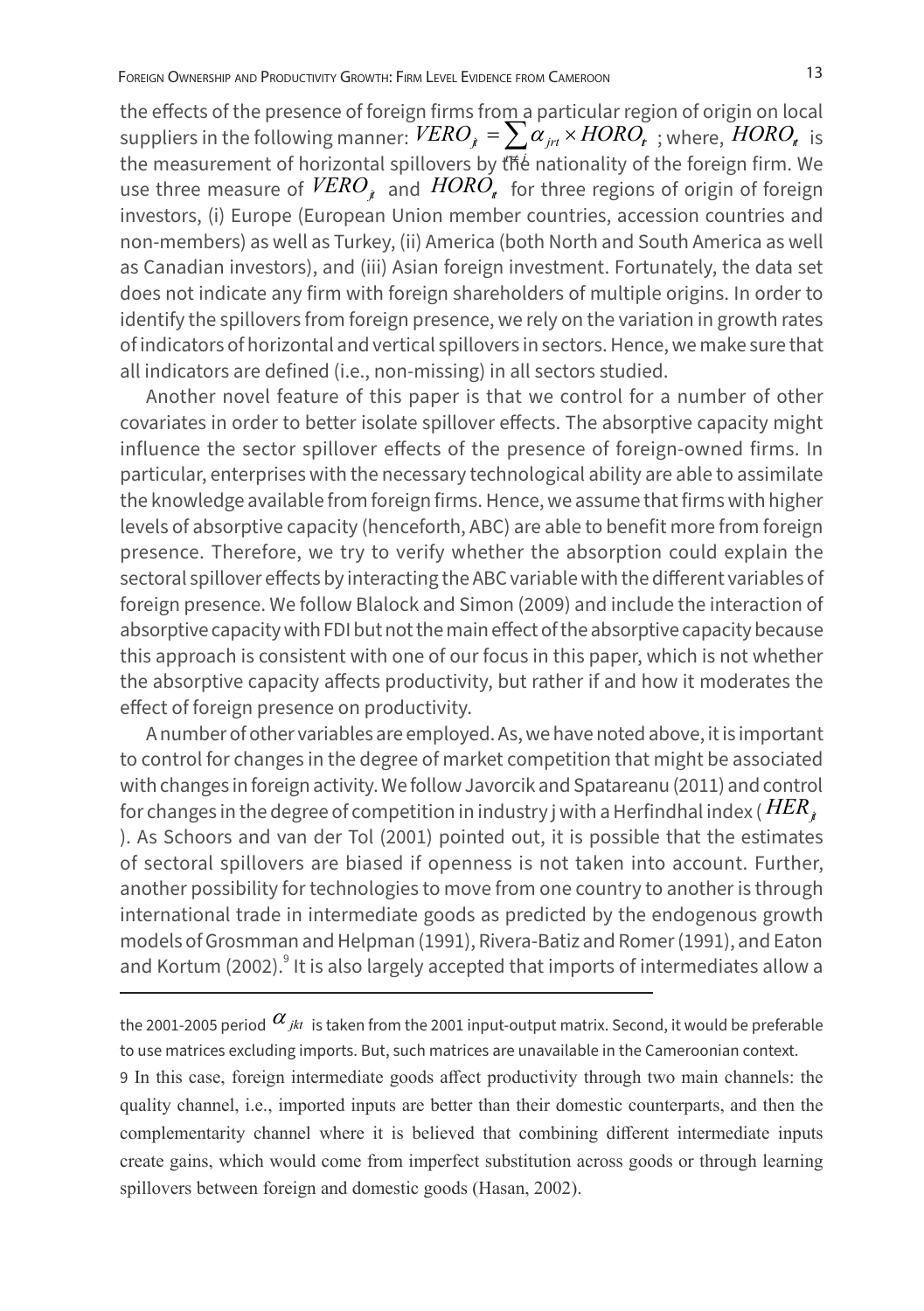finer division of labour which increases firms' efficiency. Likewise, through imports of intermediates and capital goods, domestic firms can benefit from foreign innovations incorporated in these goods (Ethier, 1982). Hence, becoming an importer of foreign intermediates improves productivity. Last but not least, imports of intermediate inputs might increase competitive pressures on domestic firms, which might respond by reducing inefficiencies, which raises their productivity (Tybout, 2003). The degree of openness is measured by the import penetration ratio ( $MPR<sub>i</sub>$ ) of the industry j to which the firm belongs for each period t. Our final estimating equation takes the following form:

### $\Delta t f p_w = \alpha + \beta_t FO + \beta_2 \Delta H CR_w + \beta_3 \Delta F ERO_g + \beta_4 \Delta RC_w \times \Delta HCR_w + \beta_3 \Delta FERO_g + \beta_6 \Delta HER_w + \beta_7 \Delta MPR_g + \varepsilon_w$

where,  $\Delta$  indicates a one-year difference. By considering a time-differenced specification, we remove any time-invariant heterogeneity across firms.  $\varepsilon_{ijt}$  is an error term.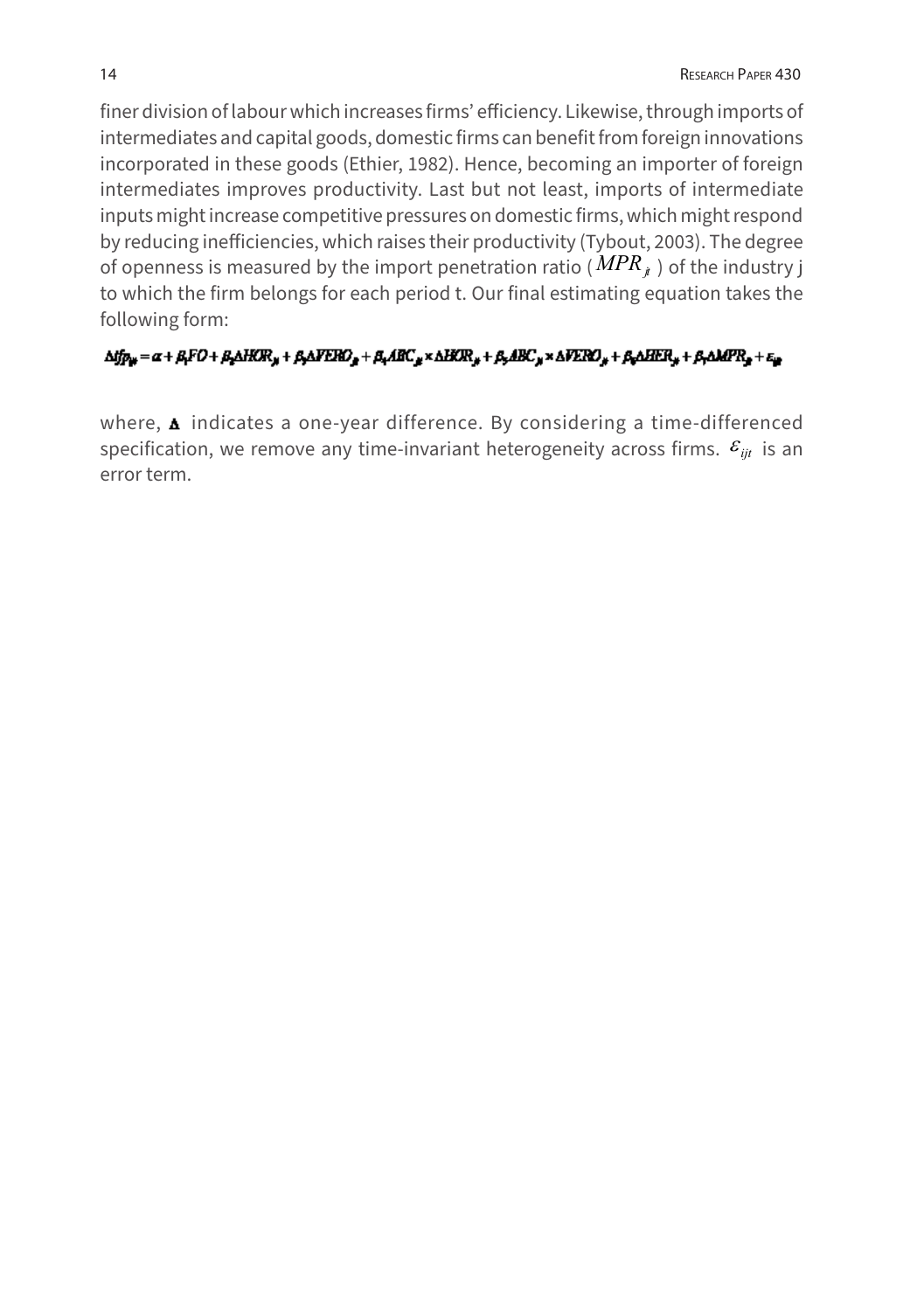## 5.0 Context and data

### Openness to foreign investment in Cameroon

One possibility for foreign investment to move from one country to another is through international trade. In Cameroon, the trend towards openness to world economy began in the late 1980s within the structural adjustment programme (SAP) framework. The SAP was put in place in July 1988, resulting in a wide range of reforms, with a strong emphasis on openness to international trade. Trade reforms proceeded in several stages. Between 1990 and 1992 and within the regional framework, i.e., 'Regional Fiscal Reform Programme' in the 'Communauté Economique et Monétaire de l'Afrique Centrale'-CEMAC zone, $^{10}$  the custom duty and the fiscal entry duty were replaced by a custom duty applicable to all imports and according to the category of goods: first necessity goods 5%, capital goods 10%, intermediate goods 20%, and current consumption goods 30% of the c.i.f. value, respectively. The import turnover tax and the complementary tax were replaced by a turnover tax applicable to all imports as well as to all domestic production at three different rates: a zero rate for exempted goods, a reduced rate of 5%, and a normal rate of 12.5%, respectively. The internal production tax was abolished while the unique tax was replaced by a 'Generalized Preferential Tariff' which was a proportion of the normal custom duty rate. At the domestic level, the tariff regime was simplified, as the number of lines facing specific tariffs was drastically reduced. In 1993, tariffs were reduced and rationalized. For example, the number of tariff bands was reduced from six to one, and the average tariff fell from 82% to 23%.

In the second stage, trade reforms took the form of eliminating Non-Tariff Barriers (NTBs) such as import licenses, special import programmes, and administrative barriers. For example, in 1990, approximately 105 commodities did not require import licenses. In 1991 trade liberalization moved ahead, 22 products were classified in the free import category. This number increased continuously through time and by 1992 all quantitative restrictions were removed. 'Sensitive' imports were steadily transferred to 'governmentcontrolled' goods. Import licenses for 'government-controlled' goods had become virtually automatic and hence less restrictive. The price controls were first progressively removed from most goods and then abolished. The system of reference prices was abolished.

<sup>10</sup> The CEMAC consists of the following seven countries: Cameroon, Central African Republic, Chad, Congo Republic, Equatorial Guinea, Gabon and Sao Tome & Principe.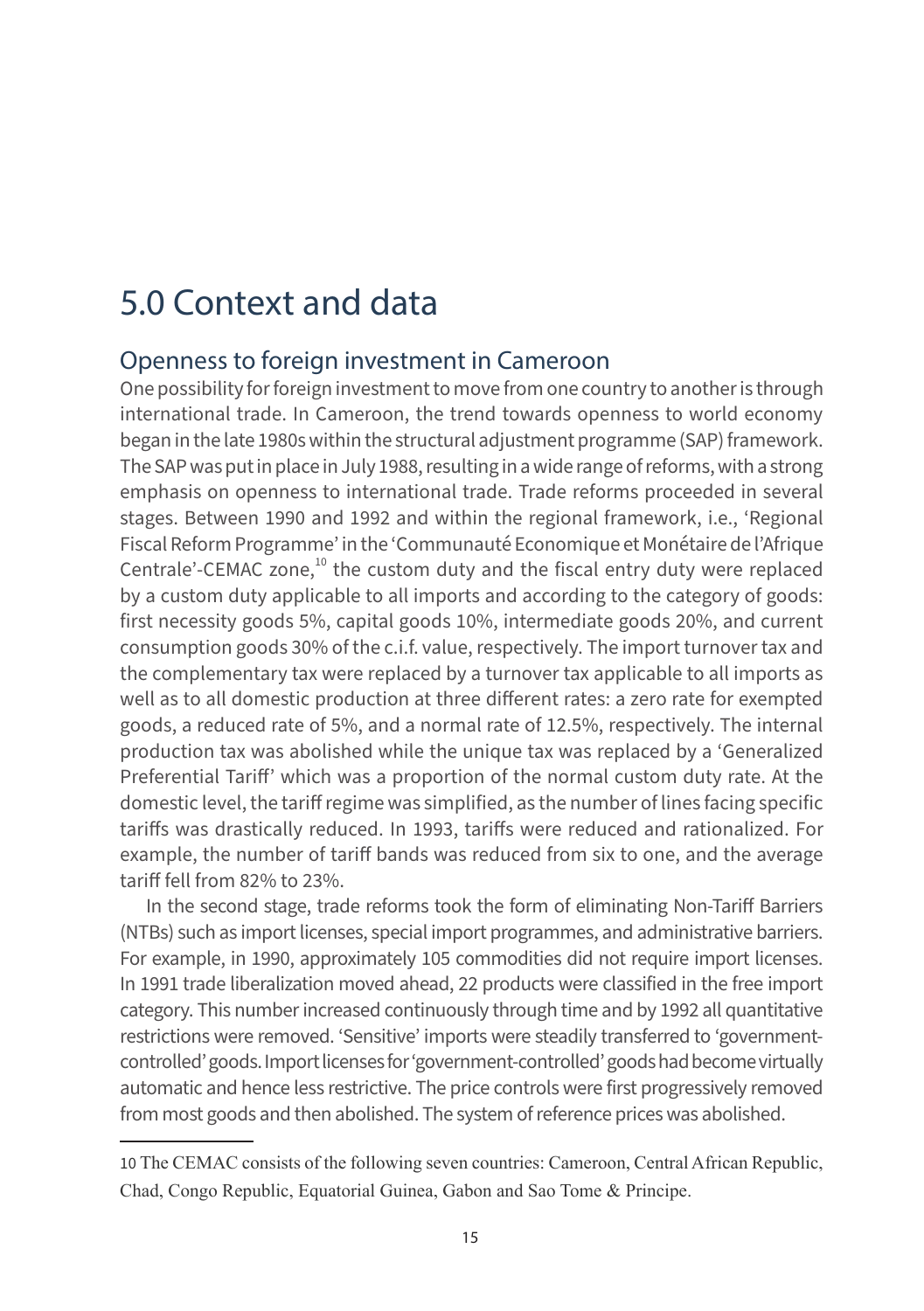Turning to foreign investment, the Cameroonian government operated a number of explicit policy programmes to attract foreign ownership. The situation changed dramatically in the early 1990s when substantial privatization efforts along with changes in the legislative framework provided new opportunities for foreign investors. For example, at the beginning of the 1990s, a considerable amount of the obstacles to foreigners investing in Cameroon were abolished. The 1990 Investment Code, which prohibited foreign ownership, was abolished and replaced by an Investment Charter that systematically cultivated foreign investment through, e.g., a zero corporate profit tax on manufactured exports, a tax system favouring multinational enterprises through tax holidays, duty exemptions, etc., attractive investment grants, and permission of 100% foreign equity ownership. Moreover, the Cameroonian 'business climate' improved in the 1990s as compared to the 1980s. Also, the government accepts binding international arbitration on investment disputes between foreign investors and the government. Cameroon is also a signatory to the Organization for the Harmonization of Corporate Law in Africa Treaty (OHADA in French). OHADA provides for common corporate law and arbitration procedures in the 16-member signatory states, among other things.

### Data requirements and sources

This study is based on data on an unbalanced sample of manufacturing firms in Cameroon over the period 1993-2005.<sup>11</sup> This period is of particular interest because it immediately follows the 1992 trade and foreign investment openness in Cameroon. These manufacturing census data are collected by the National Institute of Statistics (NIS). The data initially covers 788 firms from different manufacturing sectors. We focus our attention on firms that employ five or more workers. Other sample selection criteria are the following. Firms with incomplete information on different categories of employees are eliminated. The ownership of the firm is a variable of primary interest. Hence, we restrict the analysis to manufacturing firms that reported ownership status. Still in the data cleaning process, we correct for missing values when calculating proxies for horizontal and vertical spillovers from foreign presence. Indeed, the earliest and latest years in which a firm reported were identified, and interpolation was used to fill-in gaps of up to two missing years within the reporting window.<sup>12</sup> If more than two continuous years of data were missing, the firm was dropped from the sample. Thus, the study covers an unbalanced panel sample of 584 manufacturing firms in nine key industries: food processing, textile-weaving, wood-furniture, paper-printing, chemicals, rubber-plastic, non-metallic mineral, basic metals and machinery-appliance.

From NIS, we obtain data on the firms' output, as well as labour, materials and capital inputs. Our output measure is the firm observed real production per year, i.e.,

12 We use the Stata procedure 'ipolate'.

<sup>11</sup> Since the data set is not a balanced panel, the total number of firms varies across each year of the sample. See Appendix Table A1 for information associated with the panel.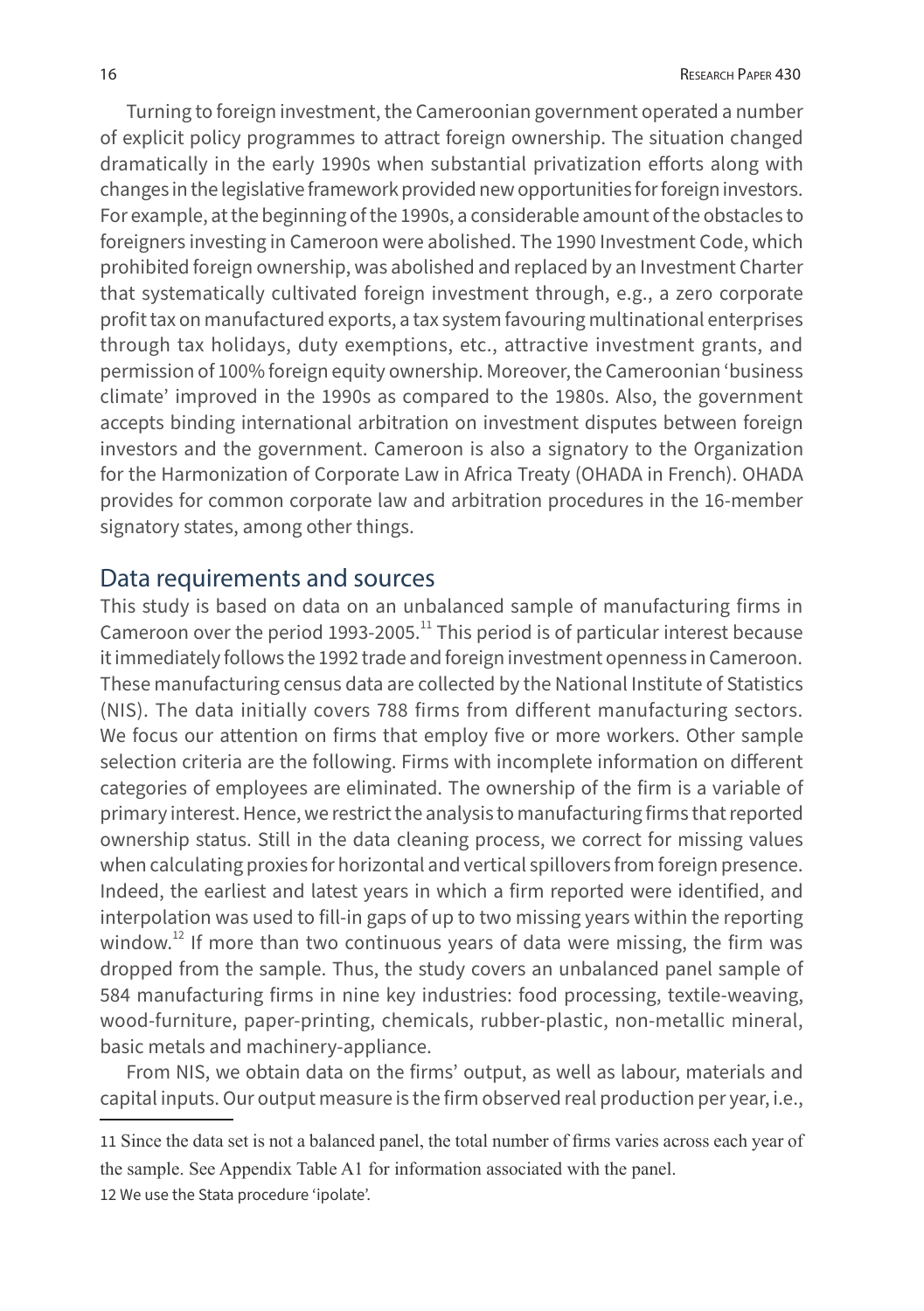output is measured in 2000 constant price using sector's output price index as deflator. Our materials measure is real expenditures on materials, i.e., firm expenditures on materials are also deflated by sector's output price index. The firms' capital stock is the value of property and equipment, net of depreciation. In particular, capital is proxied by the value of tangible fixed assets deflated using the GDP deflator. Our measure of labour is the number of employees. Moreover, the census distinguishes between production and nonproduction workers. We measure skilled (nonproduction) workers by the sum of (i) senior managers, (ii) senior technicians and middle level managers, and (iii) technicians, foremen and skilled workers in a firm per year. The unskilled or production employment is other workers (e.g., the sum of clerks, unskilled workers and apprentices) per year.<sup>13</sup> The data do not include information on hours worked in order to pick up the degree of capacity utilization of labour. The wages are divided by the consumer price index (CPI) to arrive at a real measure. They are defined as the total wage bill for each skill category divided by the number of employees in that skill category.

As previously stated, our primary interest is whether productivity is related to the importance of foreign-owned affiliates in the firm's relevant economic environment. The information on the ownership status is time-variant, i.e., the data base reports this information by year. Foreign affiliates are defined as firms having foreign equity share of at least 10%. The horizontal productivity spillovers to local producers are captured through four measures: (i) the share of an industry's output that is produced by foreign-owned firms, (ii) the share of an industry j's employment used by foreignowned, (iii) the share of an industry j's wage of foreign firms, and (iv) the ratio of the capital of foreign-owned firms to the capital of all firms in each industry. As already stated, the productivity spillovers to local firms in the supplying sectors are calculated using technical coefficients from input-output tables (two-digit sector definition) and the calculated sectoral horizontal spillover effects. With respect to the nationality of the foreign firm, we calculate three measures of vertical spillovers for three regions of origin of foreign investors: Europe, America and Asia.

Turning finally to the control variables, the Herfindahl index ( *HER* ) is measured as the sum of squared firms' shares of the industry's total gross output, i.e.,  $E_{j} = \sum_{i=1}^{n} (output_{i}/output_{j})^{2}$ . We follow past studies (e.g., Girma, 2005; Girma et al.,  $E_{j} = \sum_{i=1}^{n} (output_{i}/t_{i})^{2}$ 2008) and compute the absorptive capacity as  $\it{ABC}_i = \bar{\ln}(t\!f\!p_i / t\!f\!p_{\rm max})$  , where  $t\!f\!p_{\rm max}$ is the maximum TFP level in the industry of firm i. As mentioned before, the degree of openness of the sector is measured using the import penetration rate variable (  $MPR$ ) expressed as follows:  $MPR_i = M_i$  ( $P_i + M_j - X_j$ ), where  $P_j$ ,  $M_j$  and  $X_{i}$  are, respectively, output, imports of raw materials and exports of sectors j at time t. Table 1 panels A, B and C reports descriptive statistics.

The results in Panel A show that foreign firms are more productive (56.1%) and

<sup>13</sup> The activities of unskilled workers mainly include machine operation, production supervision, repair, maintenance and cleaning.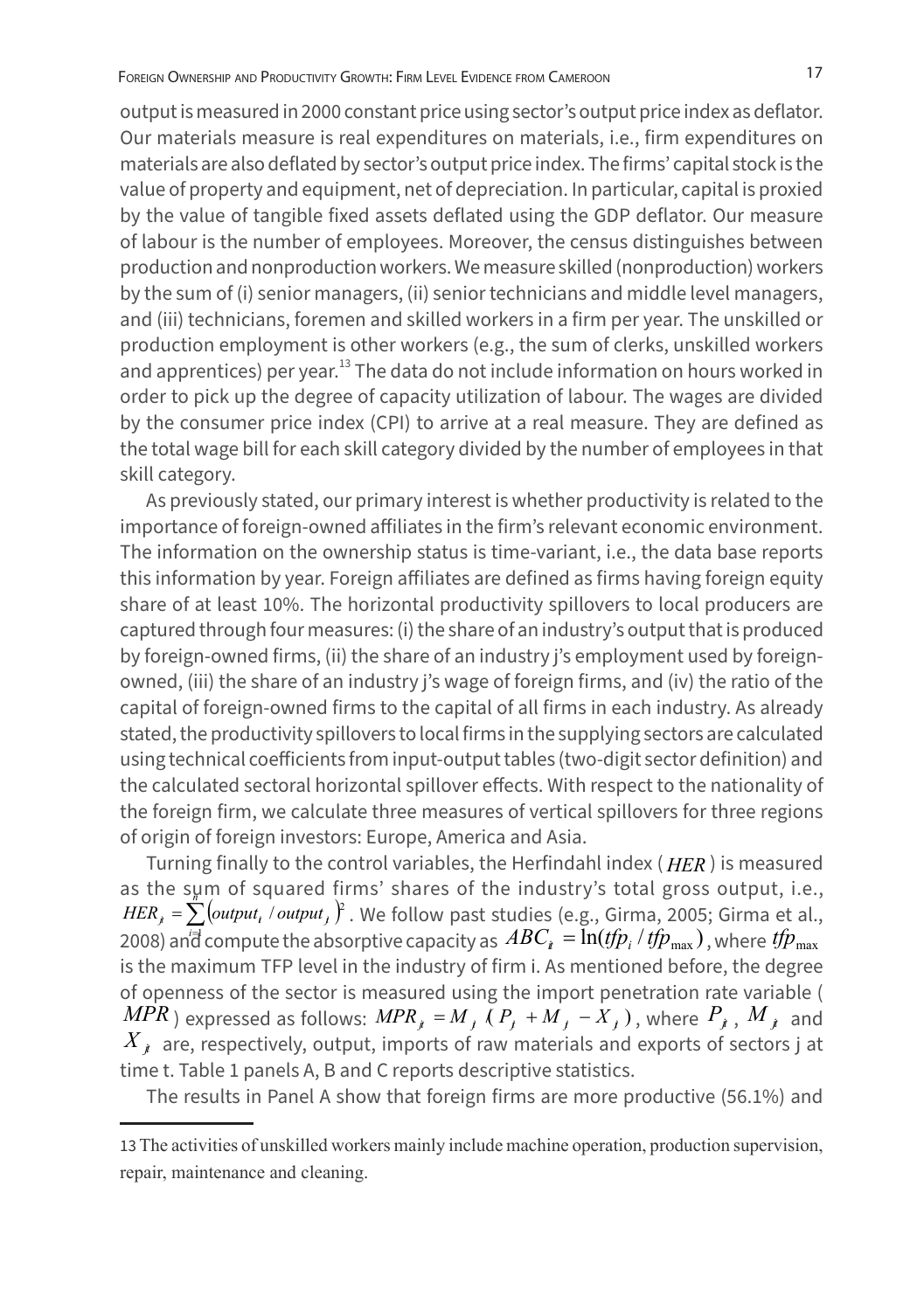employ a more skilled workforce (18%) than the indigenous firms. Moreover, foreign firms pay higher skilled wages (19.5%) than domestic firms. Also, foreign firms use more unskilled employment (52%) than domestically owned firms. The figures in Panel B show that foreign presence varies considerably among industries. It is worth noting that foreign firms have a much larger share of capital than they do for labour in five out of the nine sectors, i.e., food processing, textile-weaving, chemicals, non-metallic mineral, and basic metal industries. This suggests that foreign firms use more capitalintensive technologies than domestic firms in those industries. The most integrated industries into the international trade are paper-printing, non-metallic mineral and basic metal. In these industries, the import penetration rate averaged more than 50% between 1993 and 2005. The highest average value of the Herfindahl index (i.e., more than 50%) is registered in textile-weaving (63.3%) and chemicals (63%), while the lowest (7%) is in basic metal industry.

Table 1 Panel C finally lists the values of the proxy for vertical linkages. There is also significant variation across sectors. For example, the average value of backward linkages ranges from 76.2% in wood-furniture and 52.6% in chemicals to 21.6% in nonmetallic mineral industry. The Asian affiliates tend to be less prevalent than American and European ones. The average value of the vertical linkages for Asia is 0.179. The extent of European and American presence in downstream sectors is higher than that of Asian foreign firms, i.e, 0.208 and 0.200, respectively. In addition, the vertical linkages vary significantly across sectors. The average value of the vertical linkage for America was particularly high in textile-weaving (38%) and food processing (28.3%), very small in chemicals (1.4%), and null in wood-furniture, non-metallic mineral, and machinery-appliance sectors. The average value of the vertical linkage for Europe was particularly high in chemicals (43.4%), basic metal (35.2%), wood-furniture (26.6%), machinery-appliance (26.5%), and non-metallic mineral (25.2%). In the remaining sectors, the vertical linkage for Europe was very small or null. The average value of the vertical linkage for Asia was particularly high in wood-furniture (49.5%) and very small or null in the remaining sectors.

| Variable                                                                                                                                                                                                                                                      | All                                                                           |                                                                      | Foreign firms                                                  |                                                             | Domestic firms                                                 |                                                             | Percentage<br>difference<br>in mean<br>$(9/6)^a$                       |
|---------------------------------------------------------------------------------------------------------------------------------------------------------------------------------------------------------------------------------------------------------------|-------------------------------------------------------------------------------|----------------------------------------------------------------------|----------------------------------------------------------------|-------------------------------------------------------------|----------------------------------------------------------------|-------------------------------------------------------------|------------------------------------------------------------------------|
|                                                                                                                                                                                                                                                               | Mean                                                                          | S D                                                                  | Mean                                                           | S.D                                                         | Mean                                                           | S.D.                                                        |                                                                        |
| Panel A: Characteristics of firms<br>log(output)<br>log(skilled l<br>(skilled labour)<br>loğ(unskilled labour)<br>loğ(skilled labour)<br>loğ(skilled wage)<br>log(skilled wage)<br>log(unskilled wage)<br>loğ(materials)<br>loğ(capital)<br>Foreign ownership | 14<br>6.674<br>3.344<br>4.725<br>1.126<br>$-0.505$<br>6.820<br>7.197<br>0.696 | 1.969<br>1.422<br>2.033<br>0.931<br>1.626<br>2.021<br>1.822<br>0.460 | 6.844<br>3.399<br>4.883<br>1.186<br>$-0.546$<br>6.778<br>7.236 | 2.041<br>1.434<br>2.113<br>0.918<br>1.711<br>2.168<br>1.921 | 6.284<br>3.219<br>4.363<br>0.991<br>$-0.412$<br>6.918<br>7.106 | 1.731<br>1.388<br>1.789<br>0.950<br>1.409<br>1.636<br>1.568 | 56.07*<br>18.03**<br>52.03*<br>19.47*<br>$-13.42$<br>$-14.02$<br>13.04 |
| # observations                                                                                                                                                                                                                                                | 3927                                                                          |                                                                      | 2736                                                           |                                                             | 1191                                                           |                                                             |                                                                        |

#### Table 1: Summary statistics

14 Appendix Table A2 presents the descriptive statistics for the different variables not expressed in logarithm.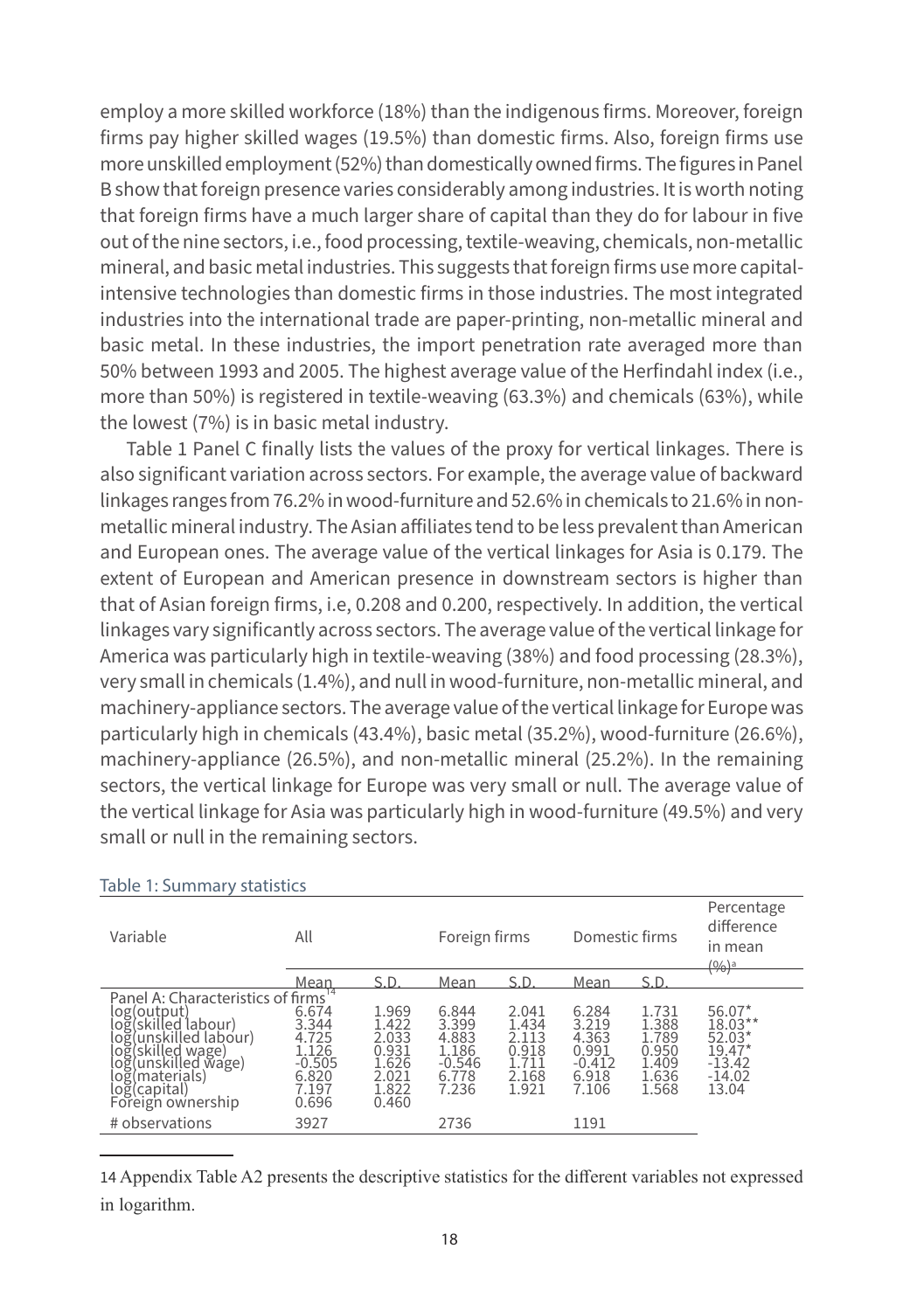| Variable                                                                                                         | All                                                                          |                                  |                                                            | Foreign firms                             |                                                            |                                                            | Domestic firms                                             | Percentage<br>difference in<br>mean (%) <sup>a</sup> |                                                            |
|------------------------------------------------------------------------------------------------------------------|------------------------------------------------------------------------------|----------------------------------|------------------------------------------------------------|-------------------------------------------|------------------------------------------------------------|------------------------------------------------------------|------------------------------------------------------------|------------------------------------------------------|------------------------------------------------------------|
|                                                                                                                  | Mean                                                                         | S.D.                             |                                                            | Mean                                      | S.D.                                                       | Mean                                                       | S.D.                                                       |                                                      |                                                            |
| Panel B: Horizontal spillovers variables                                                                         |                                                                              |                                  |                                                            |                                           |                                                            |                                                            |                                                            |                                                      |                                                            |
| Sector                                                                                                           | Foreign share                                                                |                                  |                                                            | Foreign share of                          |                                                            | Foreign share of                                           |                                                            | Foreign share of                                     |                                                            |
|                                                                                                                  | of output                                                                    |                                  |                                                            | employment                                |                                                            | wage                                                       |                                                            | capital                                              |                                                            |
| Food                                                                                                             | Mean                                                                         | S.D.                             |                                                            | Mean                                      | S.D.                                                       | Mean                                                       | S.D.                                                       | Mean                                                 | S.D.                                                       |
| processing<br>Textile-                                                                                           | 0.681                                                                        | 0.153                            | 0.610                                                      |                                           | 0.242                                                      | 0.660                                                      | 0.092                                                      | 0.634                                                | 0.085                                                      |
| weaving<br>Wood-                                                                                                 | 0.949                                                                        | 0.126                            | 0.960                                                      |                                           | 0.078                                                      | 0.799                                                      | 0.208                                                      | 0.969                                                | 0.075                                                      |
| furniture                                                                                                        | 0.986                                                                        | 0.025                            | 0.971                                                      |                                           | 0.046                                                      | 0.919                                                      | 0.136                                                      | 0.970                                                | 0.048                                                      |
| Paper-printing<br>Chemicals<br>Rubber-plastic<br>Non-metallic                                                    | 0.403<br>0.936<br>0.962                                                      | 0.122<br>0.036<br>0.039          | 0.578<br>0.662<br>0.978                                    |                                           | 0.287<br>0.276<br>0.022                                    | 0.394<br>0.738<br>0.864                                    | 0.158<br>0.107<br>0.084                                    | 0.394<br>0.780<br>0.968                              | 0.143<br>0.225<br>0.033                                    |
| mineral                                                                                                          | 0.296                                                                        | 0.200                            | 0.544                                                      |                                           | 0.240                                                      | 0.674                                                      | 0.299                                                      | 0.839                                                | 0.370                                                      |
| Basic metal                                                                                                      | 0.711                                                                        | 0.080                            | 0.741                                                      |                                           | 0.036                                                      | 0.777                                                      | 0.158                                                      | 0.947                                                | 0.010                                                      |
| Machinery-<br>appliance                                                                                          | 0.758                                                                        | 0.308                            | 0.839                                                      |                                           | 0.206                                                      | 0.897                                                      | 0.065                                                      | 0.755                                                | 0.129                                                      |
| Panel C: Absorptive capacity, competition and openness variables                                                 |                                                                              |                                  |                                                            |                                           |                                                            | Import penetration                                         |                                                            |                                                      |                                                            |
| Sector                                                                                                           |                                                                              | Absorptive capacity <sup>b</sup> |                                                            |                                           | rate                                                       |                                                            |                                                            | Herfindahl index                                     |                                                            |
| Food processing<br>Textilė-weaving<br>Wood-furniturĕ<br>Paper-printing<br>Chemicals<br>Rubber-plastic            | Mean<br>$-2.569$<br>$-2.534$<br>$-1.584$<br>$-1.962$<br>$-2.721$<br>$-1.661$ |                                  | S.D.<br>1.330<br>1.266<br>0.847<br>1.142<br>1.473<br>0.893 |                                           | Mean<br>0.387<br>0.137<br>0.040<br>0.509<br>0.433<br>0.155 | S.D.<br>4.005<br>0.146<br>0.079<br>0.240<br>0.377<br>2.400 | Mean<br>0.169<br>0.633<br>0.123<br>0.220<br>0.633<br>0.404 |                                                      | S.D.<br>0.054<br>0.122<br>0.067<br>0.068<br>0.101<br>0.181 |
| Non-metallic                                                                                                     | $-0.683$                                                                     |                                  | 0.552                                                      |                                           | 0.800                                                      | 0.283                                                      | 0.214                                                      |                                                      | 0.346                                                      |
| mineral<br>Basic metal                                                                                           | $-2.180$                                                                     |                                  | 1.226                                                      |                                           | 0.646                                                      | 0.066                                                      | 0.070                                                      |                                                      | 0.113                                                      |
| Machinery-                                                                                                       | $-2.295$                                                                     |                                  | 1.179                                                      |                                           | 0.232                                                      | 0.132                                                      | 0.367                                                      |                                                      | 0.225                                                      |
| appliance                                                                                                        |                                                                              |                                  |                                                            |                                           |                                                            |                                                            |                                                            |                                                      |                                                            |
| Panel D: Vertical spillovers variables                                                                           |                                                                              |                                  |                                                            |                                           |                                                            |                                                            |                                                            |                                                      |                                                            |
| Sector                                                                                                           | <b>Backward</b><br>linkages                                                  |                                  |                                                            |                                           | Vertical European                                          | Vertical<br>American                                       |                                                            | Vertical Asian                                       |                                                            |
|                                                                                                                  | Mean                                                                         | S.D.                             |                                                            | Mean                                      | S.D.                                                       | Mean                                                       | S.D.                                                       | Mean                                                 | S.D.                                                       |
| Food                                                                                                             | 0.360                                                                        |                                  | 0.082                                                      | 0.051                                     | 0.020                                                      | 0.283                                                      | 0.090                                                      | 0.024                                                | 0.023                                                      |
| processing<br>Textile-weaving<br>Wood-furniturĕ<br>Paper-printing<br>Chemicals<br>Rubber-plastic<br>Non-metallic | 0.381<br>0.762<br>0.217<br>0.526<br>0.269                                    |                                  | 0.061<br>0.040<br>0.061<br>0.027<br>0.081                  | 0.000<br>0.266<br>0.033<br>0.434<br>0.000 | 0.000<br>0.104<br>0.016<br>0.136<br>0.000                  | 0.380<br>0.000<br>0.193<br>0.014<br>0.172                  | 0.061<br>0.000<br>0.049<br>0.010<br>0.085                  | 0.000<br>0.495<br>0.000<br>0.185<br>0.097            | 0.000<br>0.113<br>0.000<br>0.145<br>0.039                  |
| mineral                                                                                                          | 0.216                                                                        |                                  | 0.146                                                      | 0.252                                     | 0.121                                                      | 0.000                                                      | 0.000                                                      | 0.000                                                | 0.000                                                      |
| Basic metal                                                                                                      | 0.482                                                                        |                                  | 0.054                                                      | 0.352                                     | 0.055                                                      | 0.130                                                      | 0.017                                                      | 0.000                                                | 0.000                                                      |
| Machinery-<br>appliance                                                                                          | 0.304                                                                        |                                  | 0.129                                                      | 0.265                                     | 0.111                                                      | 0.000                                                      | 0.000                                                      | 0.048                                                | 0.020                                                      |

#### Table 1 (continued)

Notes: a A difference of means test between the group of foreign firms and domestic firms for the whole period. <sup>b</sup> Based on the TFP measures derived using the LP estimates; the absorptive capacity measures derived using the TFP from FE and ACF estimates are not reported but are available upon request. The symbols \* and \*\* indicate 1% and 5% significance level, respectively.

In addition to the cross-sector variation, there were also large changes in the horizontal (Figure 1) and vertical (Figure 2) variables over the sample period. As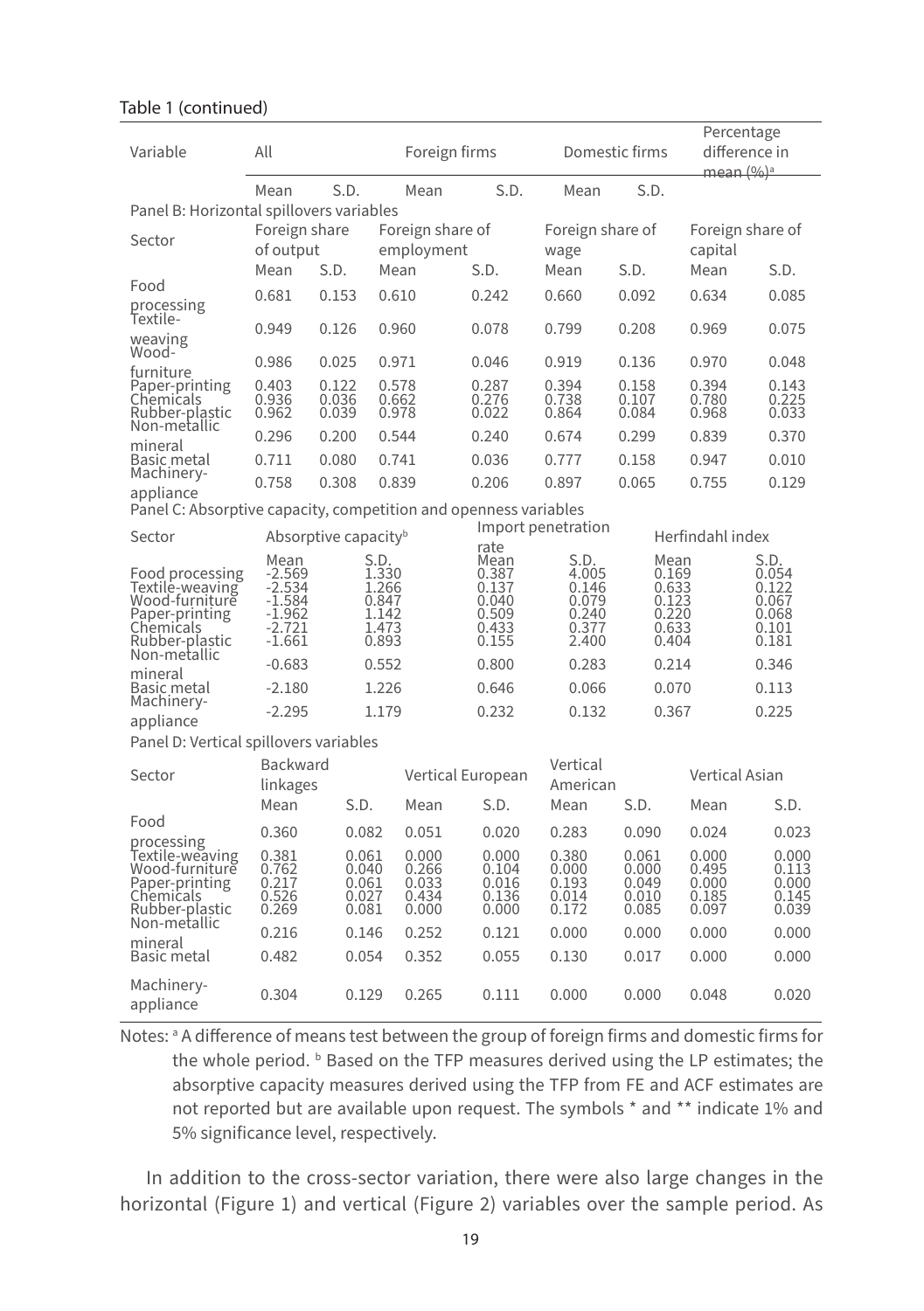Figure 1a shows, the share of foreign firms in the total sample employment dropped from 81.2% in 1993 to 47.4% in 2005. At the same time, the share of foreign firms in capital stock also decreased from 84.1% in 1993 to 47.5% in 2005. Likewise, Figure 1b shows that in terms of output and wage, the foreign presence has been decreasing over time. The foreign output share decreased from 85.5% in 1993 to 56.3% in 2005, while the foreign wage share decreased by 25.2 percentage points on average, i.e., from 77.2% in 1993 to 52% in 2005. Figure 2a-b plots average values of the vertical linkages across time for all foreign firms (Figure 2a) and for foreign firms by origin (Figure 2b). Figure 2a indicates that the backward variable decreased over time, from 45.1% in 1993 to 32.1% in 2005. In the case of the nationality of foreign firms, Figure 2b shows that there was a considerable drop in the backward European and American measures of 18.6 and 22.7 percentage points, respectively, whereas the Asian backward variables experienced an increase of 24.1 percentage points, i.e., from 9.4% in 1993 to 33.4% in 2005.

Figure 1: Trends in horizontal spillover variables, 1993-2005



Figure 2: All foreign, American, Asian and European presence in downstream sectors, 1993-2005

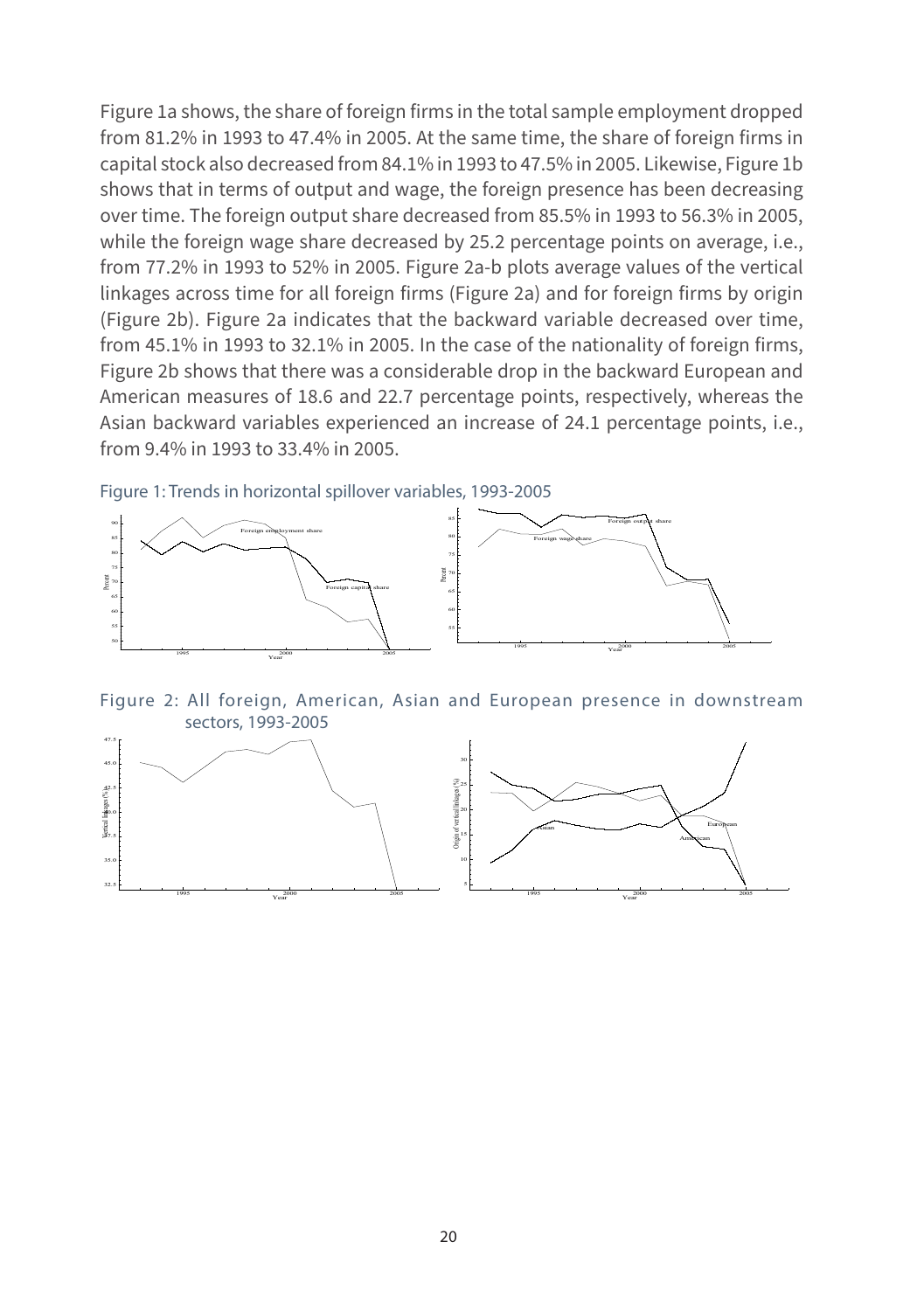## 6. 0 Results

### Estimates of production function

As already indicated, we proceed in two steps. First, we estimate a production function for the whole manufacturing sector to obtain measures of  $TFP<sup>15</sup>$ . Then, we relate the TFP to proxies for direct and indirect effects of foreign presence. Table 2 presents the production function estimates for different inputs that we estimate using the OLS, FE, LP and ACF specifications, respectively. Relative to the FE and ACF estimates, we can see that – as expected – the OLS typically overestimate the (un)skilled labour and materials coefficients and underestimates the capital coefficient.

| Input            | OLS <sub>[1]</sub> | FE [2]             | LP [3]               | ACF <sub>[4]</sub> |
|------------------|--------------------|--------------------|----------------------|--------------------|
| Skilled labour   | $0.215***$ (0.049) | $0.144***$ (0.045) | $0.184***$ (0.012)   | $0.173***$ (0.017) |
| Unskilled labour | $0.136***$ (0.027) | $0.039**$ (0.020)  | $0.084**$ (0.042)    | $0.118***$ (0.046) |
| Materials        | $0.173***$ (0.030) | $0.490***$ (0.035) | $0.079***$ (0.013)   | $0.160***$ (0.065) |
| Capital          | $0.358***$ (0.039) | $0.277***$ (0.045) | $0.497***$ $(0.219)$ | $0.423**$ (0.248)  |
| Scale elasticity | 0.882              | 0.950              | 0.844                | 0.874              |

Table 2: Input elasticity estimates

Notes: Standard errors are in parentheses. The symbols \*\*\* and \*\* indicate 1% and 5% significance level, respectively.

We use the FE, LP and ACF estimates to compute the firm-level TFP measures. To make meaningful comparisons between indigenous and foreign firms in different years and industries, we use the relative firm-level TFP measures which are computed as deviations from the yearly and two-digit industry mean.<sup>16</sup> Figure 3a-c displays the trends in estimated TFP over the sample period. The curves correspond to yearly

15 Because of the small number of firms in some industries, we use data for all manufacturing industries in estimating the production function. Hence, we do not take into account sectoral heterogeneity. However, the inclusion of sectoral dummies in the regressions mitigates this concern to a large extent.

16 Following Baldwin and Yan (2011), the relative TFP is constructed as follows:

 $dtfp_i = tfp_i - \overline{tfp_i} - \overline{tfp_i} + \overline{tfp}$ , where  $dtfp_i$  is the demeaned  $tfp_i$ ,  $\overline{tfp_i}$  is the average for each two-digit industry i,  $\overline{tp}$ , is the average for each time period, and  $\overline{tp}$  is the average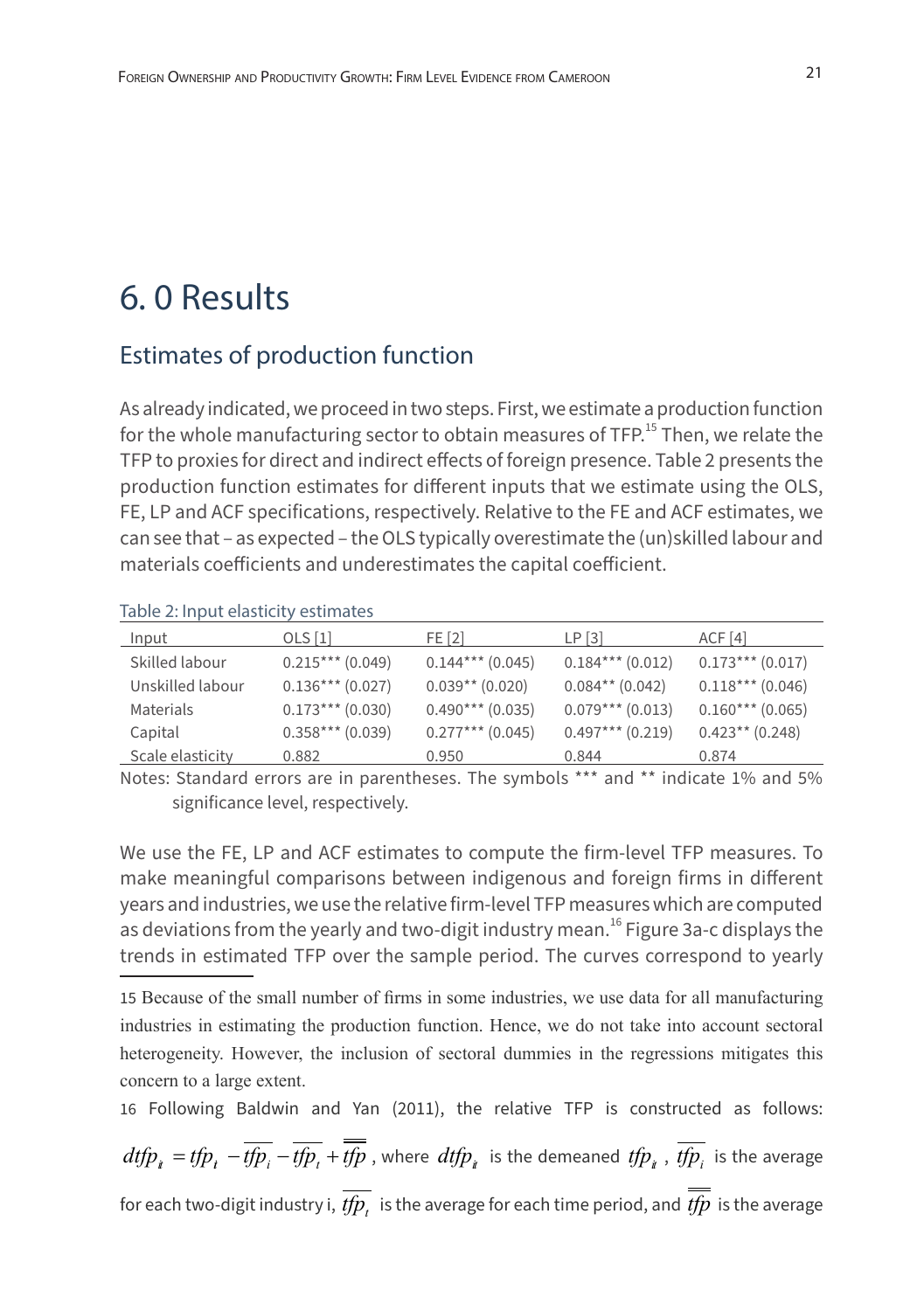medians of firm-level TFP. In all cases, the median foreign affiliate performs better than its indigenous counterpart. In order to further examine the distribution of firm-level TFP between foreign and domestic firms and the changes in the distribution of TFP across time, Figure 4 presents histograms of the estimated firm-level productivities by ownership status, i.e., for both foreign and domestic firms between 1993 and 2005. In all cases and for foreign firms, the histograms indicate higher levels of TFP for foreign firms as compared to their Cameroonian counterparts. Finally, Figure 5 presents the non-parametric kernel density plots of TFP from FE, LP and ACF estimates for both foreign and domestic firms. In each case, and for foreign firms, the kernel density plot moves progressively further right between 1993 and 2005 indicating an increase in TFP.

of  $\overline{tfp}_i$  overall two-digit industries or the average of  $\overline{tfp}_i$  overall time periods.



Figure 3a-c: Trends in firm-level TFP, foreign vs domestic firms

c- ACF estimates

 $v =$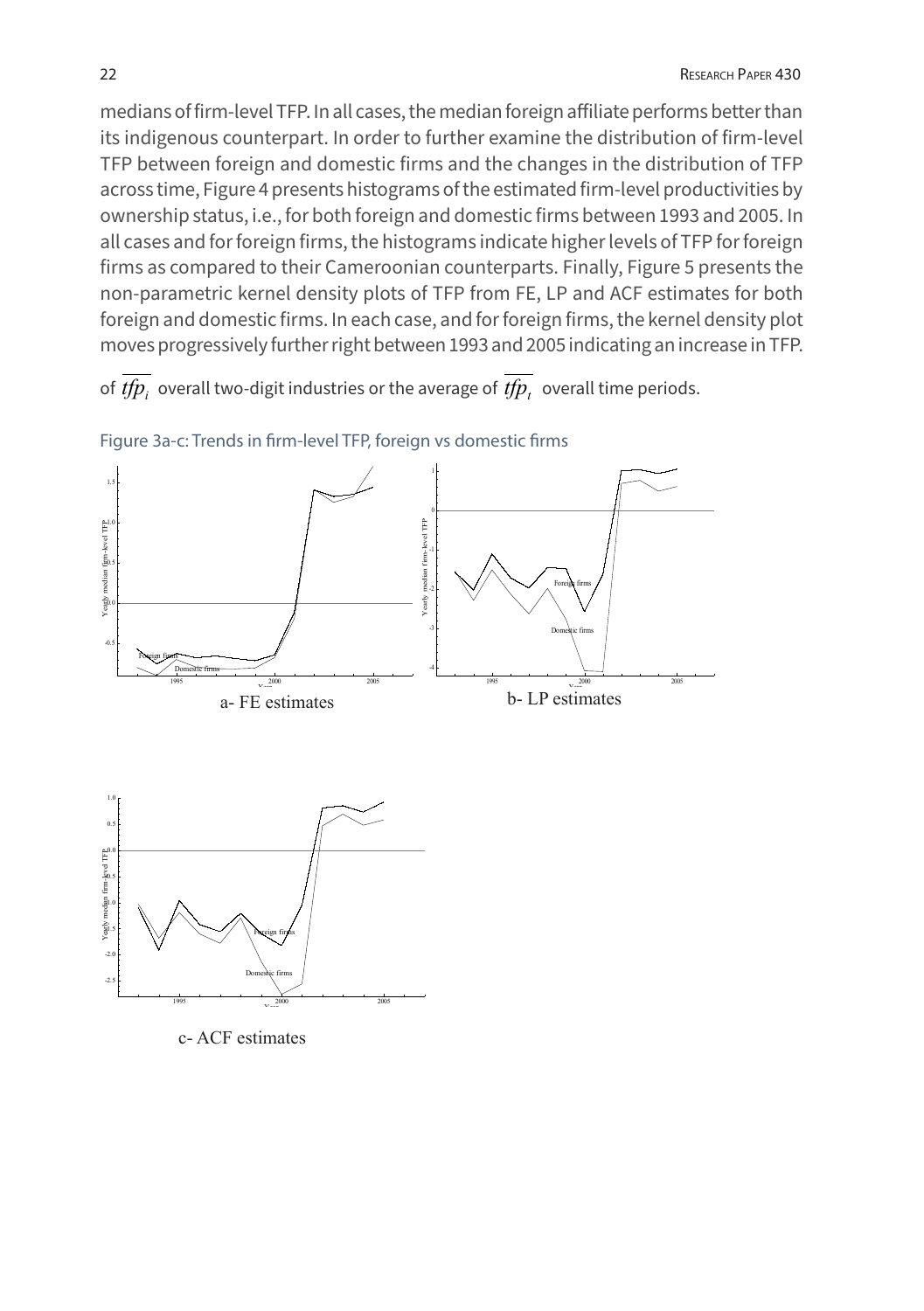

Figure 4: Histograms of firm-level TFP by ownership status, 1993-2005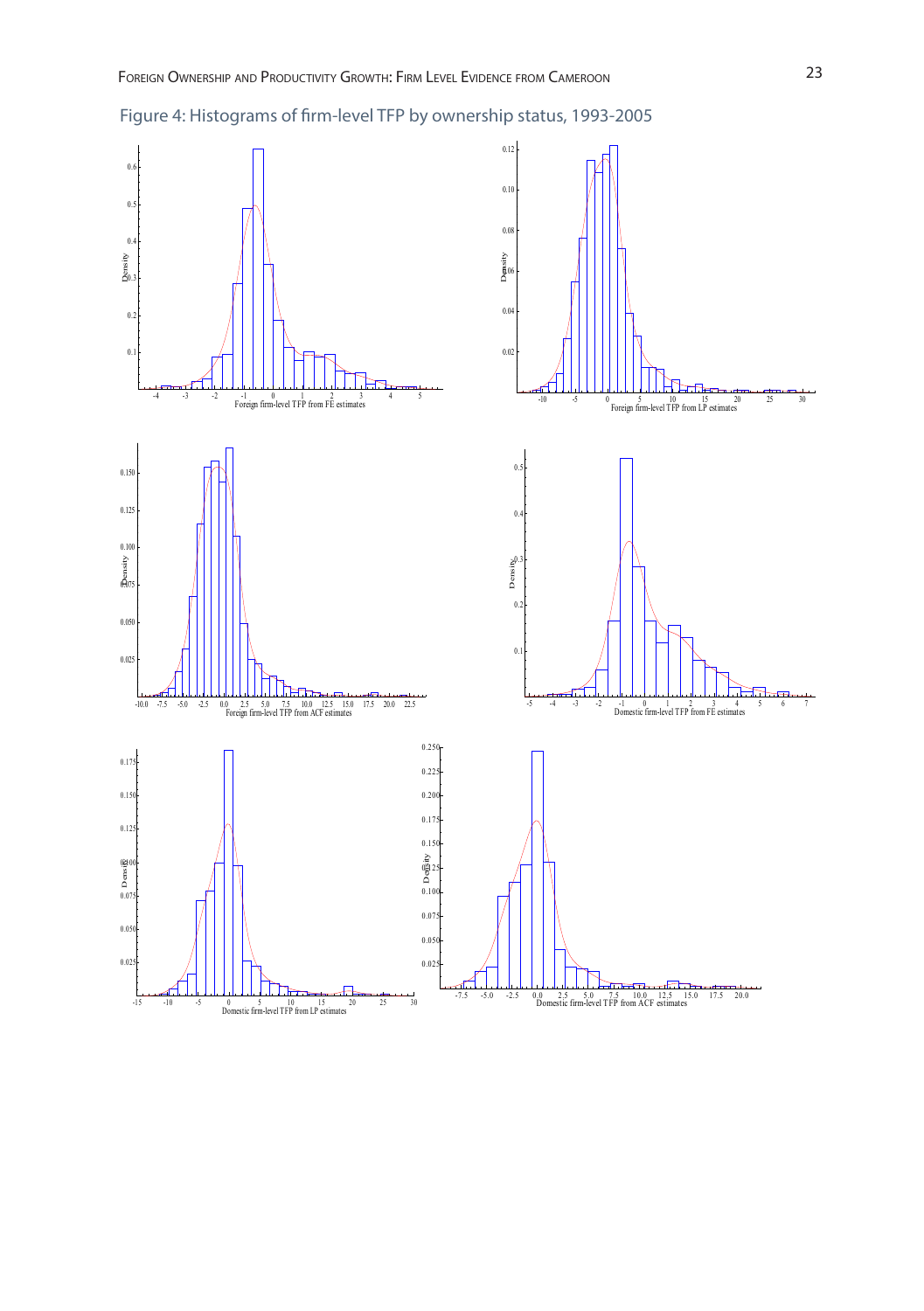

Figure 5: Density estimates of TFP for foreign and domestic firms

For each year, summary statistics for TFP are reported in Table 3 for foreign and domestic firms separately. As Table 3 indicates, foreign firms perform better, i.e., foreign firms have higher TFP than domestic firms. Furthermore, the difference between foreign and domestic firms is statistically significant in nearly all years. This difference in productivity is consistent with the argument that foreign firms have more advanced technology and management practices. Table 4 reports the computed aggregate productivity measures for each industry and for both groups of foreign and domestic firms in each sector. Evidence presented in Table 4 indicates a lot of heterogeneity of the weighted average TFP level between different manufacturing industries. It is also noteworthy that in most industries (six out of nine) foreign firms are more productive than the indigenous enterprises. Turning to the three industries where Cameroonian-owned firms have higher productivity than foreign firms, the weighted average TFP level of foreign firms is systematically and significantly higher than the weighted average TFP level of domestic firms in one sector, e.g., the nonmetallic mineral sector. A further investigation of the characteristics of this sector reveals that domestic firms are two times smaller than foreign firms on average and this difference is strongly significant. Also, and in the machinery-appliance sector, domestic firms are on average nine years older and smaller than their foreign counterparts, but only the former difference is significant.

In sum, the assumption of superior productivity of foreign firms seems justified for our sample. This result is inconsistent with Söderbom and Teal (2004) who find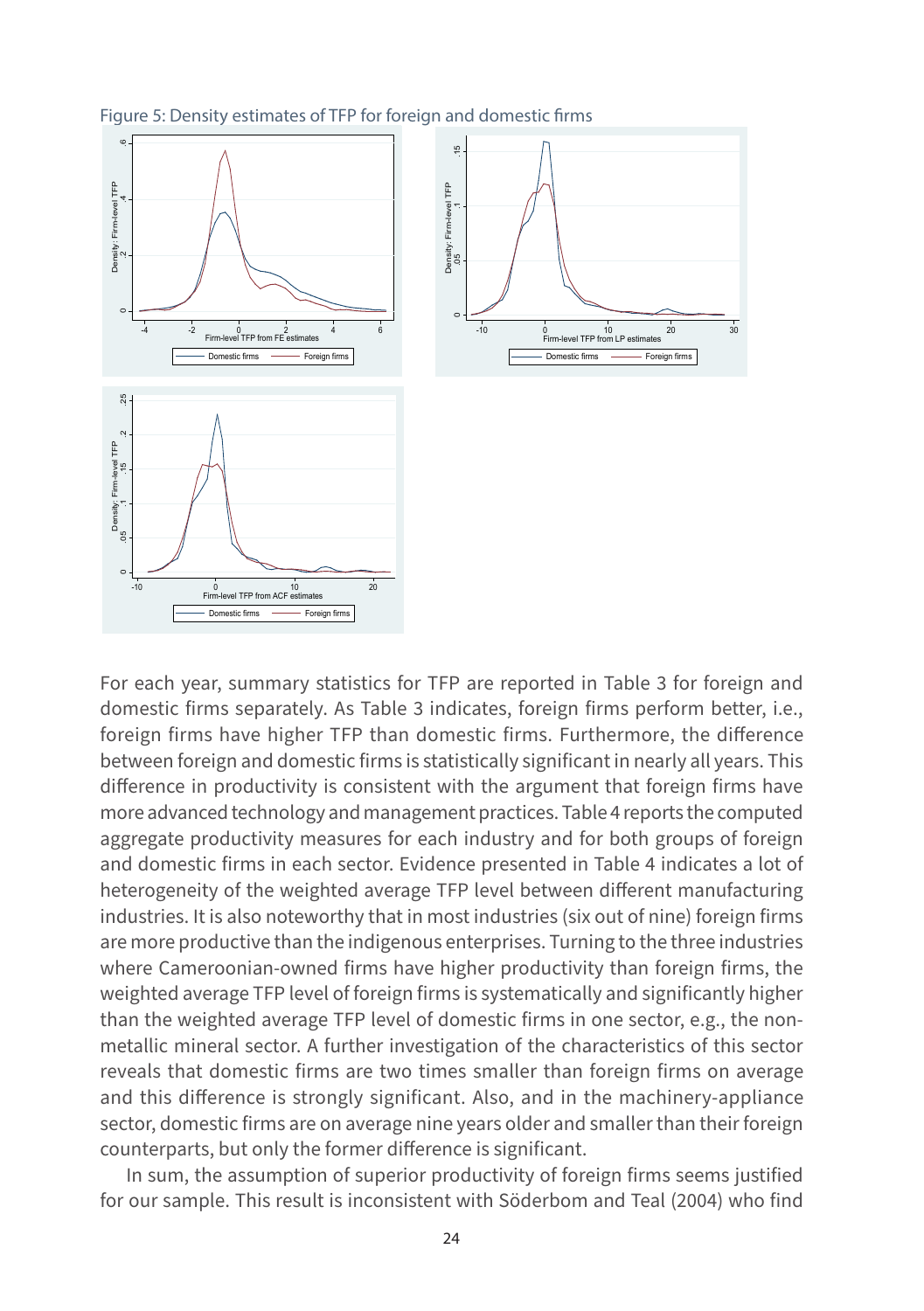| I |        |  |
|---|--------|--|
|   | I      |  |
|   |        |  |
|   |        |  |
|   | Ï      |  |
|   | ١      |  |
|   |        |  |
|   |        |  |
|   | I      |  |
|   |        |  |
|   | l      |  |
|   |        |  |
|   |        |  |
|   |        |  |
|   | İ      |  |
|   | I<br>١ |  |
|   |        |  |
|   | I      |  |
|   |        |  |
| l |        |  |
|   |        |  |
| I |        |  |
| I |        |  |
|   |        |  |
|   |        |  |
|   | Ï<br>١ |  |
|   |        |  |
|   | Ì      |  |
|   | í      |  |
|   |        |  |
| I |        |  |
| ï |        |  |
|   |        |  |
|   | I      |  |
|   |        |  |
|   | ١      |  |
|   |        |  |
|   |        |  |
|   | i      |  |
|   |        |  |
|   |        |  |
|   |        |  |
|   |        |  |
|   |        |  |
|   | Ï<br>١ |  |
|   | ١<br>١ |  |
|   |        |  |
|   | S      |  |
|   |        |  |
|   | j      |  |
|   |        |  |
|   |        |  |
|   |        |  |
|   |        |  |
|   | I      |  |
|   | I<br>١ |  |
|   |        |  |
|   |        |  |
| Ï | ١      |  |
|   | I<br>J |  |
|   | ļ<br>١ |  |

|      |                                                                                             |                                          |                             | LP estimates [2]                                        |                                                      |                                        | ACF estimates [3]                                                                                           |                                                                           |                                        |
|------|---------------------------------------------------------------------------------------------|------------------------------------------|-----------------------------|---------------------------------------------------------|------------------------------------------------------|----------------------------------------|-------------------------------------------------------------------------------------------------------------|---------------------------------------------------------------------------|----------------------------------------|
| Year | Foreign                                                                                     | Domestic                                 | difference in<br>Percentage | Foreign                                                 | Domestic                                             | difference in<br>$\sigma$<br>Percentag | Foreign                                                                                                     | Domestic                                                                  | $\sigma$<br>difference in<br>Percentag |
|      |                                                                                             |                                          | mean (%) <sup>a</sup>       |                                                         |                                                      | mean (%) <sup>a</sup>                  |                                                                                                             |                                                                           | mean (%) <sup>a</sup>                  |
| 993  | $\infty$<br>$\infty$<br>$-0.6$<br>(0.699)                                                   | $\circ$<br>$\sim$<br>$\infty$<br>$\circ$ | $18.19**$                   | 5<br>0<br>$-0.4$<br>(5.043)                             | 3<br>$\infty$<br>$\overline{\phantom{0}}$<br>(1.975) | 68.77**                                | $\sim$<br>$\sim$<br>$\infty$<br>(3.362)<br>$\ddot{0}$ .                                                     | $\sim$<br>5<br>$\infty$<br>(1.269)<br>$\overline{0}$<br>÷,                | 47.99**                                |
| 1994 | $\infty$<br>$\sqrt{2}$<br>$\frac{1}{2}$ 0 -<br>(0.715)                                      | 5<br>$(0.582)$<br>$- 0.9$                | $14.69***$                  | $\sim$<br>$\circ$<br>$8.0 -$<br>(4.318)                 | 4<br>$\circ$<br>2.3<br>(2.278)                       | $123.69***$                            | $\overline{\phantom{0}}$<br>$\overline{ }$<br>$-0.8$<br>(3.535)                                             | $\sim$<br>$\infty$<br>$-1.6$<br>(1.658)                                   | 81.56**                                |
| 1995 | $\infty$<br>$\overline{ }$<br>$-0.6$<br>(0.615)                                             | 4<br>(0.537)                             | $8.61***$                   | $\circ$<br>$\circ$<br>$-0.3$<br>(3.440)                 | 4<br>$\sim$<br>1.0<br>(3.218)                        | 88.41**                                | $\overline{ }$<br>$\overline{ }$<br>$\infty$<br>(2.711)<br>$\begin{array}{c} \cdot \\ \circ \\ \end{array}$ | Σ<br>$\sim$<br>7.0.7<br>(2.481)                                           | $34.58***$                             |
| 1996 | 3<br>$\overline{ }$<br>$\frac{1}{2}$ . 0 -                                                  | 0<br>$(0.397)$<br>$(6.60)$               | $-17.23$                    | ${}^{\circ}$<br>$\overline{ }$<br>1.1<br>(3.368)        | $\infty$<br>$\infty$<br>0.3<br>(5.340)               | $-79.05**$                             | 4<br>6<br>$\circ$<br>(0.423)<br>$\begin{array}{c} \cdot \\ \circ \\ \end{array}$                            | $\overline{\phantom{0}}$<br>$\overline{\phantom{0}}$<br>$-0.2$            | $-75.32**$                             |
| 1997 | $\infty$<br>4<br>$(0.666)$<br>$(980.0)$                                                     | $\sim$<br>$(0.545)$<br>$- 0.77$          | 3.40                        | $\sim$<br>$\circ$<br>$1 \cdot 1$                        | 3<br>$\infty$<br>1.3                                 | $22.12*$                               | G<br>4<br>0<br>$\frac{1}{\circ}$                                                                            | $\circ$<br>ഥ<br>$\begin{bmatrix} 0 & 0 \\ 0 & 0 \end{bmatrix}$<br>(4.047) | 0.30                                   |
| 1998 | $\circ$<br>6<br>$\begin{pmatrix} 0 & 0 \\ 8 & 1 & 0 \\ 8 & 2 & 9 & 0 \end{pmatrix}$         | m<br>ო<br>$(0.515)$<br>$- 0.515$         | $-3.31$                     | $\circ$<br>$\sim$<br>$-0.0$<br>(3.990)                  | $\infty$<br>4<br>0.8<br>(5.326)                      | $-7.21$                                | $\overline{ }$<br>$\sim$<br>$-0.8$<br>(2.778)                                                               | 5<br>$\circ$<br>$-0.5$<br>(3.946)                                         | $-23.23$                               |
|      | 6<br>G<br>$-0$ .<br>(0.606)                                                                 | c<br>(0.518)                             |                             | $\sim$<br>$\overline{\phantom{0}}$<br>$-1.0$<br>(3.588) | $\infty$<br>$\infty$<br>1.6<br>(5.136)               |                                        | $\circ$<br>0<br>$-0.8$<br>(2.633)                                                                           | $\overline{\phantom{0}}$<br>ഥ<br>$-1.4$<br>(3.907)                        |                                        |
| 1999 | $(0.631)$<br>$- 0.6$                                                                        | $(0.526)$<br>$- 0.6$                     | $21.38***$                  | (4.065)                                                 | (5.169)                                              | $67.57**$                              | (3.676)                                                                                                     | (3.831)                                                                   | 56.12**                                |
| 2000 | $\circ$<br>6                                                                                | ဖ                                        | $-0.35$                     | $\infty$<br>$\circ$<br>$-1.6$<br>(5.209)                | 3<br>ഥ<br>2.7<br>(6.102)                             | $105.50**$                             | 0<br>5<br>$-1.2$<br>(3.372)                                                                                 | 0<br>4<br>$-1.8$<br>(4.393)                                               | 58.99**                                |
| 2001 | 0<br>$\sim$<br>$(0.689)$<br>0.3<br>$(0.860)$<br>1.3                                         | ത<br>$(0.457)$<br>$- 0.6$<br>(1.069)     | $27.98***$                  | $\circ$<br>$\sim$<br>$-0.6$<br>(5.074)                  | ഥ<br>5<br>2.8<br>(6.803)                             | $223.54***$                            | 5<br>$\infty$<br>4<br>(3.454)<br>$\begin{array}{c}\n\cdot \\ \circ \\ \cdot\n\end{array}$                   | Ľ<br>$\overline{\mathcal{C}}$<br>$-1.9$<br>(4.946)                        | $144.21***$                            |
| 2002 | 5<br>5                                                                                      | 49)<br>.521(1.5)                         | $-16.57**$                  | 1.820 (3.674)                                           | 1.764 (3.192)                                        | 5.53                                   | 1.348 (2.843)                                                                                               | 1.327(2.537)                                                              | 2.13                                   |
| 2003 | $\overline{\phantom{0}}$<br>$\circ$<br>$\begin{smallmatrix} (1.418)\\1&2 \end{smallmatrix}$ | 89)<br>1.457 (1.5)                       | $-25.55***$                 | 1.628 (2.356)                                           | 2.255(3.954)                                         | $-62.72**$                             | 1.220(1.615)                                                                                                | 1.749(3.212)                                                              | $-52.92***$                            |
| 2004 | G<br>$\infty$<br>$\begin{pmatrix} 1.278 \\ 1 & 2 \\ 1.416 \end{pmatrix}$                    | 26)<br>1.294(1.5)                        | $-0.78$                     | 1.831(4.825)                                            | 1.337(3.073)                                         | 49.41                                  | 1.388 (3.578)                                                                                               | 1.065(2.159)                                                              | $32.34***$                             |
| 2005 | 1.448(1.347)                                                                                | ട<br>1.645 (1.81)                        | $-19.71**$                  | 1.946 (4.947)                                           | 1.620(3.041)                                         | 32.62                                  | 1.499 (3.285)                                                                                               | 1.304(2.140)                                                              | $19.45**$                              |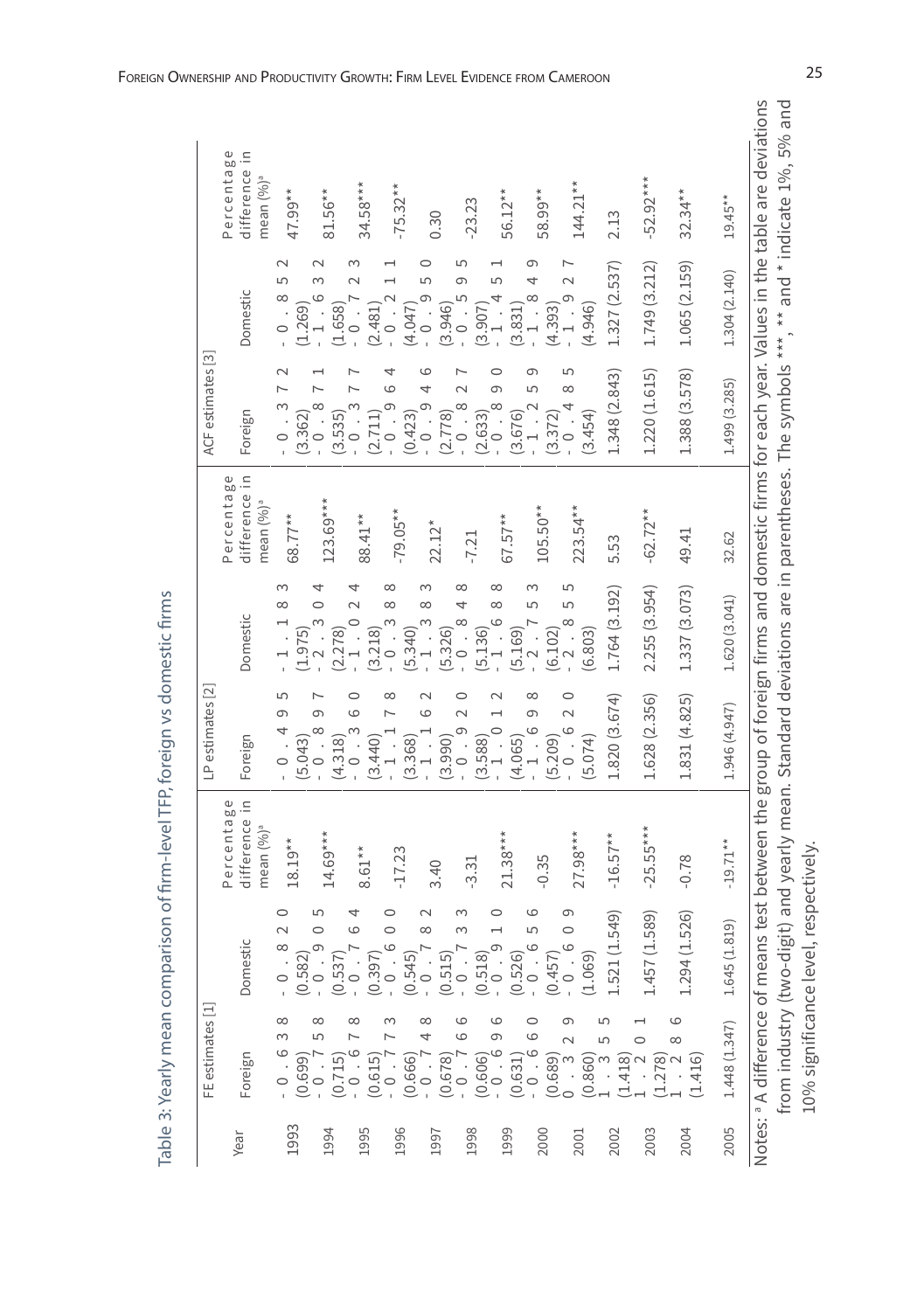Table 4: Main compation of industry-level [179; foreign w domestic firms<br>
Second to a compatible in the stress of the stress of the stress of the stress of the stress of the stress of<br>
Front from the stress of the stress

that technical inefficiency is not lower in firms with foreign ownership in Ghana's manufacturing sector. Our result does not echo Teal (1999) who find no underlying growth in technical efficiency of firms in the Ghana's manufacturing sector following the removal of high levels of protection combined with substantial real devaluations.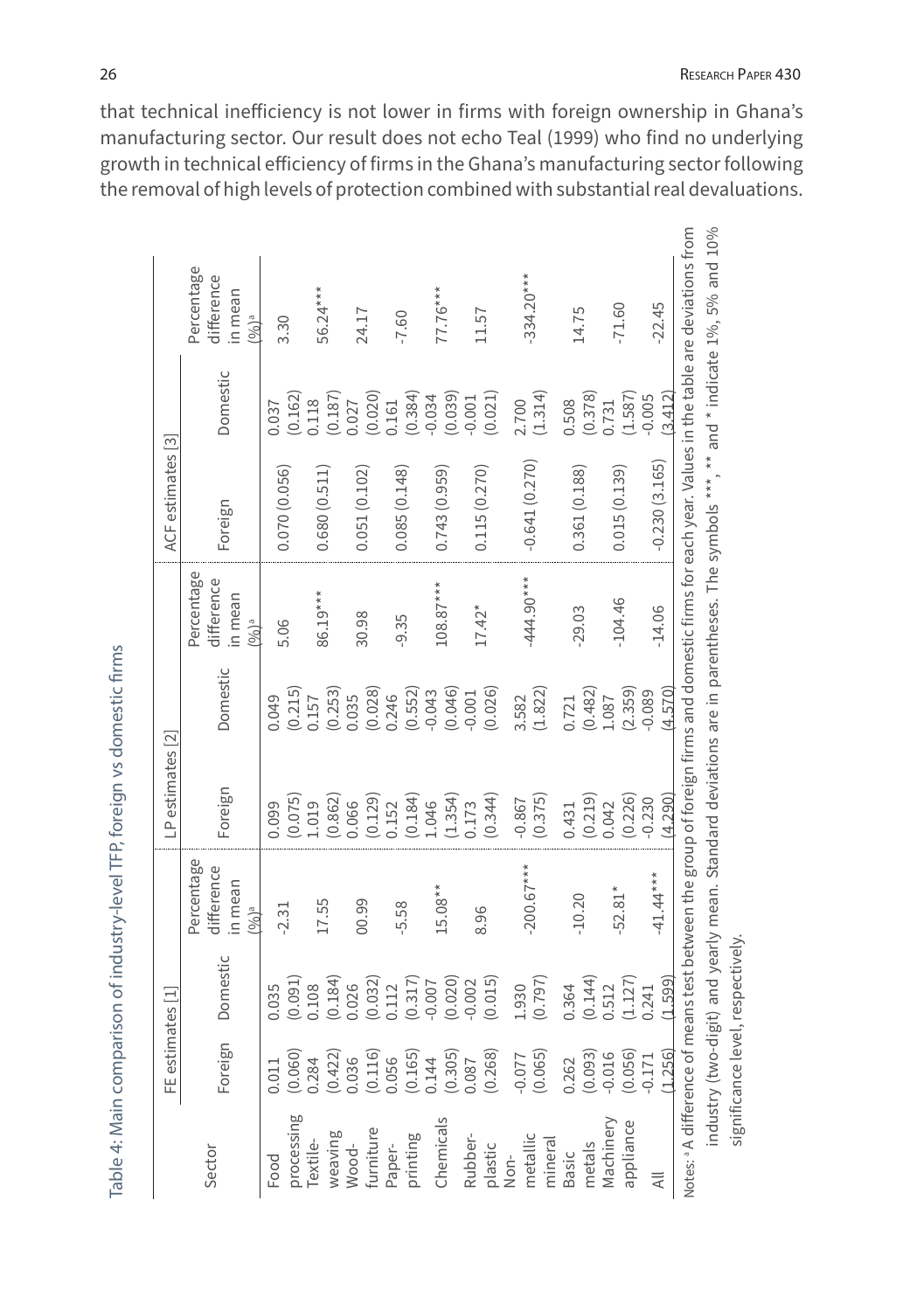### Direct effect of foreign presence

We now turn to testing the hypothesis that the previous productivity advantages spill over to domestic Cameroonian firms. For that, we first look at the direct effect of foreign ownership and present two sets of estimates: a FE model for the unbalanced panel and the difference regressions with the balanced panel. There is significant correlation among any pair of the three variables measuring the vertical origin. For example, the correlation between vertical European and vertical American is negative (-0.753) and statistically significant at the 1% level. The vertical European tends to display a stronger positive correlation (0.269) with the vertical Asian variable, and the correlation coefficient between the vertical American and vertical Asian is negative (-0.660) and statistically significant at the 1% level. Therefore, jointly including these variables in the regression specification may lead to biased estimates.

Table 5 presents the results using the TFP measures derived using the LP estimates.<sup>17</sup> The coefficient on the dummy variable for the foreign presence is positive in all cases and significant in most specifications. This outcome suggests that foreign firms enjoy higher productivity than Cameroonian firms. This is in line with the findings in Djankov and Hoekman (2000) and Schoors and van der Tol (2001). The coefficient on the share of foreign employment is negative in all cases and statistically significant, except in column (2). Likewise, the coefficient associated with the share of foreign wage is negative and significant in all cases. Across all specifications and in column (1), the effect of backward linkages is negative and significant. In column (3) and for the specifications using the shares of foreign employment and capital, there seems to be positive spillovers from backward linkages. Coming to vertical spillovers by country of origin, the coefficient on vertical Asian is positive and significant at the 10% level in column (2) of the specification using the foreign wage share. Therefore, there seems to be a positive spillover effect from the presence of Asian firms in downstream sectors.<sup>18</sup>

The coefficient of the interaction between the absorptive capacity and the proxy for horizontal spillovers is positive and significant in all cases. This indicates that Cameroonian firms with the highest levels of absorptive capacity benefit the most from foreign presence within the same industry. Also, and in most specifications, the coefficients of the interactive terms of vertical American, Asian and European with Cameroonian firms' absorptive capacity are positive and statistically significant. These results indicate that Cameroonian firms with higher absorptive capacity are able to benefit from positive backward spillovers from the presence of American, Asian and European affiliates in downstream sectors. As regards the control variables, the coefficient on the Herfinhahl index variable is negative and significant in most

<sup>17</sup> To save space, the results using the TFP measures from the FE and ACF estimates are not reported but are available upon request.

<sup>18</sup> The coefficient on vertical Asian is 0.0043 with a standard error of 0.0026, a t-statistic of 1.63, and a p-value of 0.105. These estimates are obtained through a linear combination with the estimate on backward linkages using the Stata procedure 'lincom'.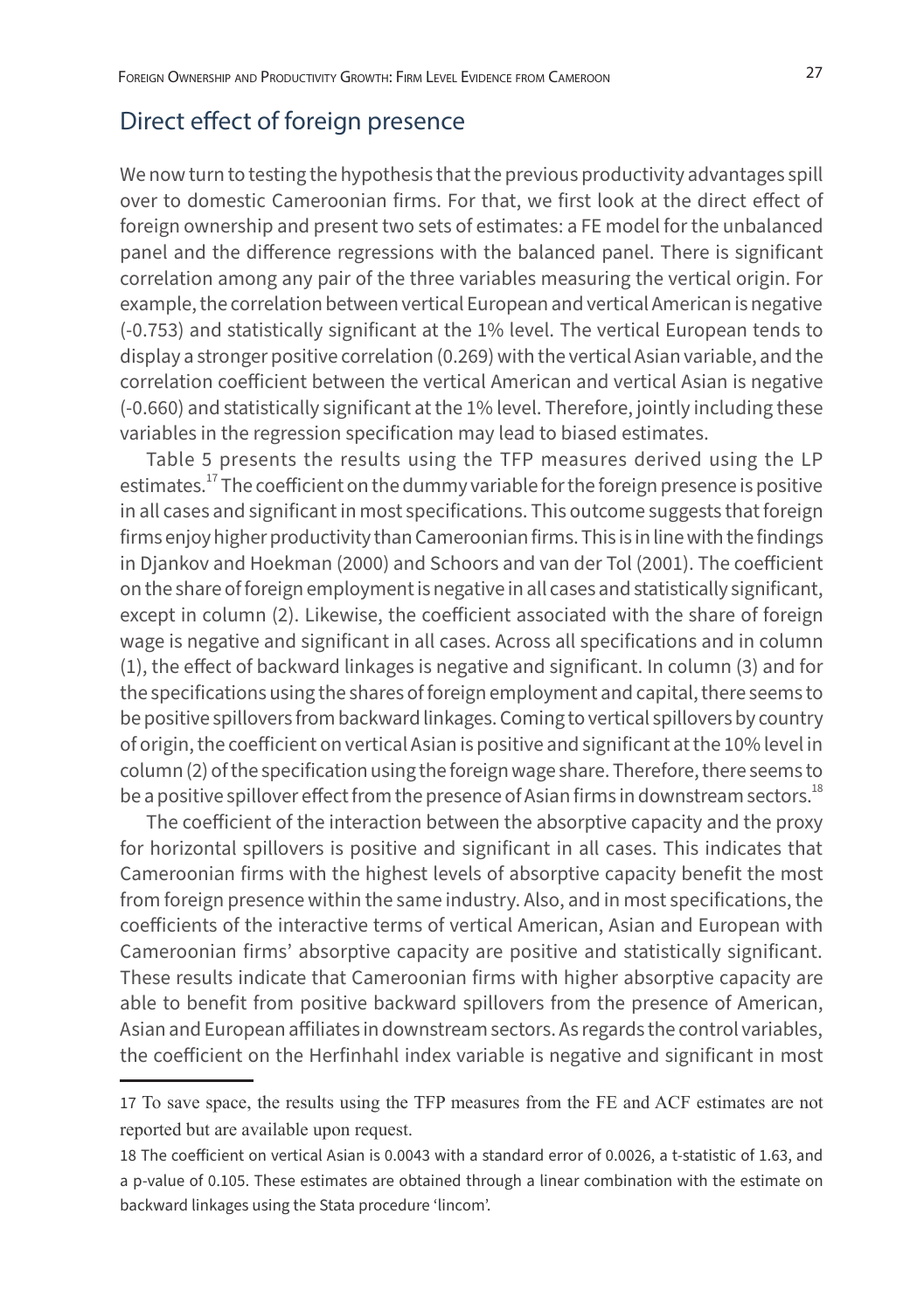specifications. This indicates that Cameroonian firm-level productivity decreases with increased competition.

However, foreign firms may choose to locate in highly productive sectors leading to an identification problem. We follow past studies and control this selection bias using the growth rates instead of levels of relative TFP. Table 6 shows the results for oneyear differences.19 Across all specifications, the estimated coefficient on the dummy for foreign presence is positive, statistically significant, and of bigger magnitude as compared to results in Table 5. This suggests that, as predicted, foreign firms perform better than Cameroonian indigenous firms. The results associated with the remaining variables are in line with the results provided in Table 5. In sum, the central message of tables 5 and 6 is that the data support the hypothesis of a positive direct effect of foreign presence. The question of particular interest is then whether this was at the benefit or detriment of Cameroonian firms. This issue is addressed in the next section.

<sup>19</sup> For the differences to be consistent and easier to interpret, we use the balanced panel. Moreover, because of space constraint the results for the two- and three-years differences are not reported, but are available from the authors upon request.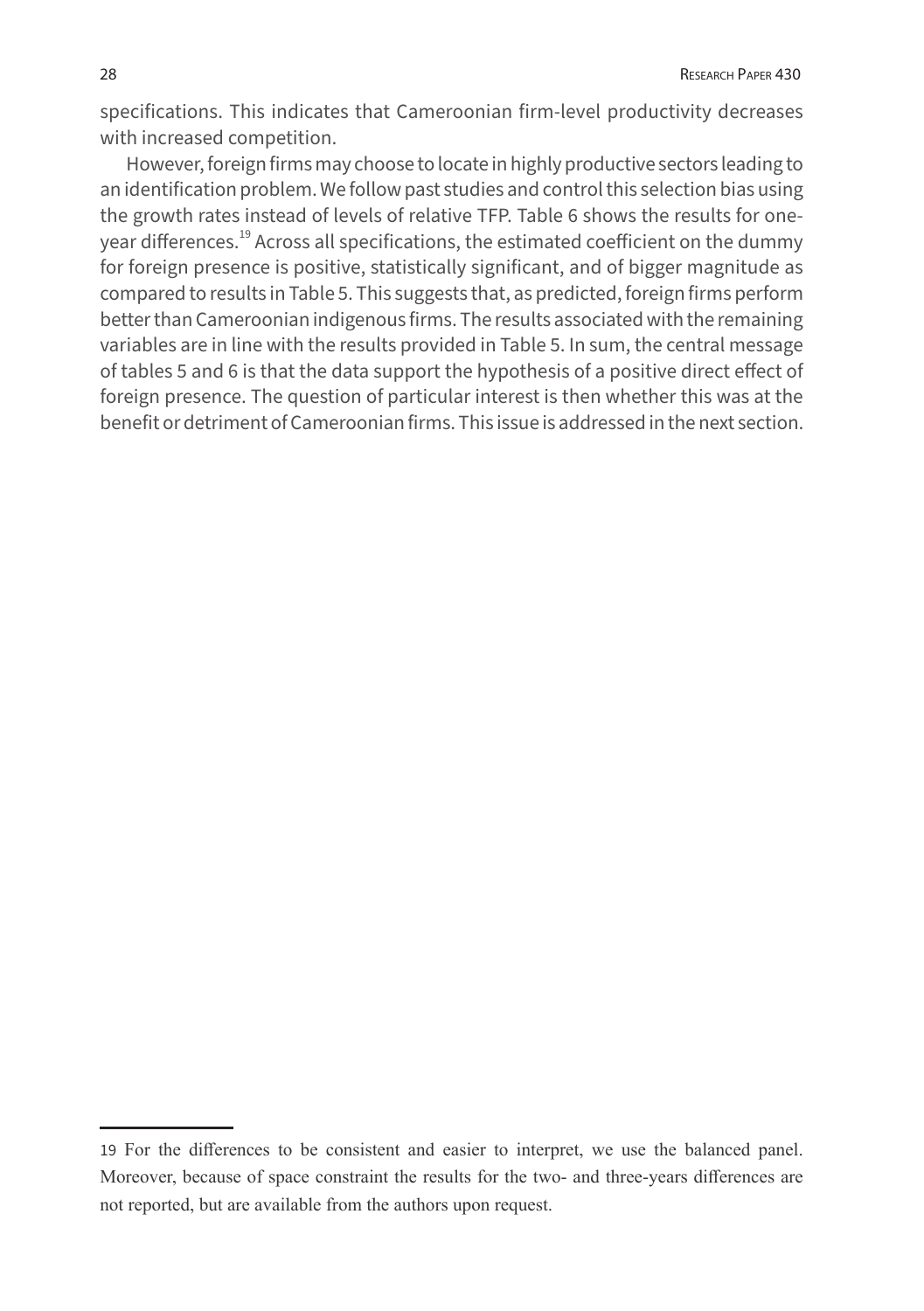| Table 5: Direct effect of foreign presence, 1993-2005, full unbalanced sample |  |
|-------------------------------------------------------------------------------|--|
|-------------------------------------------------------------------------------|--|

| rapic <i>J.</i> Direct                         |                                       |                         |                             | enect or foreign presence, 1999 zoo9, full difbalanced sample |                             |                        |
|------------------------------------------------|---------------------------------------|-------------------------|-----------------------------|---------------------------------------------------------------|-----------------------------|------------------------|
| Regressor                                      | Share of foreign<br>$[1]$             | [2]                     | [3]                         | Output<br>[1]                                                 | $[2]$                       | $[3]$                  |
| Foreign                                        | $0.213*$                              | $0.123***$              | $0.059**$                   |                                                               | $0.011***$                  |                        |
| ownership                                      | (0.127)                               | (0.024)                 | (0.032)                     | 0.165(0.114)                                                  | (0.002)                     | $0.037***$ (0.015)     |
| dummy<br>Horizontal                            | $-0.002**$                            | $-0.001***$             | $-0.006***$                 | 0.0004(0.003)                                                 | 0.001                       | 0.0005(0.005)          |
| spillovers<br>Backward                         | (0.001)<br>$-0.010***$                | (0.0001)<br>0.002       | (0.001)<br>$0.009***$       | $-0.010***$                                                   | (0.003)<br>-0.001           | 0.004(0.005)           |
| linkages<br>Vertičal                           | (0.004)<br>0.005                      | (0.003)                 | (0.004)                     | (0.005)<br>0.006(0.004)                                       | (0.002)                     |                        |
| American                                       | (0.004)                               |                         |                             |                                                               |                             |                        |
| Vertical Asian                                 |                                       | 0.001                   |                             |                                                               | 0.002                       |                        |
| Vertical                                       |                                       | (0.004)                 | $-0.002$                    |                                                               | (0.002)                     |                        |
| European                                       |                                       | $0.005***$              | $(0.003)$<br>$0.007***$     |                                                               |                             | $-0.009$ *** (0.002)   |
| ABCHorizontal<br>spillovers                    | $0.003***$<br>$(0.001)$<br>$0.015***$ | $(0.001)$<br>$0.016***$ | $(0.001)$<br>$0.010***$     | $0.006***$ (0.001)                                            | $0.012***$<br>(0.001)       | $0.017***$ (0.001)     |
| ABC Backward                                   |                                       | (0.002)                 | (0.002)                     | $0.009***$ (0.003)                                            | 0.001                       | $-0.006***$ (0.001)    |
| linkages<br>ABC Vertical<br>American           | $(0.001)$<br>$0.008***$<br>(0.001)    |                         |                             | $0.009***$ (0.001)                                            | (0.001)<br>0.005<br>(0.001) |                        |
| Absorptive                                     |                                       | $0.012***$              |                             |                                                               |                             |                        |
| capacityVertical<br>Asian                      |                                       | (0.002)                 |                             |                                                               |                             |                        |
| ABCVertical                                    |                                       |                         | $-0.004***$                 |                                                               |                             | $-0.007$ *** $(0.001)$ |
| European                                       | $-0.525***$                           | $-0.240*$               | $(0.001)$<br>$-0.316$       | $-0.324***$                                                   | 0.160                       |                        |
| Herfindahl index                               | (0.156)                               | (0.145)                 | (0.468)                     | (0.121)                                                       | (0.115)                     | -0.676 (0.465)         |
| Import                                         | $-0.001$                              | 0.002                   | $-0.005$                    |                                                               | $-0.003$                    |                        |
| penetration<br>ratio                           | (0.004)                               | (0.003)                 | (0.005)                     | $-0.002(0.004)$                                               | (0.003)                     | $-0.013***$ (0.005)    |
| $R^2$ within<br>Observations                   | 0.949<br>32<br>Share of foreign       | 0.939<br>3232           | 0.914<br>3232               | 0.948<br>3232                                                 | 0.969<br>3232               | 0.942<br>3232          |
| Regressor                                      | Wage                                  |                         |                             | Capital                                                       |                             |                        |
| Foreign                                        | [1]                                   | [2]                     | [3]                         | [1]                                                           | $[2]$                       | [3]                    |
| ownership                                      | $0.213*$<br>(0.127)                   | $0.123***$<br>(0.024)   | $0.059**$<br>(0.032)        | 0.165(0.114)                                                  | $0.011***$<br>(0.002)       | $0.037***$ (0.015)     |
| dummy<br>Horizońtal                            | $-0.002**$                            | $-0.001***$             | $-0.006***$                 |                                                               | 0.001                       |                        |
| spillovers<br>Backward                         | $(0.001)$<br>-0.010***                | (0.0001)                | $(0.001)$<br>$0.009***$     | 0.0004(0.003)                                                 | $(0.003)$<br>-0.001         | 0.0005(0.005)          |
| linkages                                       | (0.004)                               | 0.002<br>(0.003)        | (0.004)                     | $-0.010***$<br>(0.005)                                        | (0.002)                     | 0.004(0.005)           |
| Vertičal                                       | 0.005                                 |                         |                             | 0.006(0.004)                                                  |                             |                        |
| American<br>Vertical Asian                     | (0.004)                               | 0.001                   |                             |                                                               | 0.002                       |                        |
| Vertical                                       |                                       | (0.004)                 | $-0.002$                    |                                                               | (0.002)                     |                        |
| European<br>ABCHorizontal                      | $0.003***$                            | $0.005***$              | (0.003)<br>0.007            |                                                               | $0.012***$                  | $-0.009$ *** (0.002)   |
| spillovers<br>AˈBC Backward                    | (0.001)<br>$0.015***$                 | (0.001)<br>$0.016***$   | (0.001)<br>$0.010***$       | $0.006***$ (0.001)                                            | (0.001)<br>0.001            | $0.017***$ (0.001)     |
| linkages<br><b>ABC Vertical</b>                | $(0.001)$<br>$0.008***$               | (0.002)                 | (0.002)                     | $0.009***$ (0.003)                                            | (0.001)<br>0.005            | $-0.006***$ (0.001)    |
| American<br>Absorptive                         | (0.001)                               |                         |                             | $0.009***$ (0.001)                                            | (0.001)                     |                        |
| capacityVertical                               |                                       | $0.012***$              |                             |                                                               |                             |                        |
| Asian<br>ABCVertical                           |                                       | (0.002)                 | $-0.004***$                 |                                                               |                             | $-0.007$ *** $(0.001)$ |
| European                                       | $-0.525***$                           |                         | $(0.001)$ <sup>-0.316</sup> | $-0.324***$                                                   |                             |                        |
| Herfindahl index                               | (0.156)                               | $-0.240*$<br>(0.145)    | (0.468)                     | (0.121)                                                       | 0.160<br>(0.115)            | $-0.676(0.465)$        |
| Import                                         | $-0.001$                              | 0.002                   | $-0.005$                    |                                                               | $-0.003$                    |                        |
| penetration                                    | (0.004)                               | (0.003)                 | (0.005)                     | $-0.002(0.004)$                                               | (0.003)                     | $-0.013***$ (0.005)    |
| ratio<br>R <sup>2</sup> within<br>Observations | 0.949<br>3232                         | 0.939<br>3232           | 0.914<br>3232               | 0.948<br>3232                                                 | 0.969<br>3232               | 0.942<br>3232          |

Notes: Firm fixed effect model. Dependent variable: log firm-level relative TFP. The regression includes a constant and a full set of time and industry dummies. Firm-level clustered standard errors are in parentheses. The symbols \*\*\*, \*\* and \* indicate 1%, 5% and 10% significance level, respectively.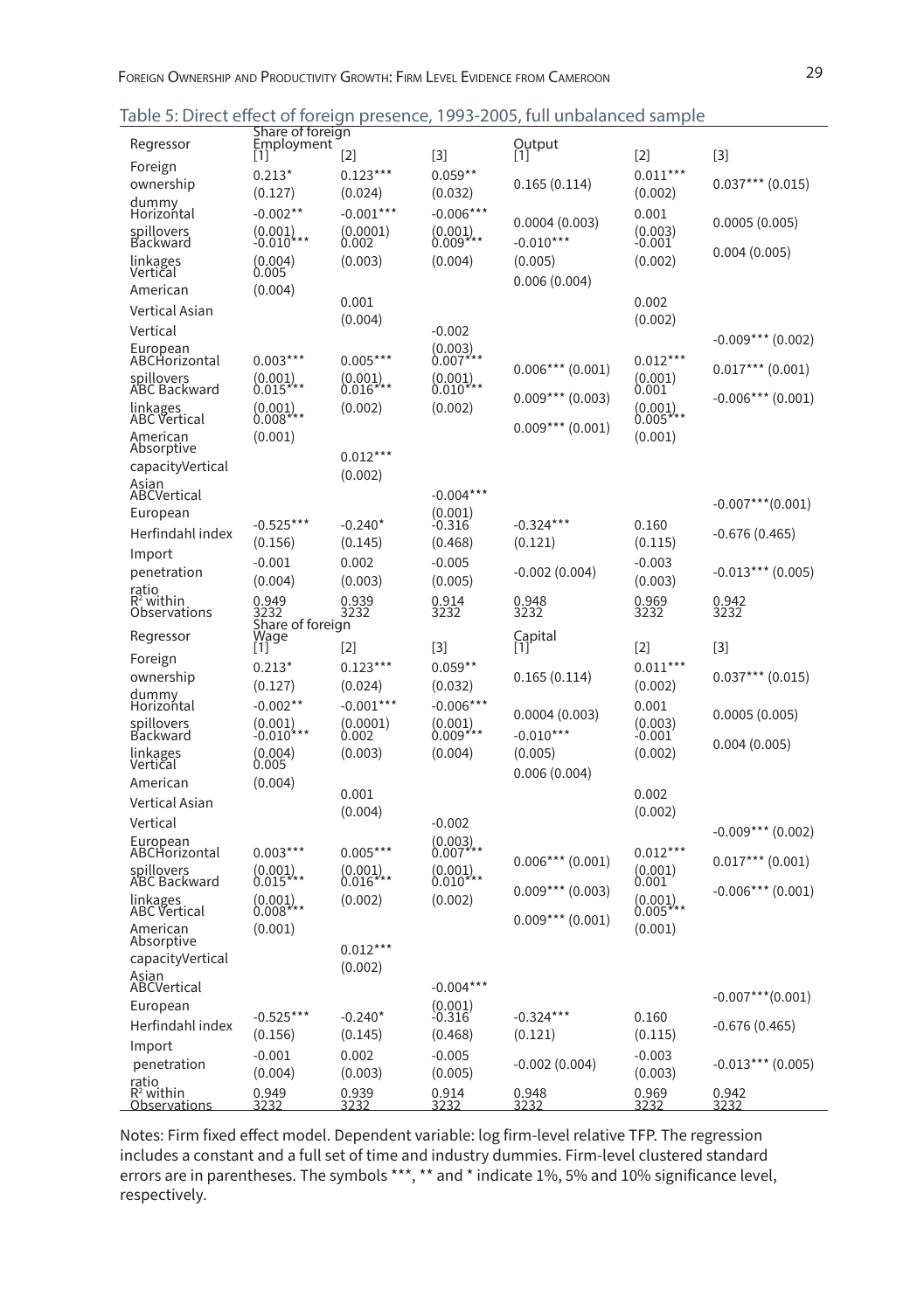#### Table 6: OLS estimates of the direct effect of foreign presence, 1993-2005, full balanced sample

| مسدودا                                                              | Sure of funcys        |                             |                             |                             |                     |                         |
|---------------------------------------------------------------------|-----------------------|-----------------------------|-----------------------------|-----------------------------|---------------------|-------------------------|
|                                                                     |                       | فسيراجئ                     |                             |                             | ſ                   |                         |
|                                                                     | [1]                   | P                           | 回                           | 凹                           | 2                   | M                       |
| Foreign ownership<br>durany.                                        | 0.60 - 0.106          | <b>a 1877 in City</b>       | 0.161 == (0.DfS)            | han and                     | 0.131 - (0.017)     | <b>DOM: 10011)</b>      |
| <b>Horizontal</b><br>qilovan                                        | 0.007 (0.008)         | -0.027<br>tumul             | $-0.005$ (CDD)              | -0.000-<br>haozada          | 10030000            | $-0.057$<br>00 000 U    |
| <b>Bestmend Enlargem</b>                                            | <b>distr</b><br>(LDU) | -1.0AT<br>(1002)            | <b>-0.004 (0.006)</b>       | <b>LECT DOM:</b>            | 1002810.000         | 1.075 0.057             |
| <b><i><u>Vartical American</u></i></b>                              | 0.026 (0.041)         |                             |                             | 1,008 (1,035)               |                     |                         |
| <b><i><u>Vertical Asian</u></i></b>                                 |                       | 4.004 (0.028)               |                             |                             | 0.012 (0.030)       |                         |
| <b>Yartical European</b>                                            |                       |                             | $-0.032(0.030)$             |                             |                     | 4.018 D.C.1)            |
| ABC <sub>X</sub> Herizontal<br>qilovan                              | 0.006 (0.004)         | <b>DOLF" DOM</b>            | $-0.0002, (0.004)$          | hour hand                   | -0.017 (0.012)      | 4.000 p.m.s)            |
| <b>ABC<sub>X</sub></b> Businessed<br>مسانا                          | apar= (ama)           | <b>DOSZ – DOID</b>          | anny (1911)                 | 1002 කණ)                    | -0.073 (0.010)      | 1.005 0.021             |
| <b>ABC<sub>X</sub></b> Varticul<br>Amariaan                         | 1000300               |                             |                             | ama hang                    |                     |                         |
| <b>Managerica</b><br>expensity X Vertical<br>مشاء                   |                       | -0.004 (0.011)              |                             |                             | 0.006 (0.011)       |                         |
| <b>ABC<sub>X</sub></b> Vertical<br><u> Eventon </u>                 |                       |                             | 0.013 (0.010)               |                             |                     | -amery locus            |
| Herfoniaki induz                                                    | -0.725 (江里1)          | 4.730 (0.610)               | 2004-01037                  | -1571 (1811)                | <b>CHIS(LES)</b>    | <b>D.1877 (000)</b>     |
| <b>Import penatration</b><br>ntio                                   | 0.022 (0.014)         | <b>JELT (DOLE)</b>          | -0015 (0.016)               | -1012 D.O.Q                 | <b>-0.000.00016</b> | <b>404 005</b>          |
| Patis                                                               | 0.152                 | 0.209                       | 0.155                       | 8213                        | <b>D. 1. 15</b>     | 8.202                   |
| <b>Chancer</b>                                                      | 2014                  | 2014                        | 3014                        | या                          | <b>XIIA</b>         | $\overline{\mathbf{m}}$ |
|                                                                     |                       |                             |                             |                             |                     |                         |
| مسوا                                                                |                       |                             | Serveifung:                 |                             |                     |                         |
|                                                                     |                       | <u>س 11</u>                 |                             |                             | Į                   |                         |
|                                                                     | П                     | M                           | 団                           | Ю                           | <b>d</b>            | м                       |
| Foreign ownership<br>durany.                                        | 0.000 (0.037)         | <b>a xarr tac</b> uri       | 0.163 <sup>--</sup> (0.016) | <b>DOGT 10015</b>           | 0.127 m (0.006)     | <b>DOM: 0008</b>        |
| <b>Horizontal</b><br>qilovan                                        | 0 <b>00 (1016)</b>    | -1.000 (0.013)              | -0.008 (0.012)              | $-0.05T =$<br><b>hazoni</b> | 0.007 (0.00)        | 1000 - 100              |
| Bestmend Entrepen                                                   | $-100$<br>(LDLI)      | $-1.064 -$<br><b>hacers</b> | $-0.0355(0.026)$            | <b>-1007 1008</b>           | 1007021             | -1.050 m.CZ7)           |
| <b><i><u>Vertical American</u></i></b>                              | 0.023 (0.041)         |                             |                             | <b>1077 (1) CSN</b>         |                     |                         |
| <b><i>Vertical Asian</i></b>                                        |                       | a.m2 (0.051)                |                             |                             | -0.018.(0.033)      |                         |
| <b>Vertical European</b>                                            |                       |                             | -0.002 (0.031)              |                             |                     | -1.015 (1.025)          |
| <b>ABC:x Herizontal</b><br>qilovan                                  | 0年50年                 | 1,004 0.000                 | $0$ ana (alame)             | <b>DOUT 0.007</b>           | <b>GEOF (GDD)</b>   | <b>LDIST 0.007</b>      |
| <b>ABC:x Bushmand</b>                                               | acar ani              | <b>DOST DOID</b>            | زروية سوي                   | <b>DOM: 0016</b>            | ansy-kami           | <b>DOGS-10010</b>       |
| مودانا<br><b>ABC:x Vartical</b><br>Amaiam                           | 0.018 (0.017)         |                             |                             | ans has                     |                     |                         |
| <b><i><u>Humpion</u></i></b><br>especity <b>x</b> Vertical<br>ومشار |                       | 110701012                   |                             |                             | 10014 (0.014)       |                         |
| ABC <sub>2</sub> Vertical<br>European                               |                       |                             | -0.015 (0.010)              |                             |                     | -0.006 (D.CL1)          |
| Herfoniald index                                                    | 687088                | $-1167 - 0.55$              | <b>LIKE THERE</b>           | 100000.000                  | $-0.537(0.59)$      | 20227-0000              |
| import penatration<br>ndio                                          | 10220116              | 1000 0000                   | -0.011 (0.018)              | -102000                     | 10018 (0.016)       | 1013 DOL:               |
| Pwtia                                                               | 0.1H                  | 0.187                       | 0.1.0                       | 1.201                       | 0.154               |                         |

Notes: The regression instales a constant and a full set of time and two digit inclusivy duranies. Form level students standard cross are in perenthance. The symbols \*\*\*, \*\* and \* indicate 1%, 6% and 10% significances lovel, respectively.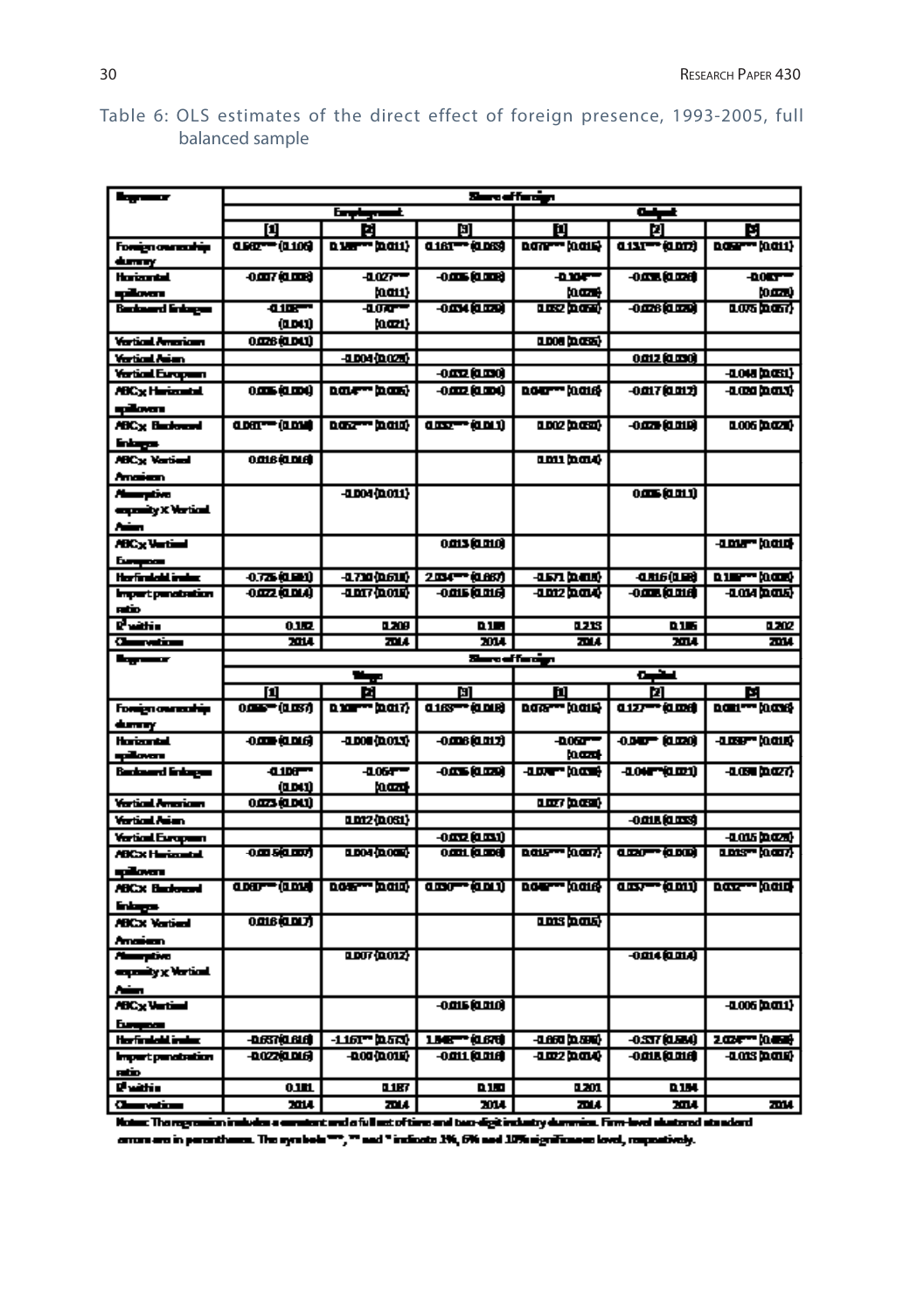### Indirect effect of foreign presence

Since we are interested in the productivity spillovers from foreign firms towards domestic firms, the following regressions consider only the subsample of the latter type of firms. The results (see Table 7) suggest the existence of negative horizontal spillovers taking place through output and wage bill. Indeed, the coefficients of the shares of foreign output and wages are negative across all specifications and significant in most cases. Therefore, foreign firms' output and wages exert negative effects on the productivity of Cameroonian firms and the magnitude of their economic impact is quiet important. A back-of-the-envelope calculation shows that, between 1993 and 2005, the share of foreign output explains almost 1.28-1.32% whereas the share of foreign wages explains nearly 0.35-1.21% drop in the Cameroonian firm-level productivity.<sup>20</sup> Hence, horizontal spillovers have the largest effect when measured as the share in output. Despite very different economic conditions and levels of development, this result is consistent with previous studies (e.g., Aitken & Harrison, 1999; Javorcik, 2004) which fail to find a positive intra-industry effect in developing countries, e.g., Venezuela and Lithuania, respectively. This result is in contrast with the firm-level studies of Djankov and Hoekman (2000) who find evidence of positive intra-sectoral spillovers in the Czech enterprises. No clear relationship could be established between the backward linkage variable and the Cameroonian firm-level TFP. The same goes for backward spillovers by country of origin, except in column (3) of the specification using the share of foreign output; here the coefficient of vertical European is positive and significant at the 5% level (estimate=0.015, standarderror=0.006, t-statistic=2.57 and p-value=0.043).

It has been argued that the ability of domestic firms to realize foreign presence spillovers might depend on their absorptive capacity. Hence, the extent to which the Cameroonian firms are able to exploit external knowledge depends on their level of absorptive capacity. The coefficient of the interaction between the absorptive capacity and the measures of horizontal spillovers is positive and statistically significant in all cases. This positive interaction term suggests that Cameroonian firms with greater absorptive capacity benefit more from foreign presence in the same industry. Specifically, using the results in column (3) in each specification, for example, if the absorptive capacity increases by 10%, the productivity benefit of foreign presence increases by almost 0.06 percentage points  $[\exp(0.006 \times 0.1) - 1]$  in the case of the share of foreign employment, 0.26 percentage points  $[$  exp $(0.026 \times 0.1) - 1$ ] in the case of the share of foreign output, 0.12 percentage points  $\lceil \exp(0.012 \times 0.1) - 1 \rceil$  in the case of the share of foreign wage, and 0.14 percentage points  $[$  exp $(0.014\times0.1) - 1$  ] in the case of the share of foreign capital. $^{21}$  Likewise, the cross-effect of absorptive capacity

20 The computations simply involve taking the mean of the independent variable, multiplying it by its regression coefficient and taking that as a percentage of the mean of the dependent variable.

21 As Thornton and Innes (1989) and Blalock and Simon (2009) pointed out, in a semilog model, like ours, the marginal effect of coefficient  $b = \exp(b\,\delta x) - 1$ .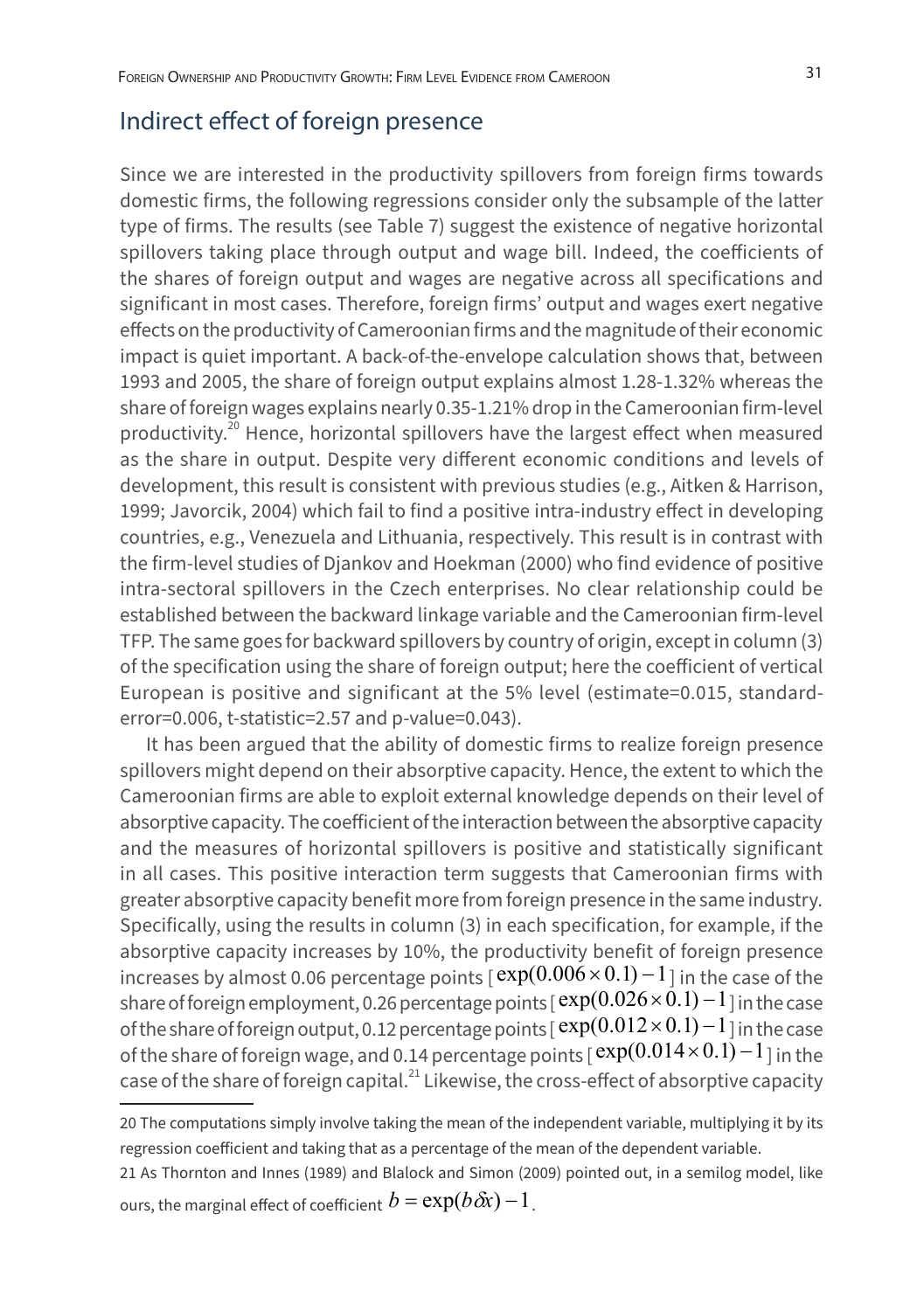with the measures of vertical spillovers is positive and statistically significant in most cases. So, Cameroonian firms with the highest levels of absorptive capacity benefit more from downstream foreign presence. For example, the results using the share of foreign employment indicate that, if the absorptive capacity of Cameroonian firms increases by 10%, the productivity benefit of downstream foreign presence increases by about 0.14-0.2 percentage points. As regards backward linkages by the country of origin of foreign investors, the coefficient of the interactive term of absorptive capacity with the American vertical spillovers variable is positive across all specifications and significant only in two out of four cases; the cross-effect of absorptive capacity with Asian vertical FDI is positive in all cases but significant only in one out of four cases; and finally the interaction term of vertical European and local firms' absorptive capacity is positively signed and statistically significant in all cases. Statistical significance aside, these results provide support that the local Cameroonian firms with greater absorptive capacity will benefit more from the presence of American, Asian and European investors in downstream industries.

The exercise is also conducted on the balanced panel sample of domestic firms. The OLS estimates using one-and two-year differences are presented in Table 8 panels A and B. The effect of intra-industry spillovers is now negative for all measures of horizontal spillovers and significant in most cases. This result confirms that Cameroonian firms do not benefit from contact with foreign firms within the same sector. Also, the results indicate negative and significant backward spillovers coming from foreign affiliates in downstream sectors. This is not in line with the evidence of a positive and significant association between the presence of American firms in downstream sectors and the productivity of Romanian firms in the supplying industries by Javorcik and Spatareanu (2011). Likewise, the previous result is in contrast with Javorcik and Spatareanu (2011) who find no significant relationship between the presence of European affiliates and the TFP of Romania firms in the supplying industries. Several reasons may explain this negative effect of the presence of foreign affiliates in downstream sectors. First, foreign American, European and Asian firms may be operating in enclave sectors without significant integration in the national economy. Second, as pointed out by Rodriguez-Clare (1996), this may perhaps be due to the fact that Cameroonian firms do not fulfil the requirements of American, European and Asian affiliates, e.g., provide the variety of inputs these foreign firms require. Last and not the least, this result may be explained by the fact that the American, European and Asian foreign firms have greater bargaining power than their local suppliers (Girma et al., 2008).

As already indicated, the extent to which the local firm is able to benefit from foreign presence spillovers depends on its level of absorptive capacity among others. In almost all specifications, and consistent with the estimates presented in Table 7, the coefficients of the interaction between the absorptive capacity and horizontal spillover variables are positive and significant. The interaction terms of the absorptive capacity and measures of vertical spillovers (overall and by the country of origin) are positively signed and significant in most cases. These results again indicate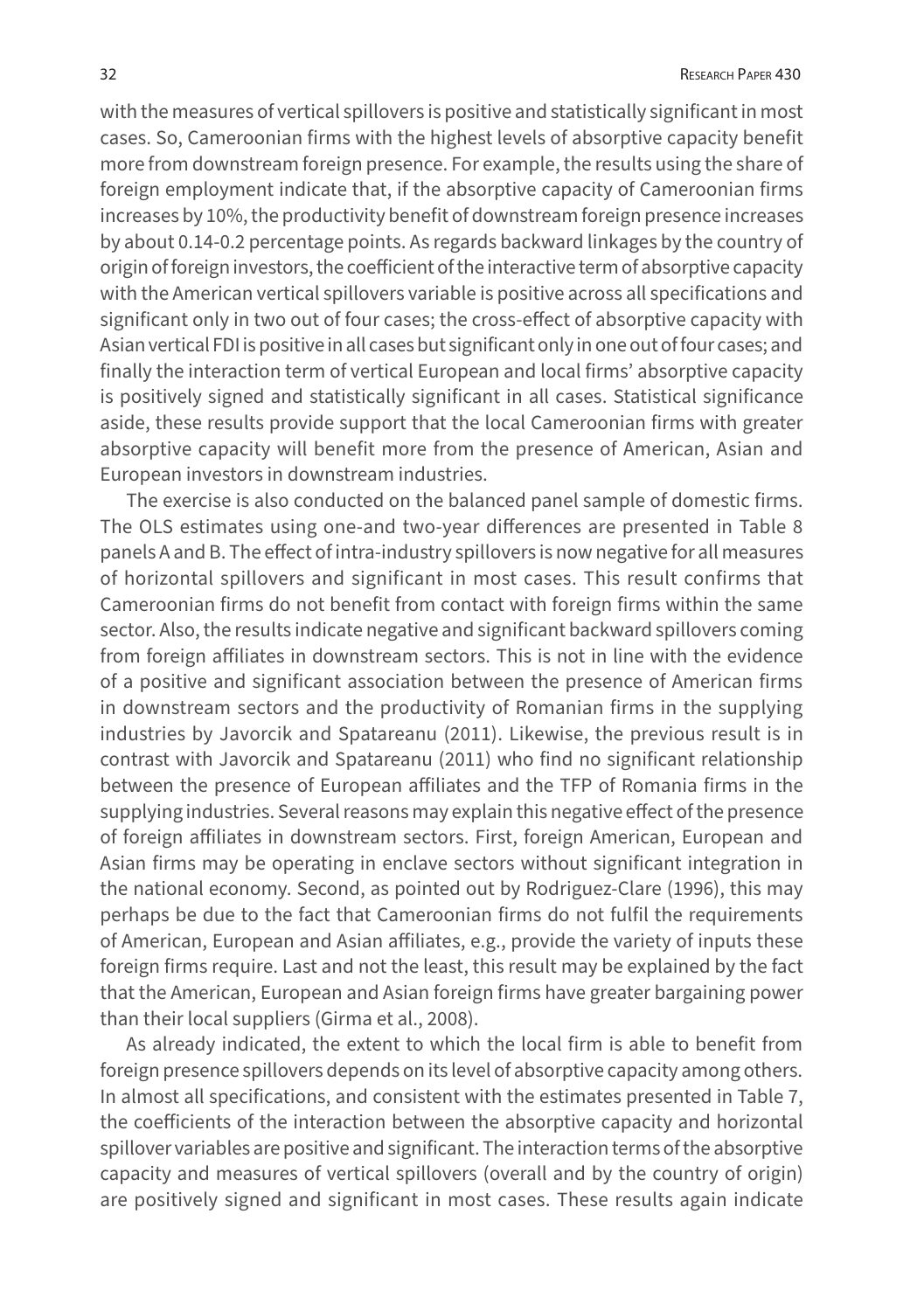that Cameroonian firms with greater absorptive capacity benefit more from both horizontal and vertical spillovers.

All in all, the results from tables 5 and 6 lend support to the hypothesis that foreign firms do have higher productivity than Cameroonian-owned firms. The results from tables 7 and 8 on the test for spillovers from foreign presence to domestic enterprises reveal that foreign presence negatively affects the productivity of domestically owned firms within and across sectors. The empirical analysis also produces evidence showing a negative association between the presence of American, European and Asian affiliates in downstream sectors and the productivity of Cameroonian enterprises in the supplying industries. Moreover, the results indicate that Cameroonian manufacturers with the highest levels of absorptive capacity benefit the most from intra-industry and downstream foreign presence.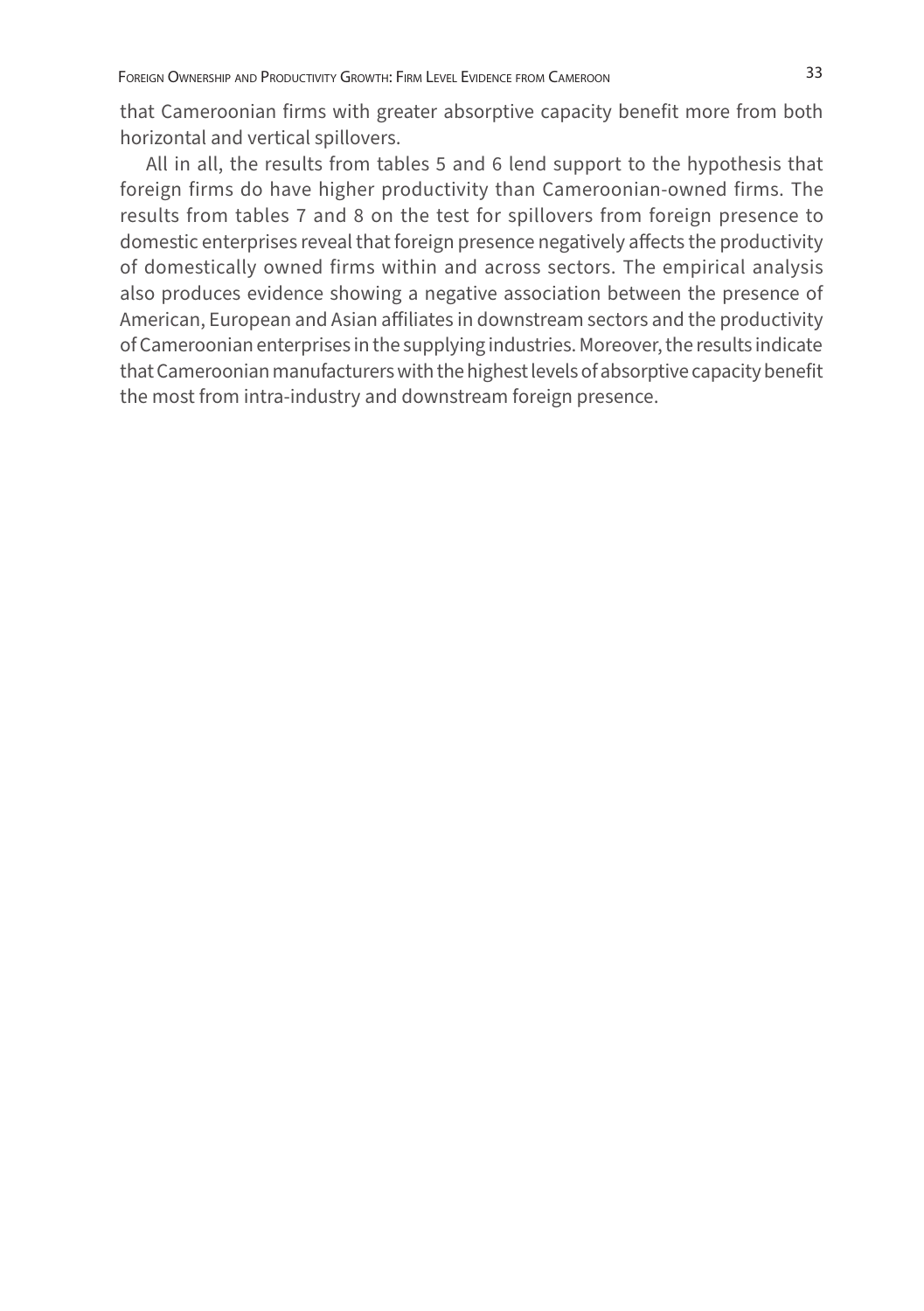#### Table 7: Indirect impact of foreign ownership, 1993-2005, unbalanced sample of Cameroonian indigenous firms

|                                        | Shern of foreign     |                        |                       |                           |                      |                            |  |
|----------------------------------------|----------------------|------------------------|-----------------------|---------------------------|----------------------|----------------------------|--|
| مسعولا                                 | Employment.          |                        |                       | Dubunat                   |                      |                            |  |
|                                        | о                    | Н                      | М                     | [1]                       | 14                   | М                          |  |
| <b>Horizontal</b><br>qilovan           | 0.002 (0.002)        | <b>0.000 (0.006)</b>   | $-0.003$ $[0.0005]$   | <b>0.000 ADOR)</b>        | ame (ame             | $-0.012 -$<br>00.004       |  |
| Besignerd Entreport                    | -0.015 = (0.000)     | $-0.001(0.000)$        | 0.001 (0.006)         | $-0.0000$ (0.000)         | -0.003 (0.006)       | $0$ and $  0$ and $ $      |  |
| Vertical American                      | 0.004 0.000          |                        |                       | 100900000                 |                      |                            |  |
| Vertical Asian                         | $-0.002(0.000)$      |                        |                       |                           | 0.00020.0021         |                            |  |
|                                        |                      |                        |                       |                           |                      | $-0.005$                   |  |
| <b>Vertical European</b>               |                      |                        | <b>-0.002 (0.004)</b> |                           |                      | (1001)                     |  |
| <b>ABC Incinental</b><br>qilovm        | 0.007 (0.001)        | نسب - سم               |                       | 0.000 - 0.003             | 0017 = (000)         | 0.0207 - 0.006)            |  |
| ABC Enclosed<br>مرحاظ                  | ams = (apo1)         | ስመም ከመየ                | $0.000 - (0.004)$     | 1005 (1004)               | 0.018 (0.053)        | aan jams)                  |  |
| ABC Verticed<br>Amaiem                 | amo = (a.cos)        |                        |                       | am1=4006                  |                      |                            |  |
| <b>Managerice</b>                      |                      |                        |                       |                           |                      |                            |  |
| especity Vertical<br>ومشار             |                      | <b>D.COOK (O.DOOS)</b> |                       |                           | <b>0.00F (0.002)</b> |                            |  |
| <b>ABCUtational</b>                    |                      |                        |                       |                           |                      |                            |  |
| Evropean                               |                      |                        | $0.010 - (0.001)$     |                           |                      | 0.000 The Read of Delivery |  |
| Herfontekt index                       | $-0.012$<br>(0.11)   | <b>DOM (0.100)</b>     | 0.001 (0.200)         | 0.163 (0.263)             | <b>0711*0.622</b>    | 02/0101739                 |  |
| Import penabution<br>ntio              | -0.008 (0.005)       | -1.007 (1.104)         | -0.002 (0.004)        | 0.003 (0.005)             | 4.0034.002           | $-0.005 - [0.003]$         |  |
| Patis                                  | 1.50                 | 0.933                  | 0.947                 | 1.53                      |                      | 0.946                      |  |
| <b>Channerium</b>                      | 1074                 | 1074                   | 174                   | 1074                      | 1074                 | 1074                       |  |
|                                        | Show of foreign      |                        |                       |                           |                      |                            |  |
| مسجا                                   | π.,                  |                        |                       | المتبعة                   |                      |                            |  |
|                                        | п                    | 14                     | ÞІ                    | п                         | 14                   | м                          |  |
| <b>Horizontal</b><br>qilaan            | $-0.000$<br>(0.000)  | -11002010000           | $-0.004 -$<br>0.001   | 1,001 (1,002)             | -0.008 (0.007)       | -1.002 (1.000)             |  |
| Bestmend Entrepor                      | $-0.012$<br>(0.006)  | -0.004(0.003)          | 0.001 (0.004)         | 0.011 (0.DO)              | 0.004 (0.008)        | 0.0002 (0.006)             |  |
| <b><i><u>Vertical American</u></i></b> | amar jaard           |                        |                       |                           |                      |                            |  |
| Yertical Asian                         |                      | <b>DOM (0.003)</b>     |                       |                           | -0.005 = (0.000)     |                            |  |
|                                        |                      |                        | $-0.003 -$            |                           |                      |                            |  |
| <b>Vertical European</b>               |                      |                        | (nom)                 |                           |                      | 0.004 (0.003)              |  |
| <b>ABCHarizontal</b><br>qilaan         | 0.009 - (0.005)      | har-ban                | 0.012 == (0.011)      | 0.007 = 0.005             | 0.012 = (0.000)      | 0.014 m (0.003)            |  |
| <b>ABC Bedoverd</b><br>موطئ            | 0.00877 (0.005)      | 0.000 (0.002)          | 0호7-10호               | 0.009 <sup>--</sup> 0.000 | 0.004 (0.0006)       | 0.0008 (0.007)             |  |
| <b>ABC Verticed</b><br>Anaiem          | 0.000 (0.000)        |                        |                       | 1,000 (0.005)             |                      |                            |  |
| Muurptiva                              |                      |                        |                       |                           |                      |                            |  |
| especial Wertical                      |                      | மன (ஊத                 |                       |                           | <b>0.005 (0.006)</b> |                            |  |
| . .                                    |                      |                        |                       |                           |                      |                            |  |
| <b>ABC Vertical</b><br>European        |                      |                        | 0.004 (0.002)         |                           |                      | 0.000FF (0.003)            |  |
| Herfindeld index                       | $-0.249(0.267)$      | 0.55 m 0.200           | 10040145              | 0.313 (1.334)             | 0.178 (0.458)        | 0417-0216                  |  |
| Import penatration<br>ntio             | <b>0.002 (0.007)</b> | نست سمہ                | 0.003 (0.003)         | 0.000 (0.000)             | 0.005 (0.007)        | 0.0002, 0.0003             |  |
| Patis                                  | 1.144                | 0.964                  | 0.974                 | 山野                        | <b>DUTE</b>          | <b>QST1</b>                |  |
| مستعدمات                               | 1074                 | 1074                   | 3074                  | æ                         | 530                  | 630                        |  |

Notes: Firm fixed effect model. Dependent variable: log firm-level relative TFP. The regression includes a constant and a full set of time and industry dummies. Industry-level clustered standard errors are in parentheses. The symbols \*\*\*, \*\* and \* indicate 1%, 5% and 10% significance level, respectively.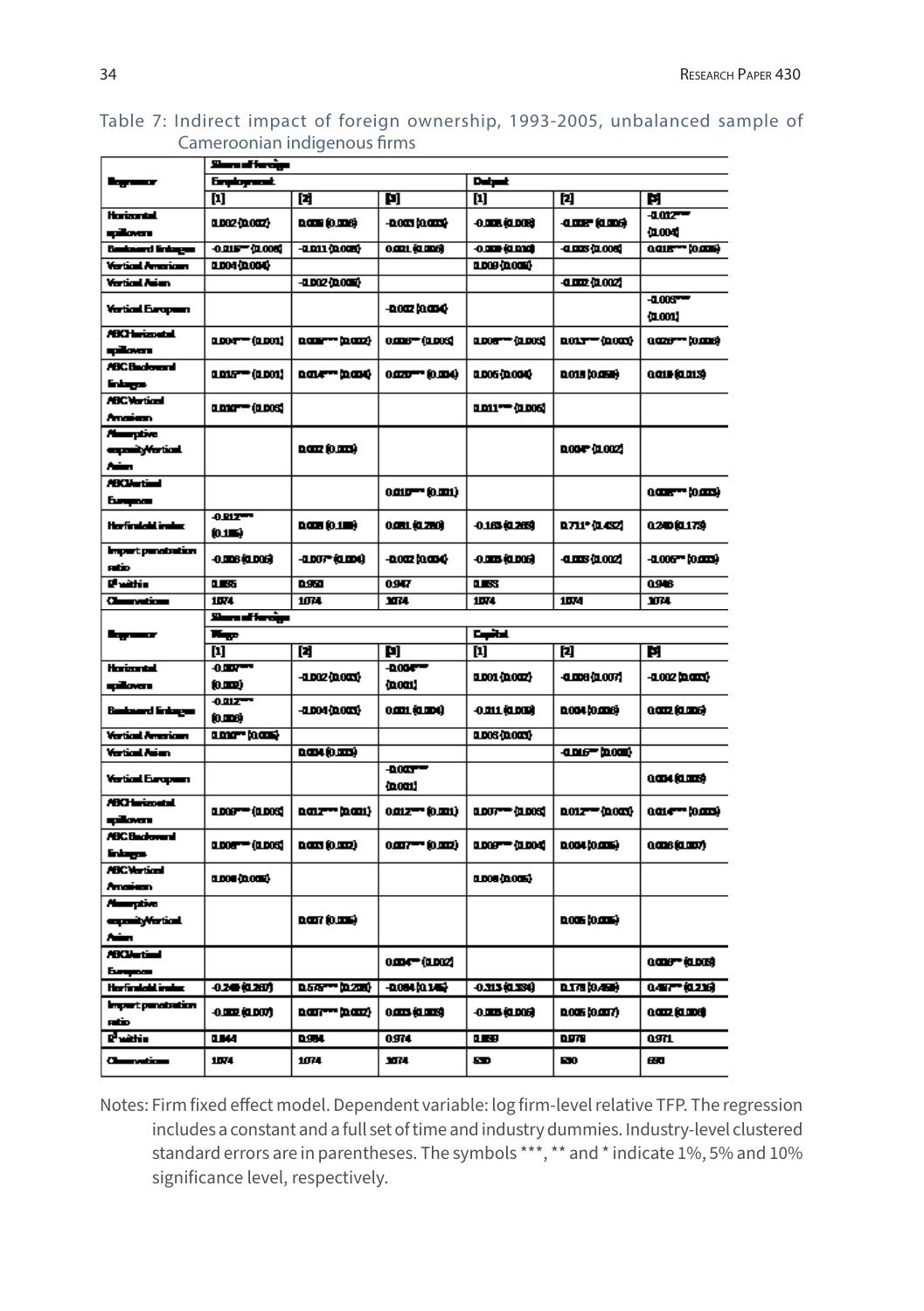#### Table 8: Indirect impact of foreign ownership, 1993-2005, balanced sample of Cameroonian indigenous firms

| Panel A: one-                            | Share of foreign         |                          |                 |                         |                         |                      |  |  |
|------------------------------------------|--------------------------|--------------------------|-----------------|-------------------------|-------------------------|----------------------|--|--|
|                                          | <b>Employment</b>        |                          |                 | <b>Chairman</b>         |                         |                      |  |  |
| yar dilawan                              | n                        | [2]                      | 3               | 11                      | 14                      | 冏                    |  |  |
| <b>Herizestal</b><br>spilovan            | (HEC) ama                | -0.014** (0.007)         | 4.011 (D.D.D)   | -DOLARY<br>位面形          | -0012 - (0.006)         | 4.003 (D.D.T.)       |  |  |
| <b>Bestward</b><br>integer               | <b>4115 - (1.006)</b>    | $-0.112$<br>(1,021)      | 4.024 (D.BKI)   | -0.145" (0.090)         | -0131 -- (0.025)        | <b>4.123 (D.100)</b> |  |  |
| Vertinal<br>American                     | 0.064 (0.092)            |                          |                 | <b>0.006 (0.11ft)</b>   |                         |                      |  |  |
| <b>Vartical Action</b>                   |                          | 4170° (1.101)            |                 |                         | <b>-DOBB (0.076)</b>    |                      |  |  |
| Verticed                                 |                          |                          |                 |                         |                         |                      |  |  |
| Europena                                 |                          |                          | 0.023 (0.000)   |                         |                         | <b>4.065 (D.137)</b> |  |  |
| <b>ABD to immtal</b>                     | 0.008 (0.008)            | 1.022 *** (1.004)        |                 |                         | 0.011 - (D.001)         |                      |  |  |
| spilovan                                 |                          |                          | 0.006 (0.008)   | 0.005 (0.004)           |                         | lost (O.BSL)         |  |  |
| ABC Baskerard<br>سيسانا                  | <b>LOTS -- (LOTZ)</b>    | 0.071 m (0.000)          | 1,006 (0.021)   | 0.142 (LOFT)            | 0.071 - 0.002)          | 1.041 (0.DS2)        |  |  |
| <b>ABC Verticed</b><br>American          | 1,022 (0.125)            |                          |                 | 0.010 (0.042)           |                         |                      |  |  |
| Almorptive                               |                          |                          |                 |                         |                         |                      |  |  |
| <b>mparityVertical</b><br>Aim.           |                          | <b>LOM - (LOZE)</b>      |                 |                         | 0.011 (1.027)           |                      |  |  |
| <b>ABCVertical</b><br>European           |                          |                          | 0.004 (0.021)   |                         |                         | 0.022 (0.044)        |  |  |
| <b>Herfinsk M</b>                        |                          | <b>QDBS**</b>            | 2.000           | -0.511                  |                         | 2,287-11             |  |  |
| index.                                   | 4.FT (1.E11)             | (1.508)                  | (1,021)         | 位配盘                     | 0.DE (1.738)            | 红石的                  |  |  |
| im port                                  |                          | -0.017                   | 101             | $-0.056$                |                         |                      |  |  |
| perestration<br>mie                      | -a.m. (b.1711)           | (103)                    | (105)           | (DOST)                  | <b>-0.165 m (1.065)</b> | 0.103 (0.DM)         |  |  |
| R <sup>a</sup> vithin                    | 1,728                    | 148                      | 123             | 0.354                   | 0.579                   | 1424                 |  |  |
| <b>Dimensions</b>                        | æ.                       | æ.                       | ξ.              | 困                       | 困                       | J.                   |  |  |
|                                          |                          |                          |                 |                         |                         |                      |  |  |
|                                          | Share of funsign         |                          |                 |                         |                         |                      |  |  |
| Panel A: one-                            | Wegen                    |                          |                 | استجما                  |                         |                      |  |  |
| yar dilawan                              | 回                        | 図                        | 3               | 11                      | и                       | E)                   |  |  |
| <b>Herizestal</b><br>spiloven            | $\frac{1}{2}$<br>(0.DAT) | 0.047 - (0.020)          | 4.007 (1.055)   | -0.039 (0.033)          | 0.011 (0.086)           | 4.024 (D.BEI)        |  |  |
| <b>Bestward</b><br>intege                | 0.016 (0.131)            | $4.137-$<br>(104)        | 0.198 (0.155)   | <b>-0.105** (D.052)</b> | -0.000 (0.000)          | 4.008.(D.S70)        |  |  |
| Vertical<br>American                     | 0.024 (0.073)            |                          |                 | 0.038 (0.008)           |                         |                      |  |  |
| <b>Vertical Arises</b>                   |                          | -0.138 (D.102)           |                 |                         | -0.114 (0.000)          |                      |  |  |
| Vertinal<br>European                     |                          |                          | $-0.000(0.075)$ |                         |                         | <b>4.036 (D.IDG)</b> |  |  |
| <b>ABC torizontal</b><br>spilovan        | 1067 (1024)              | 1,011 ** (1,014)         | 0.024 (0.021)   | 0.011 (0.016)           | $0.000$ $(0.032)$       | 0.000 (0.024)        |  |  |
| <b>ABC Bankword</b>                      | 0.014 (0.004)            | <b>1.121 *** (1.036)</b> | 1.026 (0.071)   | 0.058 == (0.018)        | 0.081 = 10.053)         | 1,031, (0,023)       |  |  |
| intege<br>ABC Verticed<br>American       | 1.012 (0.DLI)            |                          |                 | 0.014 (0.023)           |                         |                      |  |  |
| Aleceptive<br>mparity Vertical<br>Arian. |                          | 0.009 (0.027)            |                 |                         | 0.040 - 0.014)          |                      |  |  |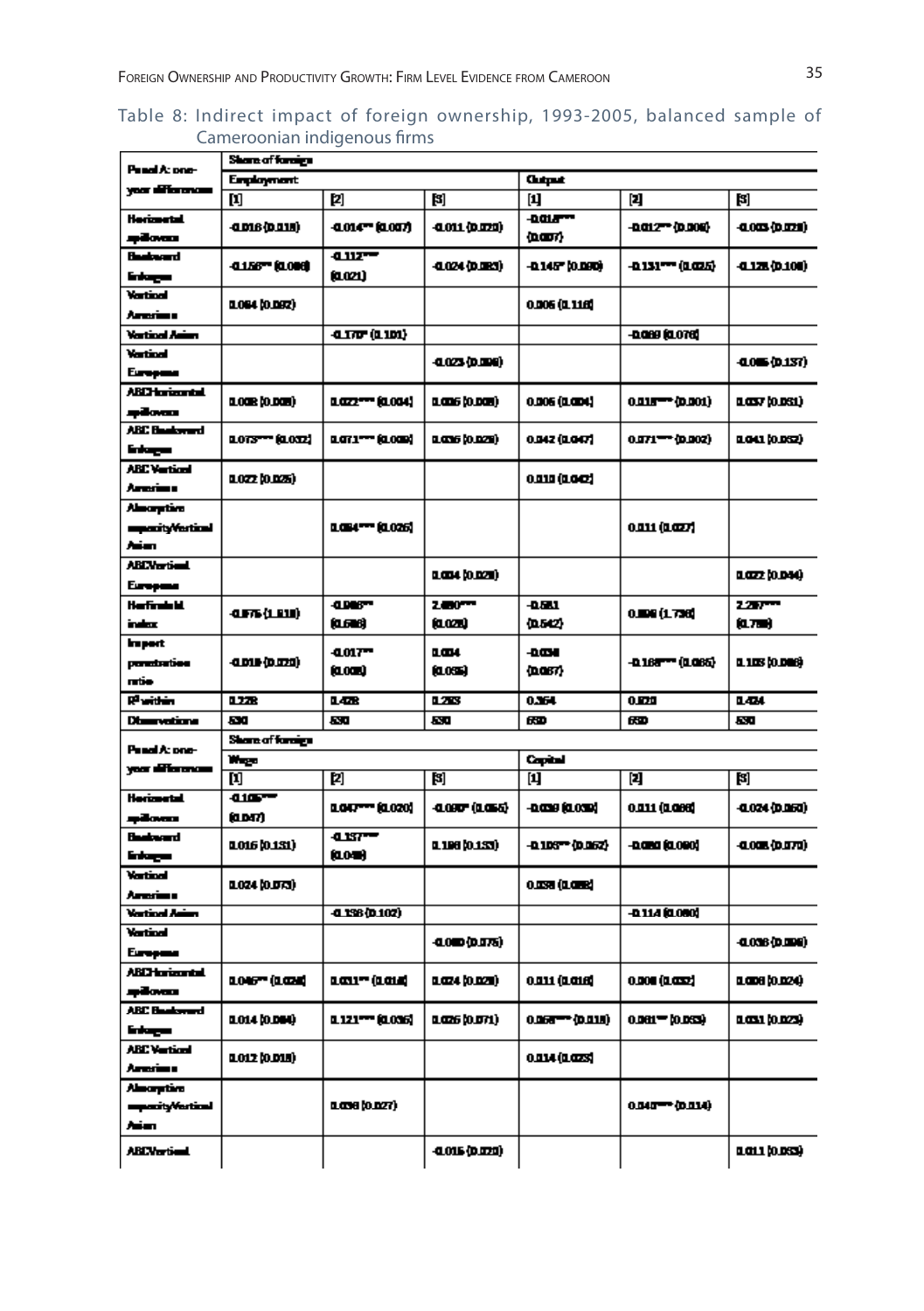| Panel B: two-year                       | <b>Sun offerign</b>   |                  |                      |                      |                        |                 |  |  |  |
|-----------------------------------------|-----------------------|------------------|----------------------|----------------------|------------------------|-----------------|--|--|--|
|                                         | Employment            |                  |                      | Output               |                        |                 |  |  |  |
| diferences                              | Щ                     | [2]              | o                    | O                    | 図                      | н               |  |  |  |
| <b>Horizontal</b>                       | - <b>001FT-0.0</b> 17 | -1.012 - 10.008  | -0.005 (0.020)       | -112577 (1.024)      | <b>DISP (0.000)</b>    | 0.028 (0.085)   |  |  |  |
| qilaan                                  |                       |                  |                      |                      |                        |                 |  |  |  |
| <b>Besignered Entregen</b>              | -0145的耳               | -1151 = (1025)   | -0.128 (0.100)       | -1.038 (0.072)       | 4.30 位以前               | 0.001 (0.104)   |  |  |  |
| <b><i><u>Vertical American</u></i></b>  | 0.005 (0.1 M)         |                  |                      | 0.048 (0.002)        |                        |                 |  |  |  |
| Vertical Asian                          |                       | 41.069 (10.076)  |                      |                      | -0.162 == (0.062)      |                 |  |  |  |
| <b><i>Vartical European</i></b>         |                       |                  | -10600137            |                      |                        | -0.063 (0.100)  |  |  |  |
| <b>ABO Incomedial</b>                   | 0.005 (0.004)         | 0.011FT (0.011)  | <b>0.004 (0.012)</b> | <b>0061 m 0000</b>   | <b>0.128 (0.00)</b>    | 10 DESP         |  |  |  |
| qilovm                                  |                       |                  |                      |                      |                        |                 |  |  |  |
| ABC.<br><b>Bestored</b>                 | 0000 (0017)           | 0071-000         | 0.001 (0.032)        | 0.029 (0.041)        | <b>DSLT</b> (0.11)     | 1011 <b>hav</b> |  |  |  |
| موعاظ                                   |                       |                  |                      |                      |                        |                 |  |  |  |
| ABC.<br>Vertical<br>Amariaan            | 0.010 (0.042)         |                  |                      | 0.010 (0.028)        |                        |                 |  |  |  |
| Managerican                             |                       |                  |                      |                      |                        |                 |  |  |  |
| especial de la contrad<br>ومشار         |                       | 0.011 (0.027)    |                      |                      | <b>002 - 0010</b>      |                 |  |  |  |
| <b>ABCULLER</b><br>Eventon              |                       |                  | D.CZZ (0.044)        |                      |                        | ams best-       |  |  |  |
| Herfondeld index                        | <b>0.EU (LCS)</b>     | 0.008<br>但理      | nzar— kıcıml         | -1.00141.624         | 480 CM                 | 2.675 = 0.680   |  |  |  |
| Impert penetration<br>ratio             | -0.050 (0.067)        | -1.1977<br>但000  | <b>0.103 (0.088)</b> | 0.007 (0.051)        | <b>00000000</b>        | 0.000 0.054     |  |  |  |
| l <sup>a</sup> vitin                    | 0.34                  | 0.50             | 0424                 | <b>D.San</b>         | D.EB1                  | 1,03            |  |  |  |
| <b>Channelism</b>                       | a.                    | 40               | 460                  | 43                   | 480                    | 460             |  |  |  |
|                                         | Swediady.             |                  |                      |                      |                        |                 |  |  |  |
| Panel B: two-year<br>differences        | Wee                   |                  |                      | المنبوت              |                        |                 |  |  |  |
|                                         | 凹                     | [2]              | p)                   | [I]                  | 2                      | н               |  |  |  |
| <b>Horizontal</b><br>spilovan           | 0.007 (0.068)         | -1071 - 0017     | 1004770.000          | -0.087 (0.06 C       | 化离产物质质                 | ama tama        |  |  |  |
| <b>Bestmend Entragen</b>                | <b>DROWN DOM:</b>     | $-0.127 = 0.021$ | -0.172" (0.DES)      | -0.109 (0.095)       | $4137 - 6007$          | 4111 (1970)     |  |  |  |
| <b>Vertical American</b>                | 0.000 (0.000)         |                  |                      | 0.020 (0.154)        |                        |                 |  |  |  |
| <b>Vertical Asian</b>                   |                       | 0.066 (0.108)    |                      |                      | 4.DB (1.050)           |                 |  |  |  |
| <b>Yartical European</b>                |                       |                  | -1.000° (0.061)      |                      |                        | -0.065 (0.060)  |  |  |  |
| <b>ABCHarizontal</b><br>spilovan        | 0.001 (0.022)         | 000 THE DATE     | <b>DOIN (OMIS)</b>   | 0.018 (0.022)        | <b>0.091 - (0.011)</b> | 1,000 (1) 0731  |  |  |  |
| ABC.<br><b>Bestored</b><br>مرحاظ        | 0.063 (0.066)         | 0.000 T (0.000)  | nou – (nne)          | <b>DOD (0.02)</b>    | <b>DOLL-10.0101</b>    | 1011 - 0.011    |  |  |  |
| ABC.<br><b>Martical</b><br>Anaian       | 0.000 (0.037)         |                  |                      | <b>0.007 (0.055)</b> |                        |                 |  |  |  |
| Managatiwa<br>expensity Members<br>مشار |                       | 004810069        |                      |                      | <b>DOW'T (0.0%)</b>    |                 |  |  |  |
| <b>ABCUtertimed</b><br>Eventon          |                       |                  | 0.023 (0.020)        |                      |                        | 1017 <b>hav</b> |  |  |  |
| Herionichi induc                        | -DOM (0.067)          | 0.102.01.21.00   | 023년 100대            | -1.523 (1.875)       | <b>D.L.F = (D.C.T)</b> | 1.197 1.000     |  |  |  |
| Import perceivation<br>nio              | -DOM (0.070)          | -1.090 (1.1.1)   | <b>DOCZ (OUES)</b>   | -0.000 (0.075)       | 0.218 == (0.060)       | 1.100° (1.063)  |  |  |  |
| l <sup>a</sup> nitis                    | 0.363                 | 0.812            | 047                  | <b>DS77</b>          | <b>D.G.M.</b>          | 1.452           |  |  |  |
| <b>Channelism</b>                       | 4.                    | 40               | 490                  | 490                  | 480                    | 460             |  |  |  |

### Table 8 (continued)

Notes: The regression includes a constant and a full set of time and two-digit industry dummies. Industry-level clustered standard errors are in parentheses. The symbols \*\*\*, \*\* and \* indicate 1%, 5% and 10% significance level, respectively.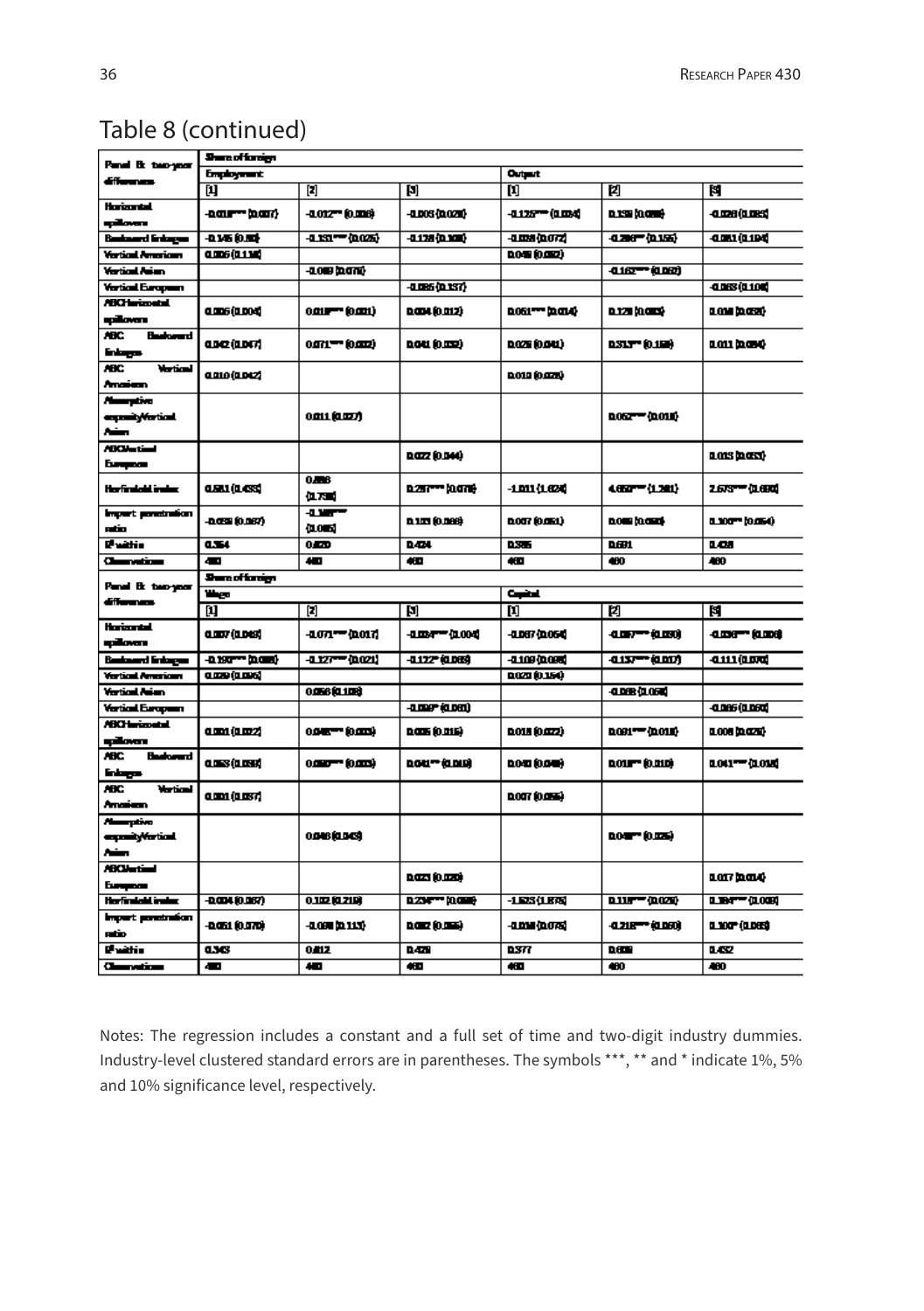## 7.0 Robustness check

We conducted a number of robustness checks. First, as pointed out by Javorcik and Spatareanu (2011), a potential concern with the standard definition of foreign ownership (e.g., at least 10% of capital owned by foreign investors) is that a small ownership share gives a foreign investor little control over the firm and reduces incentives for technology transfer. Hence, we check the sensitivity of our results using a 50% cut-off to calculate the proxies for foreign presence spillovers.<sup>22</sup> The unreported results (to save space) on the direct impact of foreign presence show that using the majority of ownership does not substantially change the results. In all specifications, we find a positive and statistically significant coefficient on the dummy for foreign presence. Hence, robust results indicate that foreign firms perform better than Cameroonian firms.

Turning to spillovers, the presence of foreign firms has a negative spillover effect on TFP of Cameroonian firms in the same sector (Table 9). In particular, the coefficient on the proxies of foreign presence continues to be negative and significant in most cases. Likewise, we continue to find evidence of negative backward linkages on the productivity of Cameroonian-owned enterprises. These results corroborate the existence of negative spillovers from foreign presence to Cameroonian firms within and across industries. Across all specifications, the interactions of the absorptive capacity of local firms and the horizontal and vertical spillovers variables continue to bear positive and statistically significant coefficients. Hence, the Cameroonian firms with a greater absorptive capacity continue to benefit the most from foreign presence within and across industries. Summarizing, the results using a 50% cut-off support our earlier conclusions.

In a second check, we examine whether the intensity of foreign ownership matters for spillovers. Here, the extent of foreign presence in a sector is defined as the foreign ownership share, averaged over all firms in the sector, weighted by each firm's share in sector output, employment, wage or capital (see, e.g., Aitken & Harrison, 1999; Javorcik, 2004). The results (see Table 10) led to exactly the same conclusions as those presented previously. As reported in the different specifications, the point estimate of all measures of foreign presence is still significant and negative, confirming that the presence of foreign firms has a negative spillover effect on TFP of Cameroonian

<sup>22</sup> This cut-off is comparable with the one in Barba Navaretti et al. (2003), Görg and Strobl (2003), and Görg et al. (2009).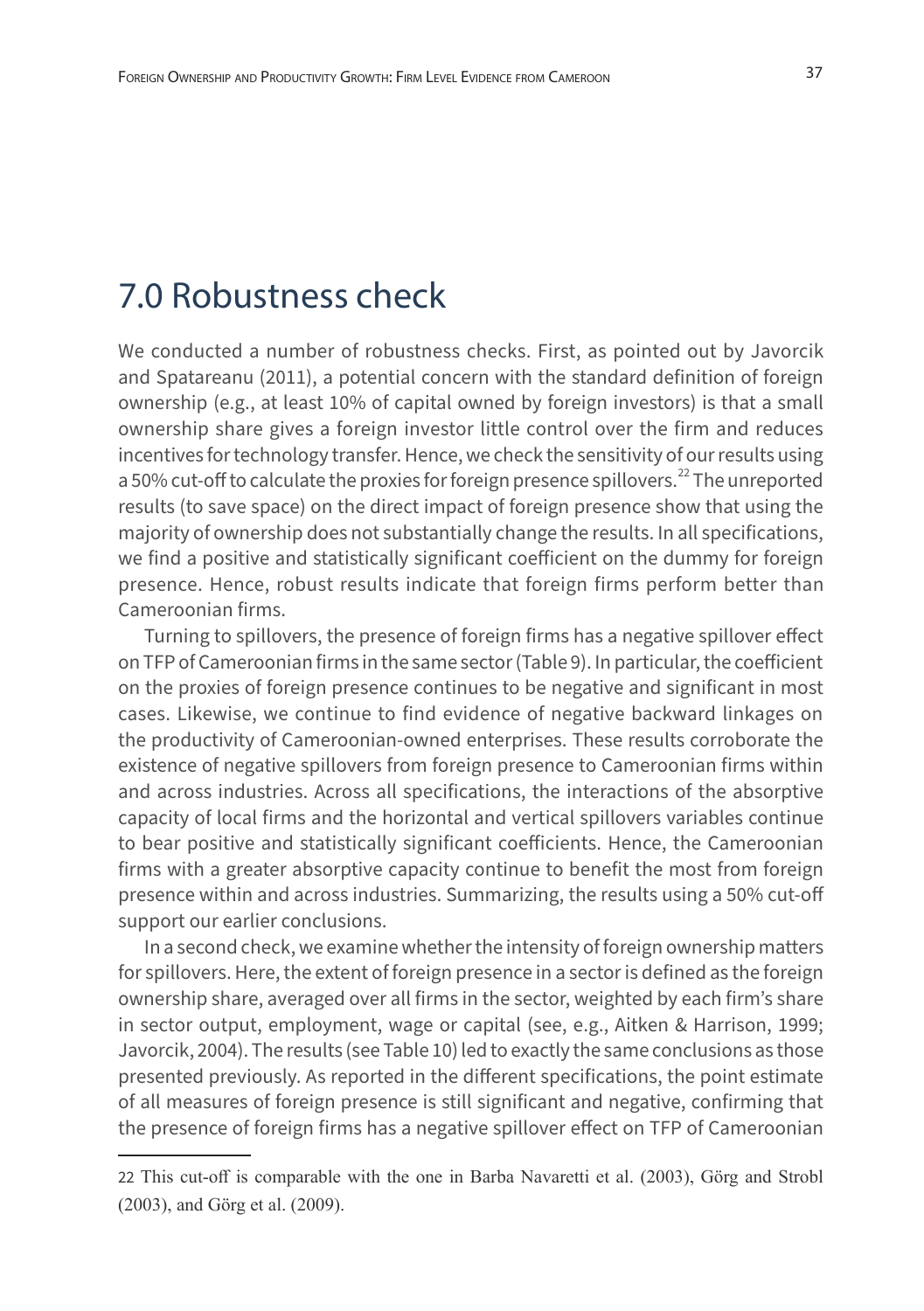firms within the same sector. That is, Cameroonian firms in sectors with more foreign presence (in terms of employment, output, wage and capital) are significantly less productive than those in sectors with a smaller measure of foreign presence. The presence of foreign investors in downstream industries, as well as the US, European and Asian affiliates' presence in downstream sectors still seems to depress the productivity performance of Cameroonian firms. The interactive term between all the spillover variables and the domestic firms' absorptive capacity yields identical results to those reported previously, i.e., positive and significant in most cases, corroborating the finding that Cameroonian firms with limited absorptive capacity benefit the less from foreign presence within and across industries. All in all, the findings of (i) negative intra-industry spillovers for almost all measures of foreign presence, (ii) negative productivity spillovers from American, European and Asian affiliates taking place through backward linkages, and (iii) the positive coefficients for the interaction terms between the proxies for horizontal and vertical spillovers and the absorptive capacity of domestic firms, are robust to the use of the intensity of foreign ownership.

The last robustness check is related to the likely endogeneity of variables in the model. The regressions thus far assume that the different regressors are strictly exogenous to the productivity of firms. This may be a strong assumption if foreign presence variables were correlated with other (un)observables that affect the productivity of firms and that are not controlled for in the regressions or whether foreign presence measures were functions of the productivity of firms rather than determinants of it. In order to take account of this potential endogeneity, we resort to using the generalized methods of moments (GMM) systems estimator developed by Blundell and Bond (1998). In the interest of space, the unreported results on the direct effect of foreign presence still indicate that domestically owned firms are less productive than their foreign-owned counterparts. That is, the dummy variable for foreign ownership continues to be positively related to the performance of firms, and the effect is statistically significant in all cases. Hence, robust results offer support that foreign firms are more productive than Cameroonian ones.

Coming to the spillover regressors, the system GMM estimations results are reported in Table 11. As can be seen, the test of second-order autocorrelation fails to reject the specifications at conventional levels. The Sargan-Hansen test of the validity of instruments does not reject the over-identifying restrictions at conventional levels of significance. The shares of foreign employment, output, wage and capital continue to be negatively and significantly correlated with the productivity of Cameroonian firms across all specifications, corroborating the evidence of negative horizontal spillovers. Our estimates of vertical spillovers, as well as of vertical origin are very robust to the use of a different estimation strategy: the results on vertical spillovers and vertical spillovers according to the country of origin of foreign firms are virtually unchanged in almost all cases. The estimates on the interactive variables between the measures of horizontal spillovers and the domestic firms' absorptive capacity are positive and significant across almost all specifications. The same goes for the interaction terms between the vertical spillovers and vertical spillovers according to the country of origin of foreign investors and the absorptive capacity of Cameroonian firms.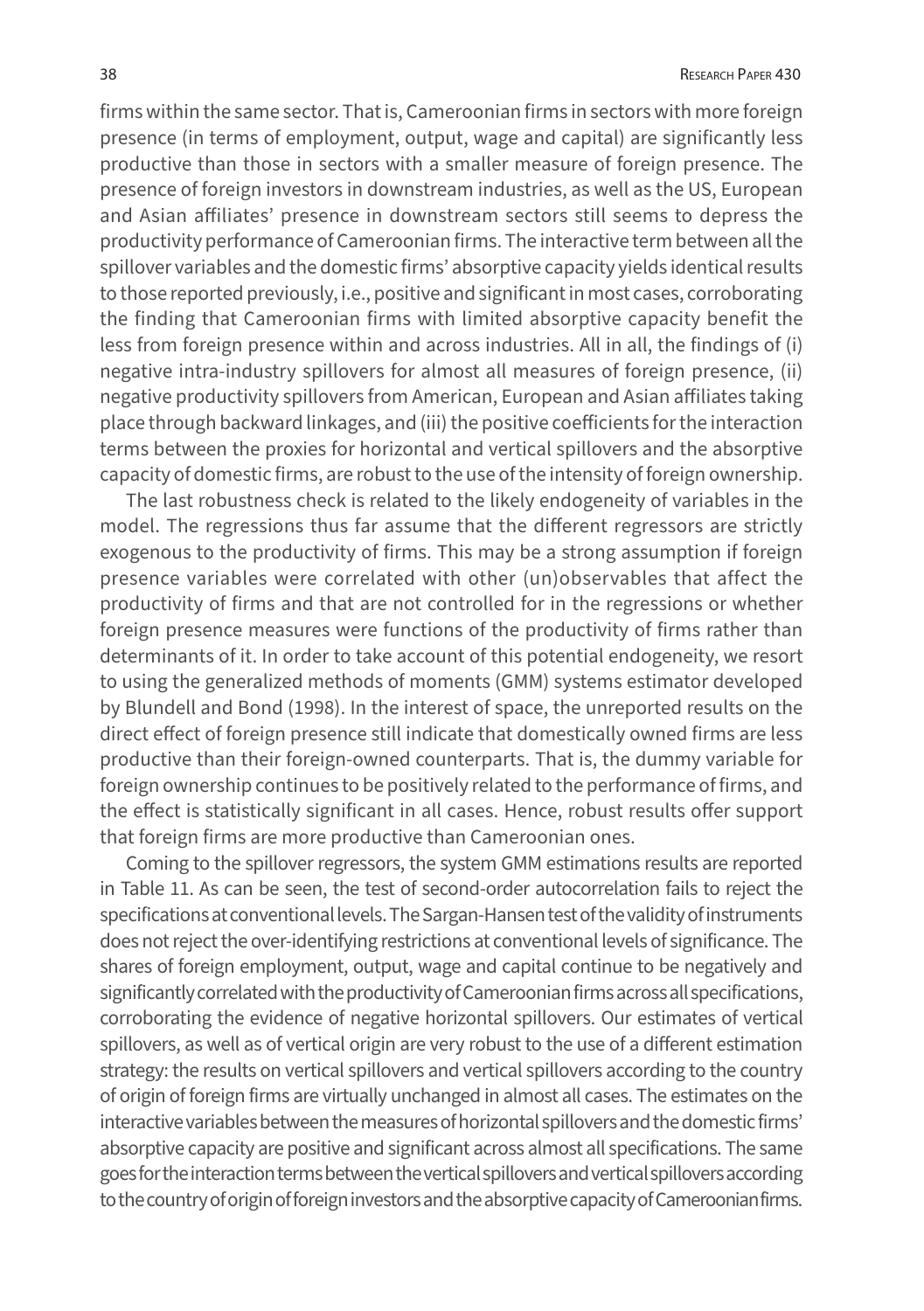#### Table 9: Indirect impact of foreign ownership, 1993-2005, unbalanced sample of Cameroonian indigenous firms, 1993-2005 - robustness check using 50% cut-off

|                              | Share of foreign                |                          |                                     |                       |                       |                                |  |  |  |
|------------------------------|---------------------------------|--------------------------|-------------------------------------|-----------------------|-----------------------|--------------------------------|--|--|--|
| Progressor                   | <b>Employment</b>               |                          |                                     | <b>Chatract</b>       |                       |                                |  |  |  |
|                              | [1]                             | 2                        | Ы                                   | 14                    | 14                    | н                              |  |  |  |
| <b>Herizentel</b>            | <b>D.DOS (0.006)</b>            | -0.004 (0.004)           | 0.002 (0.003)                       | 0.002 (0.000)         | 0.000 (0.000)         | 2014 (2016)                    |  |  |  |
| spillovecn                   |                                 |                          |                                     |                       |                       |                                |  |  |  |
| <b>Beatward</b>              |                                 |                          |                                     |                       | -0.080 (0.090)        |                                |  |  |  |
| integra                      | <b>D.DOG (0.006)</b>            | -a.cns (a.cn7)           | -0.006 (0.002)                      | 0.007 (0.024)         |                       | 0.029(0.028)                   |  |  |  |
| Vertical                     |                                 |                          |                                     |                       |                       |                                |  |  |  |
| American                     | -a.ciis (a.dii)                 |                          |                                     | -DO13 (0.026)         |                       |                                |  |  |  |
| <b>Vartical Asian</b>        |                                 | 0.021 (1.026)            |                                     |                       | 0.000 (1.054)         |                                |  |  |  |
| Vertical                     |                                 |                          | $-1.10$ and $-1.10$                 |                       |                       | $-0.11$ $T$                    |  |  |  |
| European                     |                                 |                          | $(n\alpha n)$                       |                       |                       | 位型外                            |  |  |  |
| <b>ABCHorizontal</b>         |                                 |                          |                                     |                       |                       |                                |  |  |  |
| sikwa                        | D.DOG (0.004)                   | D.DOG (0.004)            | 0.003 (0.003)                       | 0.005 (0.003)         | -0.007 (0.013)        | 0.010 (0.014)                  |  |  |  |
| ABC Resburnt                 |                                 |                          |                                     |                       |                       |                                |  |  |  |
| integes                      | <b>D.MT** (D.D.G)</b>           | <b>DISP + DILLY</b>      | 0.027 ** (0.000)                    | 0.045 - 0.005         | 0.000 (1.003)         | 0.000 (0.024)                  |  |  |  |
| ABC.<br>Vertical             |                                 |                          |                                     |                       |                       |                                |  |  |  |
| American                     | እመም የመን                         |                          |                                     | 0.025 ** (0.007)      |                       |                                |  |  |  |
| Aleceptive                   |                                 |                          |                                     |                       |                       |                                |  |  |  |
| ampermit y Venticon I        |                                 | -a.com (a.one)           |                                     |                       | 0.048 (0.065)         |                                |  |  |  |
| Asian I                      |                                 |                          |                                     |                       |                       |                                |  |  |  |
| <b>ABLY</b> article          |                                 |                          |                                     |                       |                       |                                |  |  |  |
| European                     |                                 |                          | 0.06477 (0.024)                     |                       |                       | 0.000 - (0.023)                |  |  |  |
| Herfinaldd i adex            | 1.337 (1.256)                   | D.789 (D.883)            | 0.185 (1.935)                       | 1.805 (1.804)         | 1161 (2422)           | 0.007 (0.940)                  |  |  |  |
| hapart                       | -1.009 (1.010)                  | -1.024 (1.016)           | 0.002 (0.013)                       | -0010 (0.016)         | -0.054 (0.040)        | -0.006 (0.013)                 |  |  |  |
| personation ratio            |                                 |                          |                                     |                       |                       |                                |  |  |  |
|                              |                                 |                          |                                     |                       |                       |                                |  |  |  |
| Pethin                       | 0.54                            | D. D.T                   | D ES1                               | 0.115                 | 0.171                 | 0 DI                           |  |  |  |
| <b>Observations</b>          | 1074                            | 1074                     | 1074                                | XIV.                  | 3074                  | 3074                           |  |  |  |
|                              | Share of foreign                |                          |                                     |                       |                       |                                |  |  |  |
| <b>Registration</b>          | <b>They</b>                     |                          |                                     | احتجت                 |                       |                                |  |  |  |
|                              | [1]                             | [2]                      | Ы                                   | 14                    | 14                    | н                              |  |  |  |
| <b>Herizentel</b>            | $-0.0102$                       |                          | -0.010 ***                          |                       |                       |                                |  |  |  |
| sikwa                        | 但四处                             | <b>-1.017 ** (0.009)</b> | 但四处                                 | 0.0003 0.000          | -0.000 (0.011)        | 0.000 (0.000)                  |  |  |  |
| <b>Beatward</b>              |                                 |                          |                                     |                       |                       |                                |  |  |  |
| <b>Entrepre</b>              | -1,002 (0,008)                  | 0.010 (0.006)            | 0.000 *** (0.001)                   | 0.000 (0.011)         | <b>-doine (0.034)</b> | -0.007 (0.005)                 |  |  |  |
| Vertical                     |                                 |                          |                                     |                       |                       |                                |  |  |  |
| American                     | <b>D.B.IE (B.O11)</b>           |                          |                                     | -0.009 (0.020)        |                       |                                |  |  |  |
| <b>Vartical Asian</b>        |                                 | -1.007 (1.007)           |                                     |                       | 0.073 - 10.050        |                                |  |  |  |
| Varional                     |                                 |                          | -1,020                              |                       |                       | $-0.101$                       |  |  |  |
| European                     |                                 |                          | 但如此                                 |                       |                       | (0.041)                        |  |  |  |
| <b>ABC Horizontal</b>        |                                 |                          |                                     |                       |                       |                                |  |  |  |
| şibes                        | <b>DALE<sup>T+</sup> (DADZ)</b> | <b>DALIFT* (DADI)</b>    | 0.017 *** (0.001)                   | <b>0.010" (0.008)</b> | 0.007 (0.008)         | 0.004 (0.000)                  |  |  |  |
| ABC.<br>Bestward             |                                 |                          |                                     |                       |                       |                                |  |  |  |
| intege                       | <b>D.DOG (0.006)</b>            | <b>D.ITS -- (D.DOG)</b>  | -1,0005 (0,002)                     | 0.048-10.005          | 0.006 = 0.060         | 0.018 (0.016)                  |  |  |  |
| ABC.<br>Vertical             |                                 |                          |                                     |                       |                       |                                |  |  |  |
| American                     | <b>D.DOS (0.006)</b>            |                          |                                     | 0.ESS=+ (D.B.LS)      |                       |                                |  |  |  |
| Aleceptive                   |                                 |                          |                                     |                       |                       |                                |  |  |  |
| aman'ny faritra i            |                                 | 0.022"*** (0.000)        |                                     |                       | 0.065 (0.054)         |                                |  |  |  |
| مفا                          |                                 |                          |                                     |                       |                       |                                |  |  |  |
| <b>ABLY</b> article          |                                 |                          |                                     |                       |                       |                                |  |  |  |
| European<br>Herfinald Linder | <b>D.SR1 (1.483)</b>            | 0.303 (1.483)            | <b>DALT (LAIG)</b><br>D.120 (D.188) | 1.767 (1.470)         | 1.874 (2.110)         | 0.000 - 0.000<br>0.202 (0.805) |  |  |  |

Notes: Firm fixed effect model. Dependent variable: log firm-level relative TFP. The regression includes a constant and a full set of time and industry dummies. Industry-level clustered standard errors are in parentheses. The symbols \*\*\*, \*\* and \* indicate 1%, 5% and 10% significance level, respectively.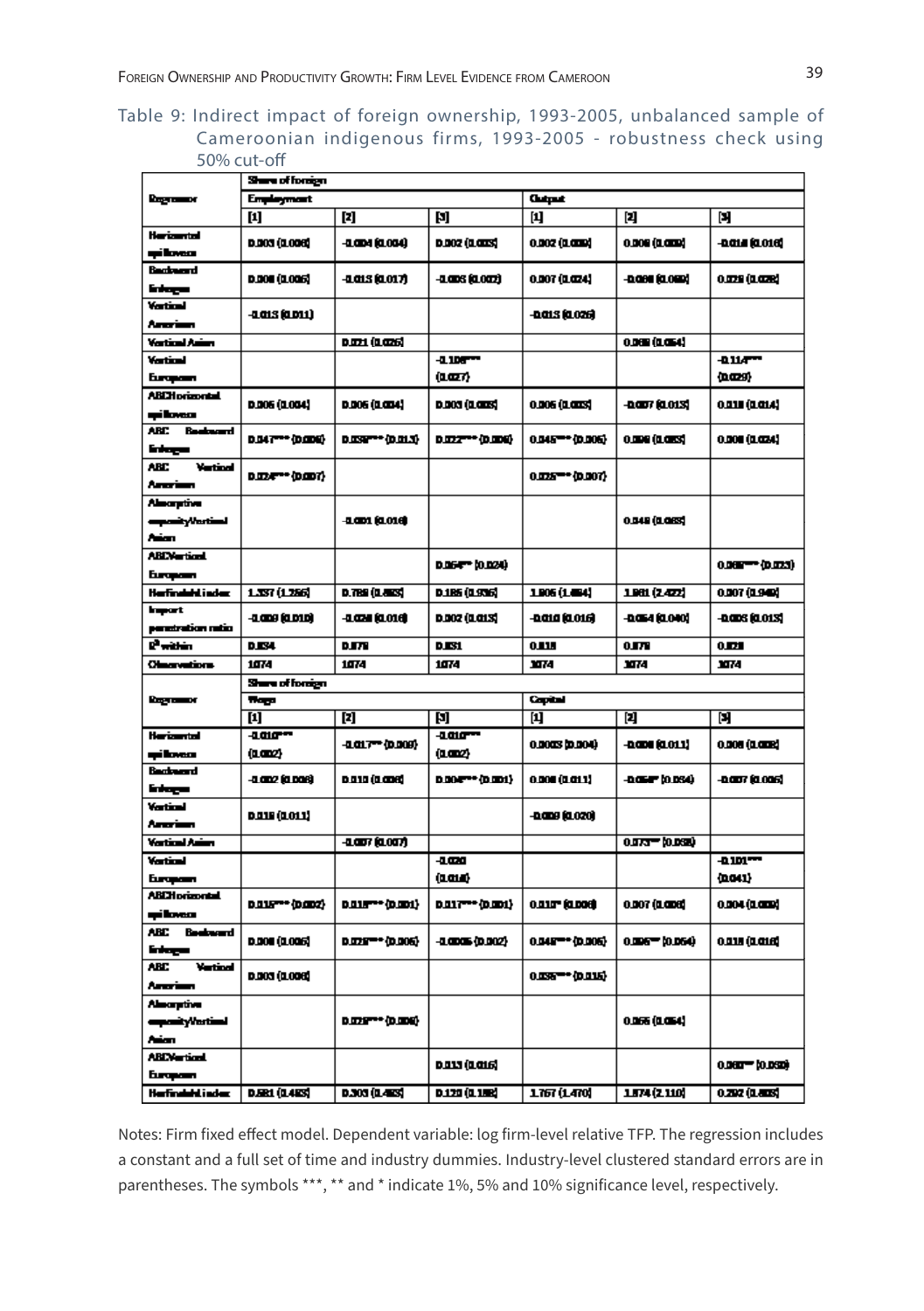Table 10: Indirect impact of foreign ownership, 1993-2005, unbalanced sample of Cameroonian indigenous firms, 1993-2005 - robustness check using intensity of foreign ownership

|                                                       | than of foreign   |                  |                      |                   |                             |                  |  |  |  |  |
|-------------------------------------------------------|-------------------|------------------|----------------------|-------------------|-----------------------------|------------------|--|--|--|--|
| Regressor                                             | Employment        |                  |                      | <b>Culput</b>     |                             |                  |  |  |  |  |
|                                                       | p.                | <b>PI</b>        | ß)                   | 叫                 | A                           | 刚                |  |  |  |  |
| Horizonial<br><b>SDRAW-1</b>                          | 4.012" (0.007)    | 4.015*** 0.007)  | 4.413** (0.010)      | 4,003 ** (3,994)  | 4.403 (0.358)               | 4,107*0,003)     |  |  |  |  |
| <b>Beckward</b>                                       | 4.262 - 10.079)   | 4,471,00.2021    | 4,68,85,40           | 4211 (4813)       | <b>2.003 (LATS)</b>         | 4141474          |  |  |  |  |
| <b>Universit</b><br><b>Listendo</b>                   |                   |                  |                      | $2.324***$        |                             |                  |  |  |  |  |
| American                                              | 2.255*** (0.832)  |                  |                      | 8.002             |                             |                  |  |  |  |  |
| Vertical Asian                                        |                   | 4,020 (0.050)    |                      |                   | 0.155 (0.559)               |                  |  |  |  |  |
| <b>Martinel</b><br><b>CURCULARITY</b>                 |                   |                  | 4.465°° (0.135)      |                   |                             | 4,400 (0.347)    |  |  |  |  |
| <b>ABCHorocetel</b><br>\$DROVE 1                      | 0.000 *** (0.000) | 0.006*** (0.001) | 0.007*** (0.001)     | 0.069 - 0.038     | 0.005 <sup>--</sup> 10.010) | 0.001 = 0.005    |  |  |  |  |
| ABC Backward<br><b>Militages</b>                      | 0.330*** (0.140)  | 4.547 (0.428)    | 4.42 0.000           | 4.345 (0.713)     | -2.438.11.3781              | 0.0TL (0.113)    |  |  |  |  |
| Vertical<br>ABC.<br>American                          | 3.257*** (1.200)  |                  |                      | 3.355 - 0.235)    |                             |                  |  |  |  |  |
| <b>Absorptive</b><br>capacity/artical<br><b>Asian</b> |                   | 0.442 (0.612)    |                      |                   | 0.131 (0.10T)               |                  |  |  |  |  |
| <b>ABO/entical</b><br><b>European</b>                 |                   |                  | 0.T34*** (0.034)     |                   |                             | 0.5TT= (0.121)   |  |  |  |  |
| <b>Herindahlindex</b>                                 | 0.942 (0.570)     | 0.000 (0.000)    | 1.035 (0.573)        | 1,055 (0,570)     | 1.052 (0.000)               | 1.131 0.549      |  |  |  |  |
| <b>Import</b><br>pendualion<br>ratio                  | 0.030 - (0.030)   | 0.000 - 0.000    | 0.011 = (0.008)      | 0.000 (0.000)     | 0.000 (0.000)               | 0.011 10.000     |  |  |  |  |
| <b>Renation</b>                                       | 0.854             | 0.054            | 0.034                | 0.881             | 0.02                        |                  |  |  |  |  |
| Observed ees                                          | 11.1              | 1194             | 1104                 | 1194              | 1174                        | 0.051<br>1104    |  |  |  |  |
|                                                       | share of foreign  |                  |                      |                   |                             |                  |  |  |  |  |
|                                                       |                   |                  |                      |                   |                             |                  |  |  |  |  |
| <b>Replies:</b>                                       |                   |                  |                      |                   |                             |                  |  |  |  |  |
|                                                       | Wego<br>ш         | п                | R)                   | Capital<br>叫      | 2                           | R)               |  |  |  |  |
| Horizonial                                            | 446 - 244         | 4.44*** RAI2)    | 4A43°° BALQ          | -0.076*** (0.030) | 4.106*** (0.030)            | 4.001*** (1.025) |  |  |  |  |
| <b>10-NOVE 1</b><br>Onchward                          | 4.243 0.466)      | 4,443 (0.204)    | 4.444 (0.570)        | -0.303*** (0.103) | 4.541 (1.272)               | 4,435" (8-444)   |  |  |  |  |
| <b>Malager</b><br><b>HITCH</b><br>Amarican            | 2.304 - 10.002)   |                  |                      | -2.273*** (0.727) |                             |                  |  |  |  |  |
| <b>Vertical Ation</b>                                 |                   | 0.150 (0.143)    |                      |                   | 0.391 (0.399)               |                  |  |  |  |  |
| <b>MITTEN!</b>                                        |                   |                  | 4.763*** (0.001)     |                   |                             | 4, 64" (1.194    |  |  |  |  |
| European.<br><b>ABCHOTOMOR</b>                        | 0.004 *** (0.005) | 0.013 - 0.001)   | 0.012 10.000         | 0.015 0.000)      | 0.012 (0.010)               | 0.013 (0.003)    |  |  |  |  |
| <b>SDROVE 1</b><br>ABC Beckward                       | 0.297** (0.151)   | 0.400 0.033)     | 0.044 (0.322)        | 0.455 0.155)      | 0.000 0.100                 | 0.834 0.053      |  |  |  |  |
| <b>Makager</b><br>ABC.<br>Vertical                    | 3.333 T (1.200)   |                  |                      | 3.355 - (1.121)   |                             |                  |  |  |  |  |
| Allenican<br>Absorptive                               |                   |                  |                      |                   |                             |                  |  |  |  |  |
| capacity//artical                                     |                   | 0.012 (0.018)    |                      |                   | 0.220 - 0.054               |                  |  |  |  |  |
| Atim<br><b>ABOVertical</b>                            |                   |                  |                      |                   |                             |                  |  |  |  |  |
| <b>European</b>                                       |                   |                  | 0.888°°C (0.1T1)     |                   |                             | 0.888 T (0.184)  |  |  |  |  |
| Herindahilindex                                       | 1.200 0.010       | 1.235" (0.643)   | 1.202" (0.622)       | 0.134 (0.552)     | 0.788 (0.509)               | 0.539 (0.574)    |  |  |  |  |
| <b>Import</b><br>pensionion                           | 0.006 (0.007)     | 0.006 (0.007)    | <b>0.007 (0.007)</b> | 0.00760.009       | 0.006 (0.008)               | 0.00760.0001     |  |  |  |  |
| ratio<br><b>Reading</b>                               | 0.005             | 0.054            | 0.034                | 0.005             | 0.551                       | 0.057            |  |  |  |  |

Notes: Firm fixed effect model. Dependent variable: log firm-level relative TFP. The regression includes a constant and a full set of time and industry dummies. Industry-level clustered standard errors are in parentheses. The symbols \*\*\*, \*\* and \* indicate 1%, 5% and 10% significance level, respectively.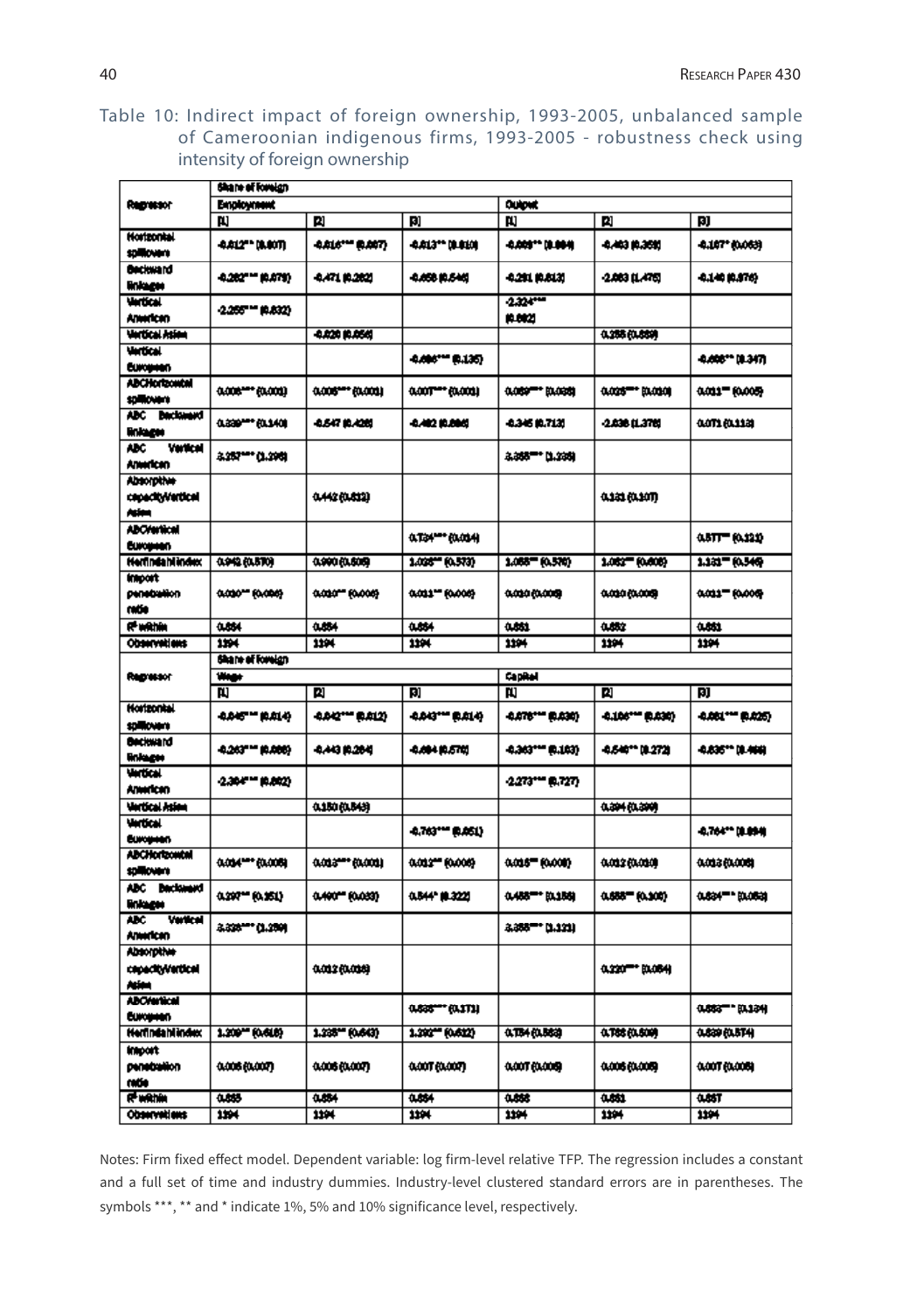#### Table 11: Indirect impact of foreign ownership, 1993-2005, unbalanced sample of Cameroonian indigenous firms, 1993-2005 - robustness check using system GMM estimator

|                                            | Shan of foreign                   |                  |                       |                                   |                      |                     |  |  |  |  |
|--------------------------------------------|-----------------------------------|------------------|-----------------------|-----------------------------------|----------------------|---------------------|--|--|--|--|
| n <sub>groma</sub>                         | Employment                        |                  |                       | <b>Christian Company</b>          |                      |                     |  |  |  |  |
|                                            | [1]                               | и                | М                     | $\begin{bmatrix} 1 \end{bmatrix}$ | И                    | ы                   |  |  |  |  |
| ылны                                       | 02a - 000                         | 0.62 = (0.61)    | 0.8877 (1.021)        | 0.213 - 0.037)                    | 0.622*** (0.048)     | 0.523 = (0.003)     |  |  |  |  |
| <u>Herizontal</u>                          |                                   |                  |                       |                                   |                      |                     |  |  |  |  |
| qilovan                                    | -1.015 = 0.002                    | $-0.003 - 0.004$ | 007 (116)             | -1.025 = 0.034                    | -0.037* (0.014)      | -1.025° (1.014)     |  |  |  |  |
| Bestawad                                   |                                   |                  |                       |                                   |                      |                     |  |  |  |  |
| موعلظ                                      | -1019-10.000                      | -0.008.(0.013)   | -0.0006 (0.008)       | -1.014 (1.01)                     | -0.0008 (0.013)      | -1.017 (1.121)      |  |  |  |  |
| <b><i>Vertical American</i></b>            | -1.025** (0.012)                  |                  |                       | -1027 - 0.011                     |                      |                     |  |  |  |  |
| Vertical Asian                             |                                   | -0.015 = 0.010   |                       |                                   | -0.015 = 0.000       |                     |  |  |  |  |
| <b>Vertical European</b>                   |                                   |                  | -0.010 *** 10.004)    |                                   |                      | $-0.014 = 0.000$    |  |  |  |  |
| ABC Harizontal                             |                                   |                  |                       |                                   |                      |                     |  |  |  |  |
| qilovan                                    | nazi™ (ami)                       | ama (a. 121)     | a.Dur=" (a.D01)       | 0014T (0011)                      | 0.06377 (0.001)      | <b>OATT DOW</b>     |  |  |  |  |
| <b>ABC Bedovered</b>                       |                                   |                  |                       |                                   |                      |                     |  |  |  |  |
| موطئا                                      | <b>DOM: 10000</b>                 | -0.071 (0.129)   | a.DOZ== (a.DO1)       | 0.001 (0.000)                     | 0.027 (1.07)         | 0.123 - 0.011)      |  |  |  |  |
| <b>ABC Verticed</b>                        |                                   |                  |                       |                                   |                      |                     |  |  |  |  |
| Amailan                                    | 025FT 0000                        |                  |                       | agrees (octo)                     |                      |                     |  |  |  |  |
|                                            |                                   |                  |                       |                                   |                      |                     |  |  |  |  |
| <b><i>Photography</i></b>                  |                                   |                  |                       |                                   |                      |                     |  |  |  |  |
| especity Vertical<br>۸                     |                                   | a.DO1 (11.002)   |                       |                                   | a.DO1 (11.002)       |                     |  |  |  |  |
| <b>ABC Vertical</b>                        |                                   |                  |                       |                                   |                      |                     |  |  |  |  |
|                                            |                                   |                  | a.DOS== (a.DO1)       |                                   |                      | $0.035 - (0.014)$   |  |  |  |  |
| Eventon                                    |                                   |                  |                       |                                   |                      |                     |  |  |  |  |
| Herfindeld index                           | -1231 (1421)                      | 0.182 (0.785)    | 0.110 T (0.011)       | -1210 (1350)                      | 0.206 0.337          | 0.51 (1.51)         |  |  |  |  |
| <b>Impart</b><br>pastraien raio            | <b>D.CL1 (0.DDF)</b>              | 0.004 (1.005)    | amr= (acod            | 0.010 - 10.007)                   | 0.006 (0.008)        | 0.005 (0.020)       |  |  |  |  |
| P sitio                                    | 0417                              | a. तस            | Q.1RS                 | Œ                                 | ŒÐ                   | 0.711               |  |  |  |  |
| <u> Chanaism</u>                           | 1074                              | 1974             | 1974                  | 10T4                              | 1974                 | 工件                  |  |  |  |  |
|                                            |                                   |                  |                       |                                   |                      |                     |  |  |  |  |
|                                            | Shan of foreign                   |                  |                       |                                   |                      |                     |  |  |  |  |
|                                            | - -                               |                  |                       |                                   |                      |                     |  |  |  |  |
| مسدوعة                                     | $\begin{bmatrix} 1 \end{bmatrix}$ | и                | м                     | لحفيت<br>$\boxed{1}$              | и                    | p.                  |  |  |  |  |
| <b>Interface</b>                           | <b>DELETT 100000</b>              | 0.7377 (0.050)   | 0.337° (0.015)        | 0.507 0.00)                       | 0.07 (1051)          | $0.55 - 0.02$       |  |  |  |  |
| Horizontal.                                |                                   |                  |                       |                                   |                      |                     |  |  |  |  |
|                                            | -1.00F (1.004)                    | -0.016 = 0.009   | -0.011-0.000          | -1.002 (1.000)                    | -0.037° (0.037)      | -1215 - (1021)      |  |  |  |  |
| qilovan<br><b>Businessed</b>               |                                   |                  |                       |                                   |                      |                     |  |  |  |  |
|                                            | -1.055 - 0.015                    | -0.0008.(0.013)  | -0.071.(0.102)        | $-0.037 - 0.015$                  | 0.005 0.012          | $-0.065$ (0.000)    |  |  |  |  |
| موعاظ<br>Vertical American                 | -1.034° (0.011)                   |                  |                       | -1.020 0.011)                     |                      |                     |  |  |  |  |
| Yertical Asian                             |                                   | -0.013* (D.COM)  |                       |                                   | -0.STF" (0.D11)      |                     |  |  |  |  |
|                                            |                                   |                  | -0.014 TH (0.006)     |                                   |                      | -1.014 D.014        |  |  |  |  |
| Yertical European<br><b>ABC Incinental</b> |                                   |                  |                       |                                   |                      |                     |  |  |  |  |
|                                            | nas – pan                         | any tanà         | فمن - من              | aany (non)                        | 0.001 (0.002)        | 01677 (022)         |  |  |  |  |
| qilovan<br><b>ABC Bedovered</b>            |                                   |                  |                       |                                   |                      |                     |  |  |  |  |
|                                            | <b>nou - 1000)</b>                | ama ama          | ans - and             | 0.000 (0.000)                     | -0.0011.(0.003)      | 0.007 THE D.000 D.  |  |  |  |  |
| حوطط                                       |                                   |                  |                       |                                   |                      |                     |  |  |  |  |
| <b>ABC Verticed</b><br>Amaiam              | <b>0.001 (0.002)</b>              |                  |                       | 0.0007700020                      |                      |                     |  |  |  |  |
|                                            |                                   |                  |                       |                                   |                      |                     |  |  |  |  |
| Muurptiva                                  |                                   |                  |                       |                                   |                      |                     |  |  |  |  |
| españy Yeriod                              |                                   | a.DO1 (11.002)   |                       |                                   | 0.002 (0.023)        |                     |  |  |  |  |
|                                            |                                   |                  |                       |                                   |                      |                     |  |  |  |  |
| ABCUtational                               |                                   |                  | ad <del>ar</del> (am) |                                   |                      | 0.074 m (0.023)     |  |  |  |  |
| Eventon                                    |                                   |                  |                       |                                   |                      |                     |  |  |  |  |
| Herfindeld index                           | -1130 0.425                       | 4.062 (3.200)    | <b>110 (1023)</b>     | -1.534 (0.407)                    | -0115 (1.73)         | 4000 0.750          |  |  |  |  |
| <b>Import</b>                              | 0.012" (0.007)                    | amo/a.011)       | 0.008 0.014           | 0.013" (0.007)                    | amr pas              | 0.023 - 2000)       |  |  |  |  |
| passindien ratio                           |                                   |                  |                       |                                   |                      |                     |  |  |  |  |
| l'aitis<br><u> Change is an</u>            | ᇚ<br>1074                         | யக<br>1974       | œ<br>1974             | 0.514<br><b>MT4</b>               | <b>0.751</b><br>1974 | 0.236<br><b>MTA</b> |  |  |  |  |

Notes: The regression includes a constant and a full set of time and two-digit industry dummies. Industry-level clustered standard errors are in parentheses. The symbols \*\*\*, \*\* and \* indicate 1%, 5% and 10% significance level, respectively.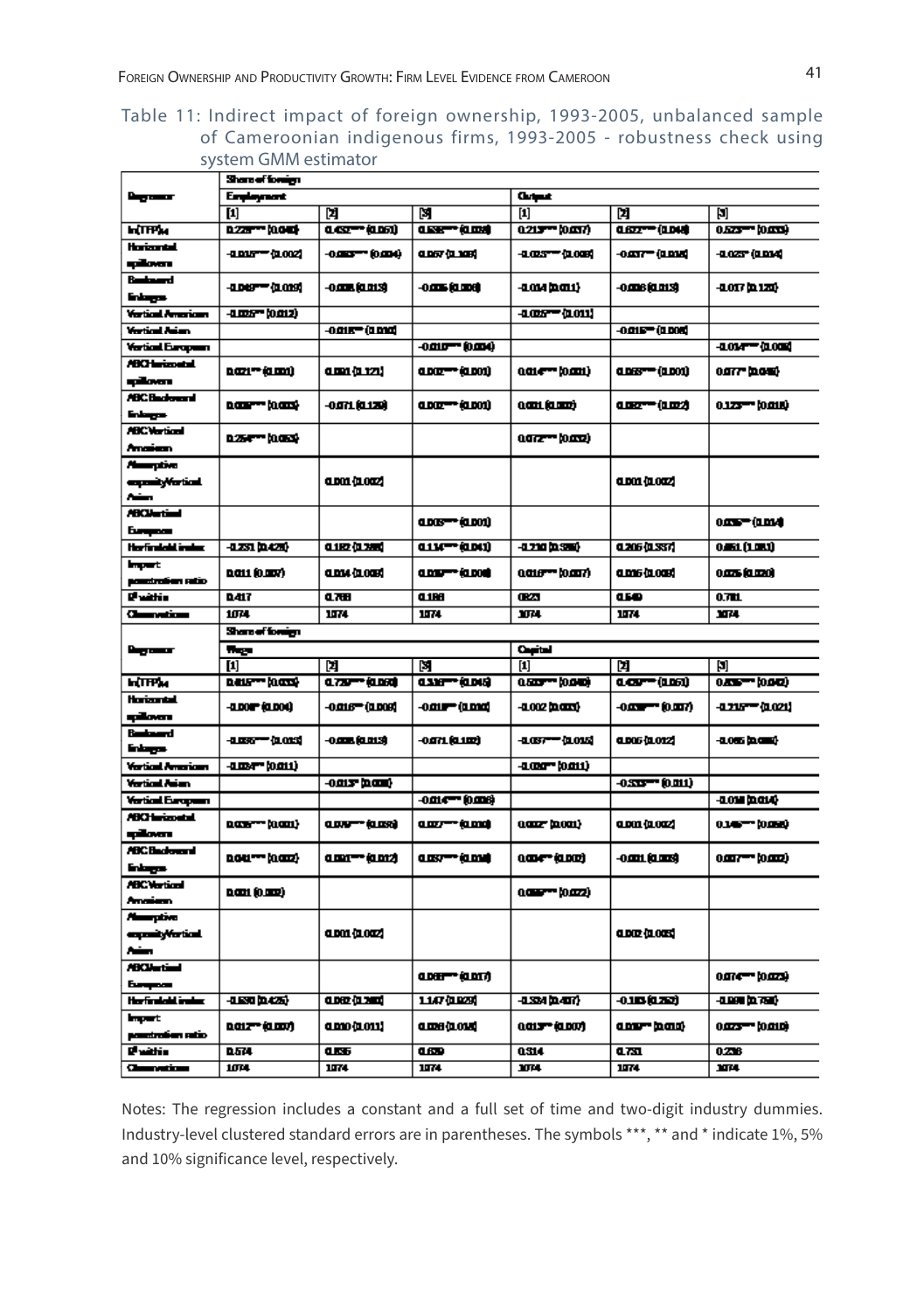### 8. 0 Conclusion

The presence of foreign ownership is widely believed to play an important role for international transmission of new technology from developed to developing economies, stimulating productivity in the host country. In the early 1990s, the Cameroonian Government initiated openness-friendly policies in order to attract foreign direct investment (FDI). The main motivation of this interest is largely based on the presumed higher productivity of multinationals and the resulting potential for spillovers to Cameroonian-owned firms. This paper aims at providing, empirically, the existence of such spillover effects. The analysis, based on a firm-level panel data set from Cameroon's manufacturing sector over the period 1993-2005, tried achieving three specific objectives. First, test for the direct effect of foreign presence, i.e., whether foreign firms perform better than Cameroonian indigenous firms. Second, determine whether there are any spillover effects from the presence of foreign firms within and across industries, with the downstream FDI spillovers differentiated by the country of origin of foreign investors. Finally, examine whether and how the local firms' absorptive capacity moderates the degree of horizontal and vertical productivity spillovers.

First, as expected, we find that foreign firms perform better than Cameroonian firms. Second, consistent with the earlier firm-level studies of developing countries, evidence of negative intra-sectoral spillovers is found. Specifically, the increases in the shares of foreign employment, output, wage bill and capital negatively affect the productivity of domestically owned enterprises within the same industry. Third, there is an indication of negative backward linkages as well as negative spillovers from the presence of American, European and Asian affiliates in sectors supplying intermediate inputs. The main explanation of these negative horizontal and vertical productivity spillovers is that Cameroonian firms do not have the necessary absorptive capacity to benefit from foreign presence, i.e., Cameroonian firms with the highest levels of absorptive capacity benefit the most from foreign presence. These results are robust to alternative model specifications as well as the use of both balanced and unbalanced panel data set.

The policy implications of these results are clear. Our empirical results demonstrate that the substantial impact that foreign firms have on the productivity of domestic firms is through both horizontal and vertical linkages, hence providing some justification for the policy of openness to foreign investments. However, to benefit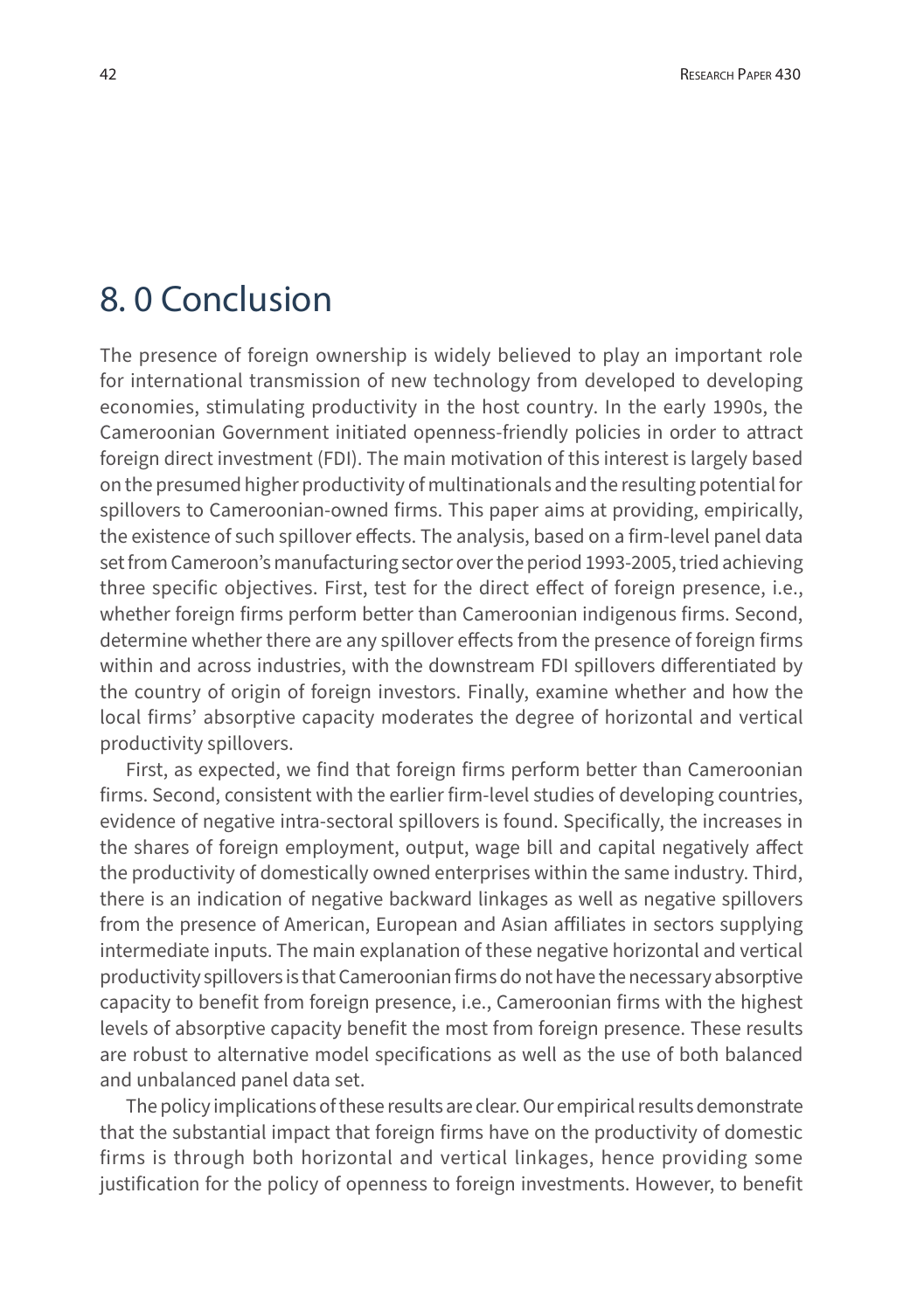from foreign presence within and across industries, Cameroonian firms themselves need to enhance their ability to learn from foreign firms. This is especially important for indigenous firms as their technological capabilities are relatively low. High absorptive capacities make it easier for local firms to learn from foreign firms, enable them to be in a better position to compete and collaborate with foreign affiliates in the same industries, and could possibly turn the negative spillover effects around to be positive. The Cameroonian Government needs to make every effort to provide a more favourable business environment to encourage local firms to conduct more R&D and improve their technological capabilities.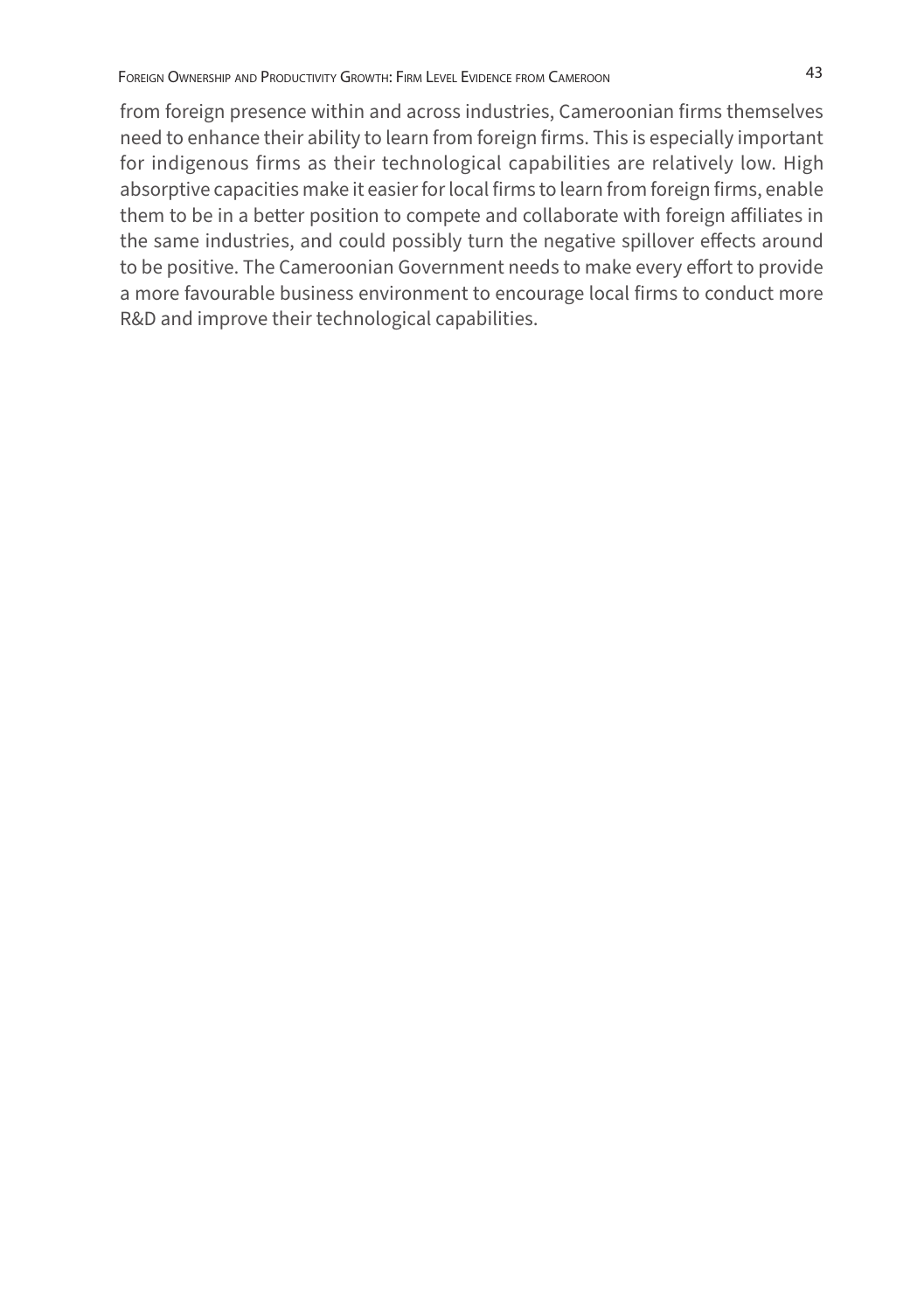### References

- Ackerberg, D.A., K. Caves and G. Frazer. 2015. "Identification properties of recent production function estimators". Econometrica, 83(6): 2411-51.
- Aitken, B. and A. Harrison. 1999. "Do domestic firms benefit from direct foreign investment? Evidence from Venezuela". American Economic Review, 89(3): 605-618.
- Aw, B., X. Chen and M. Robert. 2001. "Firm-level evidence on productivity differentials and turnover in Taiwanese manufacturing". Journal of Development Economics, 66(1): 51-86.
- Baldwin, J.R. and B. Yan. 2011. "Death of Canadian manufacturing plants: Heterogeneous responses to changes in tariffs and real exchange rates". Review of World Economics, 147(1): 131-67.
- Barba Navaretti, G., A. Turrini and D. Checchi. 2003. "Adjusting labor demand. Multinational versus national firms: A cross-European analysis". Journal of the European Economic Association, 1(2/3): 708-719.
- Blalock, G. and P.J. Gertler. 2008. "Welfare gains from foreign direct investment through technology transfer to local suppliers". Journal of International Economics, 74: 402-421.
- Blalock, G. and D.H. Simon. 2009. "Do all firms benefit from downstream FDI? The moderate effect of local suppliers' capabilities on productivity gains". Journal of International Business Studies, 40 (7): 1095-1112.
- Blomström, M. and H. Persson. 1983. "Foreign investment and spillover efficiency in an underdeveloped economy: Evidence from the Mexican manufacturing industry". World Development, 11: 493-501.
- Blomström, M. and E. Wolff. 1994. "Multinational corporations and productivity convergence in Mexico". In W. Baumol, R. Nelson and E. Wolff, eds., Convergence of Productivity: Cross-National Studies and Historical Evidence. Oxford: Oxford University Press.
- Blomström, M. and A. Kokko. 1998. "Multinational corporations and spillovers". Journal of Economic Surveys, 12(2): 1-31.
- Blundell, R. and S. Bond. 1998. "Initial conditions and moment restrictions in dynamic panel data models". Journal of Econometrics, 87(1): 115-43.
- Crespi, G., C. Griscuolo and J. Haskel. 2008. "Productivity, exporting, and the learning-byexporting hypothesis: Direct evidence from UK firms". Canadian Journal of Economics, 41(2): 619-38.
- Damijan, J.P. and M. Knell. 2005. "How important is trade and foreign ownership in closing the technology gap? Evidence from Estonia and Slovania". Review of World Economics, 141(2): 271-95.
- Djankov, S. and B. Hoekman. 2000. "Foreign investment and productivity growth in Czech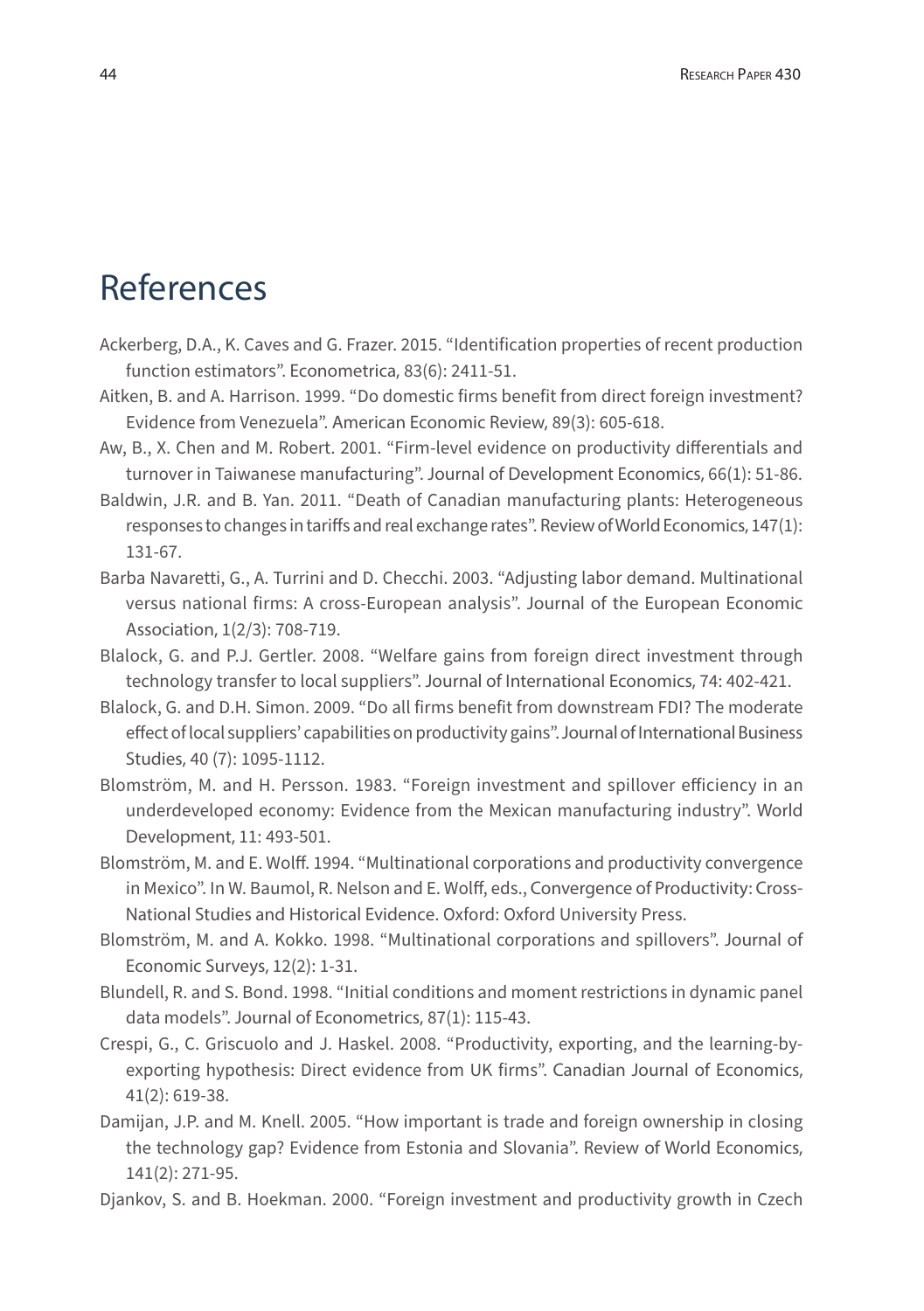enterprises". World Bank Economic Review, 14(1): 49-64.

- Drieffield, N., M. Munday and A. Roberts. 2002. "Foreign direct investment, transactions linkages, and the performance of the domestic sector". International Journal of the Economics of Business, 9: 335-51.
- Easterly, W. and R. Leveine. 2001. "It's not factor accumulation: Stylized facts and growth models". The World Bank Economic Review, 15(2): 177-219.

Eaton, J. and S. Kortum. 2002. "Technology, geography, and trade". Econometrica, 70: 1741-79.

- Ethier, W. 1982. "National and international returns to scale in the modern theory of international trade". American Economic Review, 72: 389-405.
- Girma, S., D. Greenaway and K. Wakelin. 2001. "Who benefits from foreign direct investment in the UK?" Scottish Journal of Political Economy, 48: 119-33.
- Girma, S. 2005. "Absorptive capacity and productivity spillovers from FDI: A threshold regression analysis". Oxford Bulletin of Economics and Statistics, 67: 281-306.
- Girma, S., H. Görg and M. Pisu. 2008. "Exporting, linkages and productivity spillovers from foreign direct investment". Canadian Journal of Economics, 41(1): 320-40.
- Glass, A. and K. Saggi. 2002. "Multinational firms and technology transfer". Scandinavian Journal of Economics, 104(4): 495-513.
- Görg, H. and D. Greenaway. 2004. "Much ado about nothing? Do domestic firms really benefit from foreign direct investment". The World Bank Research Observer, 19(2): 171-97.
- Görg, H., and E. Strobl. 2003. "'Footloose' multinationals?" The Manchester School, 71(1): 1-19.
- Görg, H., M. Henry, E. Strobl and F. Walsh. 2009. "Multinational companies, backward linkages, and labour demand elasticities". Canadian Journal of Economics, 42(1): 332-48.
- Grossman, G. and E. Helpman. 1991. Innovation and Growth in the World Economy. Cambridge, MA: MIT Press.
- Haddad, M. and A. Harrison. 1993. "Are there positive spillovers from direct foreign investment? Evidence from panel data for Morocco". Journal of Development Economics, 42: 51-74.
- Harrison, A. 1994. "Productivity, imperfect competition and trade reform". Journal of International Economics, 36: 53-73.
- Hasan, R. 2002. "The impact of imported and domestic technologies on the productivity of firms: Panel data evidence from Indian manufacturing firms". Journal of Development Economics, 69: 23-49.
- Haskel, J., S. Pereira and M. Slaughter. 2007. "Does inward foreign direct investment boost the productivity of domestic firms?" This Review, 89(3): 482-96.
- Jarvorcik, B.S. 2004. "Does foreign direct investment increase the productivity of domestic firms? In search of spillovers through backward linkages". The American Economic Review, 94(3): 605-627.
- Jarvorcik, B.S. and M. Spatareanu. 2011. "Does it matter where you come from? Vertical spillovers from foreign direct investment and the origin of investors". Journal of Development Economics, 96(1): 126-38.
- Kee, H.L. 2015. "Local intermediate input and the shared supplier spillovers of foreign direct investment". Journal of Development Economics, 112: 56-71.
- Keller, W. and S. Yeaple. 2009. "Multinational enterprises, international trade and productivity growth: Firm-level evidence from the United States". Review of Economics and Statistics,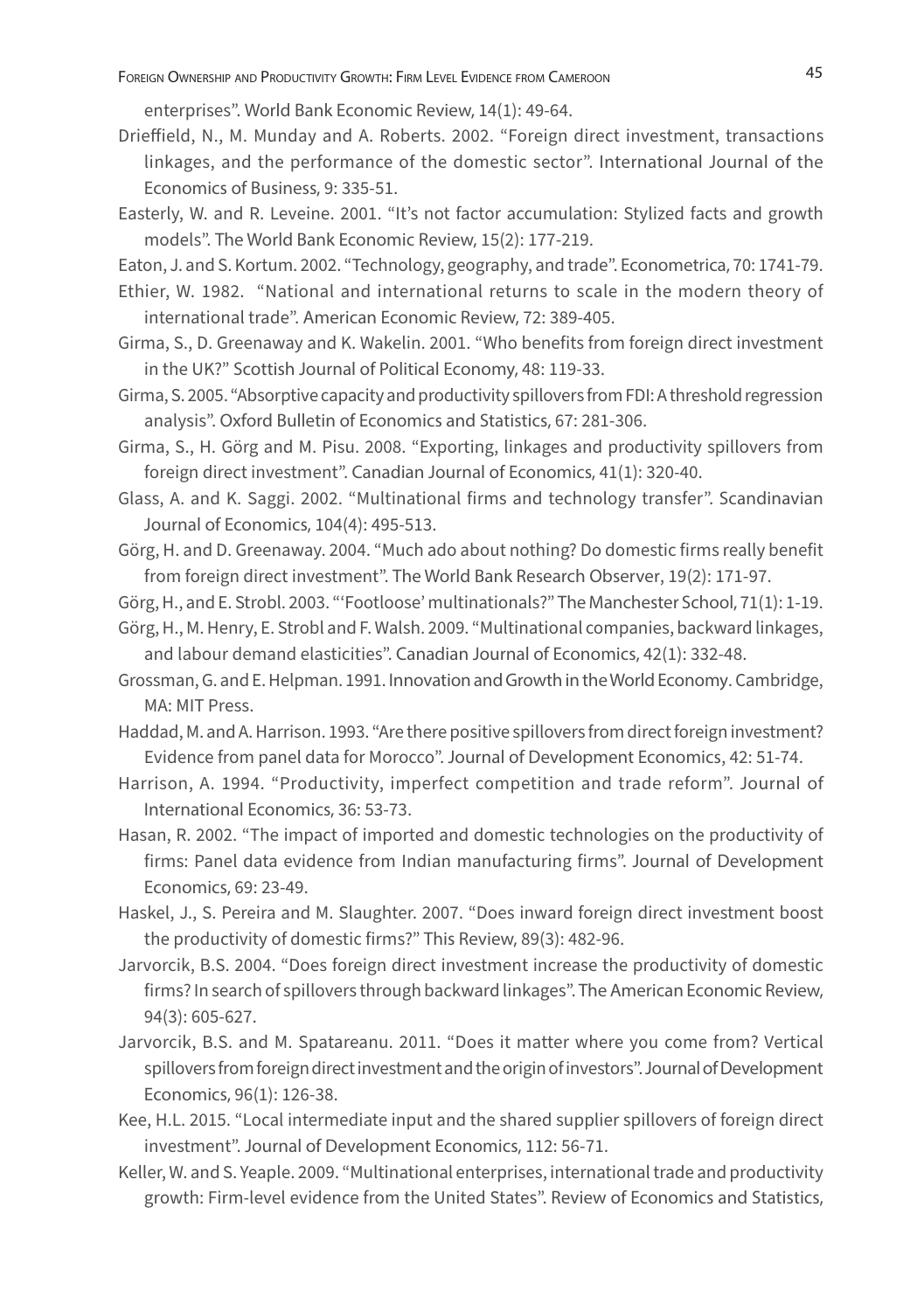91(4): 821-31.

- Kokko, A. 1994. "Technology, market characteristics and spillovers". Journal of Development Economics, 43(2): 279-93.
- Kokko, A., R. Tansini and M. Zejan. 1996. "Local technological capabilities and productivity spillovers from foreign direct investment in the Uruguayan manufacturing sector". Journal of Development Studies, 32: 602-611.
- Levinsohn, J. and A. Petrin. 2003. "Estimating production functions using inputs to control for unobservables". Review of Economic Studies, 70: 317-42.
- Liu, X., P. Siler, C. Wang and Y. Wei. 2000. "Productivity spillovers from foreign direct investment: Evidence from UK industry level panel data". Journal of International Business Studies, 31(3): 407-425.
- Markusen, J.R. and A.J. Venables. 1999. "Foreign direct investment as a catalyst for industrial development". European Economic Review, 43: 335-56.
- Njikam, O. and J. Cockburn. 2011. "Trade liberalization and productivity growth: Firm-level evidence from Cameroon". Journal of Developing Areas, 44(2): 279-302.
- Olley, G.S. and A. Pakes. 1996. "The dynamics of productivity in the telecommunications equipment industry". Econometrica, 64(6): 1263-97.
- Pavcnik, N. 2002. "Trade liberalization, exit, and productivity improvements: Evidence from Chilean plants". Review of Economic Studies, 69: 245-76.
- Rivera-Batiz, L. and L. Romer. 1991. "Economic integration and endogenous growth". Quarterly Journal of Economics, 106: 531-55.
- Rodriguez-Clare, A. 1996. "Multinationals, linkages and economic development". American Economic Review, 85: 852-73.
- Schoors, K. and B. van der Tol. 2001. "The productivity effect of foreign ownership on domestic firms in Hungary". Paper presented at the International Atlantic Economic conference. Philadelphia, PA, 11-14 October.
- Schor, A. 2004. "Heterogeneous productivity response to tariff reduction. Evidence from Brazilian manufacturing firms". Journal of Development Economics, 75: 373-96.
- Sinani, E. and K. Meyer. 2004. "Spillovers of technology transfer from FDI: The case of Estonia". Journal of Comparative Economics, 32: 445-66.
- Sjöholm, F. 1999. "Technology gap, competition and spillovers from direct foreign investment: Evidence from establishment data". Journal of Development Studies, 36(1): 53-73.
- Söderbom, M. and F. Teal. 2004. "Size and efficiency in African manufacturing firms: Evidence from firm-level panel data". Journal of Development Economics, 73: 369-94.
- Teal, F. 1999. "The Ghanaian manufacturing sector 1991-1995: Firm growth, productivity and convergence". Journal of Development Studies, 36(1): 109-127.
- Thornton, R.J. and J.T. Innes. 1989. "Interpreting semilogarithmic regression coefficients is labor research". Journal of Labor Research, 10 (4): 443-47.
- Tybout, J.R. 2003. "Plant- and firm-level evidence on the new trade theories". In E. Kwan Choi and J. Harrigan, eds., Handbook of International Trade. Oxford: Basil Blackwell.
- Wang, J. and M. Blomström. 1992. "Foreign investment and technology transfer: A simple model". European Economic Review, 36: 137-55.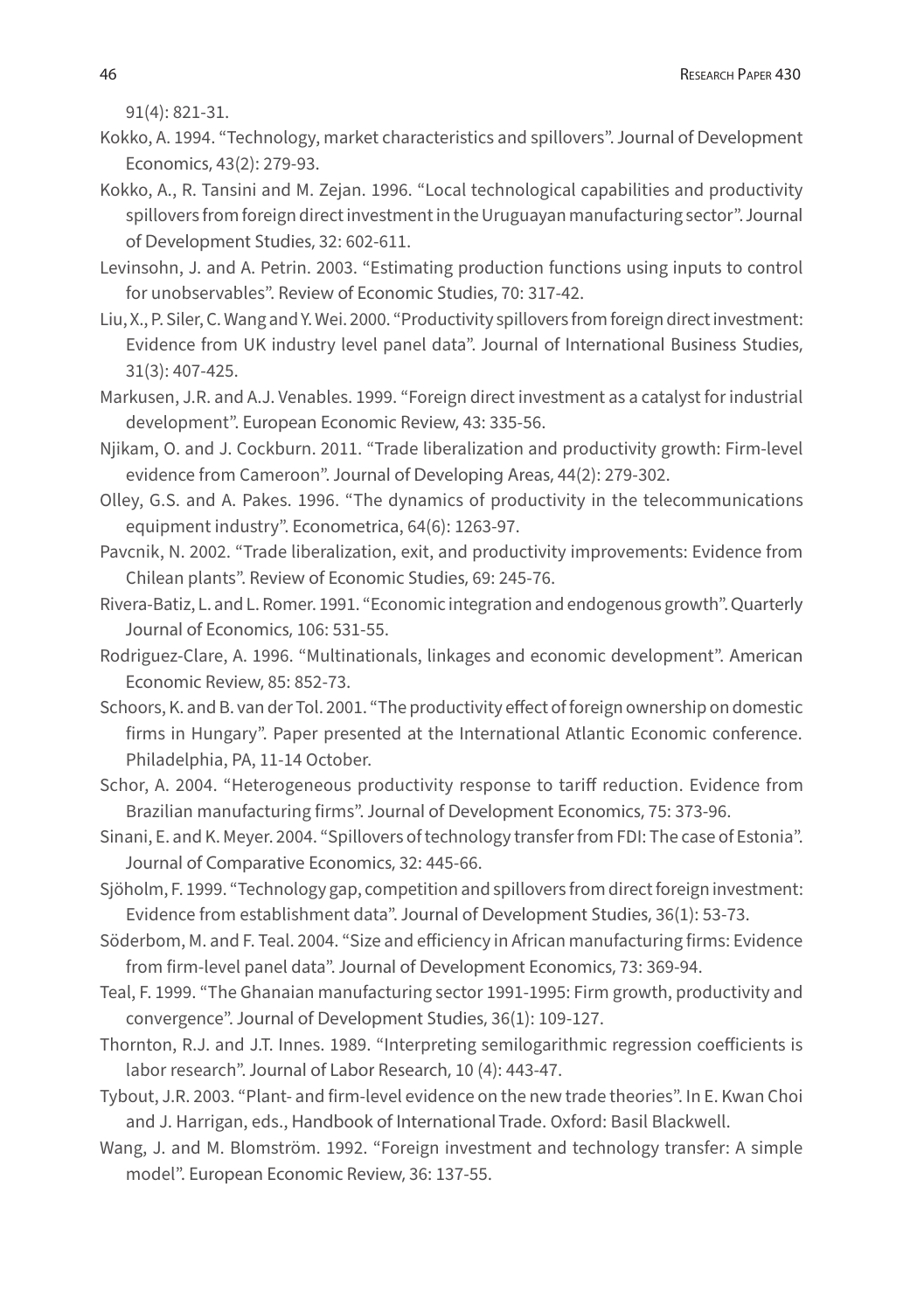#### Appendix

#### Table A1: Panel information

|                                         |                                  |                   |           |                                    |            |                    |             |                                    |                                   |                                     |                                        |                                         |                                  | <b>Belgram</b> |
|-----------------------------------------|----------------------------------|-------------------|-----------|------------------------------------|------------|--------------------|-------------|------------------------------------|-----------------------------------|-------------------------------------|----------------------------------------|-----------------------------------------|----------------------------------|----------------|
| Your C                                  | 188                              | 1.04              | 1565      | 1004                               | 1987       | 1005               | 1950        | 2000                               | 2001                              | 2002                                | 2003                                   | 2004                                    | 2005                             | d              |
|                                         |                                  |                   |           |                                    |            |                    |             |                                    |                                   |                                     |                                        |                                         |                                  | $\sim$         |
|                                         | $\overline{\phantom{a}}$<br>8.2% |                   |           |                                    |            |                    |             |                                    |                                   |                                     |                                        |                                         |                                  | Э              |
|                                         |                                  | ब<br><b>BLACK</b> |           |                                    |            |                    |             |                                    |                                   |                                     |                                        |                                         |                                  | 43             |
|                                         |                                  |                   | 匾<br>1000 |                                    |            |                    |             |                                    |                                   |                                     |                                        |                                         |                                  | £7             |
|                                         |                                  |                   |           | $\overline{\mathbf{z}}$<br>(11.55) |            |                    |             |                                    |                                   |                                     |                                        |                                         |                                  | 45             |
|                                         |                                  |                   |           |                                    | 盈<br>13.5% |                    |             |                                    |                                   |                                     |                                        |                                         |                                  | 45             |
|                                         |                                  |                   |           |                                    |            | $\bullet$<br>(125) |             |                                    |                                   |                                     |                                        |                                         |                                  | 43             |
|                                         |                                  |                   |           |                                    |            |                    | 园<br>(IDSN) |                                    |                                   |                                     |                                        |                                         |                                  | 45             |
|                                         |                                  |                   |           |                                    |            |                    |             | $\overline{\phantom{a}}$<br>(7.72) |                                   |                                     |                                        |                                         |                                  | 40             |
|                                         |                                  |                   |           |                                    |            |                    |             |                                    | $\overline{\mathbf{a}}$<br>(4.15) |                                     |                                        |                                         |                                  | 39             |
|                                         |                                  |                   |           |                                    |            |                    |             |                                    |                                   | $\overline{\phantom{a}}$<br>(11.15) |                                        |                                         |                                  | 40             |
|                                         |                                  |                   |           |                                    |            |                    |             |                                    |                                   |                                     | $\overline{\mathbf{a}}$<br><b>DOM:</b> |                                         |                                  | 40             |
|                                         |                                  |                   |           |                                    |            |                    |             |                                    |                                   |                                     |                                        | $\overline{\mathbf{a}}$<br><b>LELEN</b> |                                  | 35             |
|                                         |                                  |                   |           |                                    |            |                    |             |                                    |                                   |                                     |                                        |                                         | $\overline{\mathbf{z}}$<br>(135) | $\mathbf{r}$   |
| Average<br>ring of                      | 201                              | <b>W</b>          | 470       | 534                                | 1942       | 1250               | 25.32       | 1797                               | 1838                              | 3305                                | SHES.                                  | 1583                                    | 3401                             |                |
| Average<br>foreign<br>overskip<br>share | 0.720                            | 0.722             | 0.752     | 0.749                              | 0.764      | 0.70               | 0.62        | 0.765                              | <b>D.A.M.</b>                     | <b>1.75</b>                         | 0.784                                  | 0.772                                   | 0.701                            |                |

Notes: a The balanced panel consists of continuous firms, i.e., firms that never exited. The figures in parentheses are the exit rate for each year.

**Table A2: Summary statistics of characteristics of firms (variables not in logarithm)**

| Variable               | All      |             | <b>Foreign firms</b> |             | <b>Domestic firms</b> |             | Difference in     |
|------------------------|----------|-------------|----------------------|-------------|-----------------------|-------------|-------------------|
|                        |          |             |                      |             |                       |             | mean <sup>a</sup> |
|                        | Mean     | <b>S.D.</b> | Mean                 | <b>S.D.</b> | Mean                  | <b>S.D.</b> |                   |
| Output                 | 4378.980 | 13815.630   | 5355.409             | 16160.050   | 2146.359              | 4825.270    | 3209.050***       |
| Skilled                | 85       | 228         | 86                   | 225         | 81                    | 235         | 5                 |
| labour<br>Unskilled    | 1678     | 9912        | 1946                 | 11227       | 1063                  | 5856        | 884               |
| labour<br>Skilled wage | 4.607    | 5.230       | 4.799                | 5.097       | 4.167                 | 5.502       | $0.632**$         |
| Unskilled              | 1.731    | 8.948       | 1.875                | 10.484      | 1.401                 | 3.431       | 0.474             |
| wage<br>Materials      | 4799.072 | 16529.600   | 5721.228             | 19588.560   | 2690.546              | 3816.498    | 3030.682***       |
| Capital                | 6773.068 | 17480.500   | 7380.170             | 18754.420   | 5384.920              | 14069.030   | 1995.250**        |
| #                      | 3927     |             | 2736                 |             | 1191                  |             |                   |
| observations           |          |             |                      |             |                       |             |                   |

Notes: a A difference of means test between the group of foreign firms and domestic firms for the whole period. The symbols \*\*\* and \*\* indicate 1% and 5% significance level, respectively.